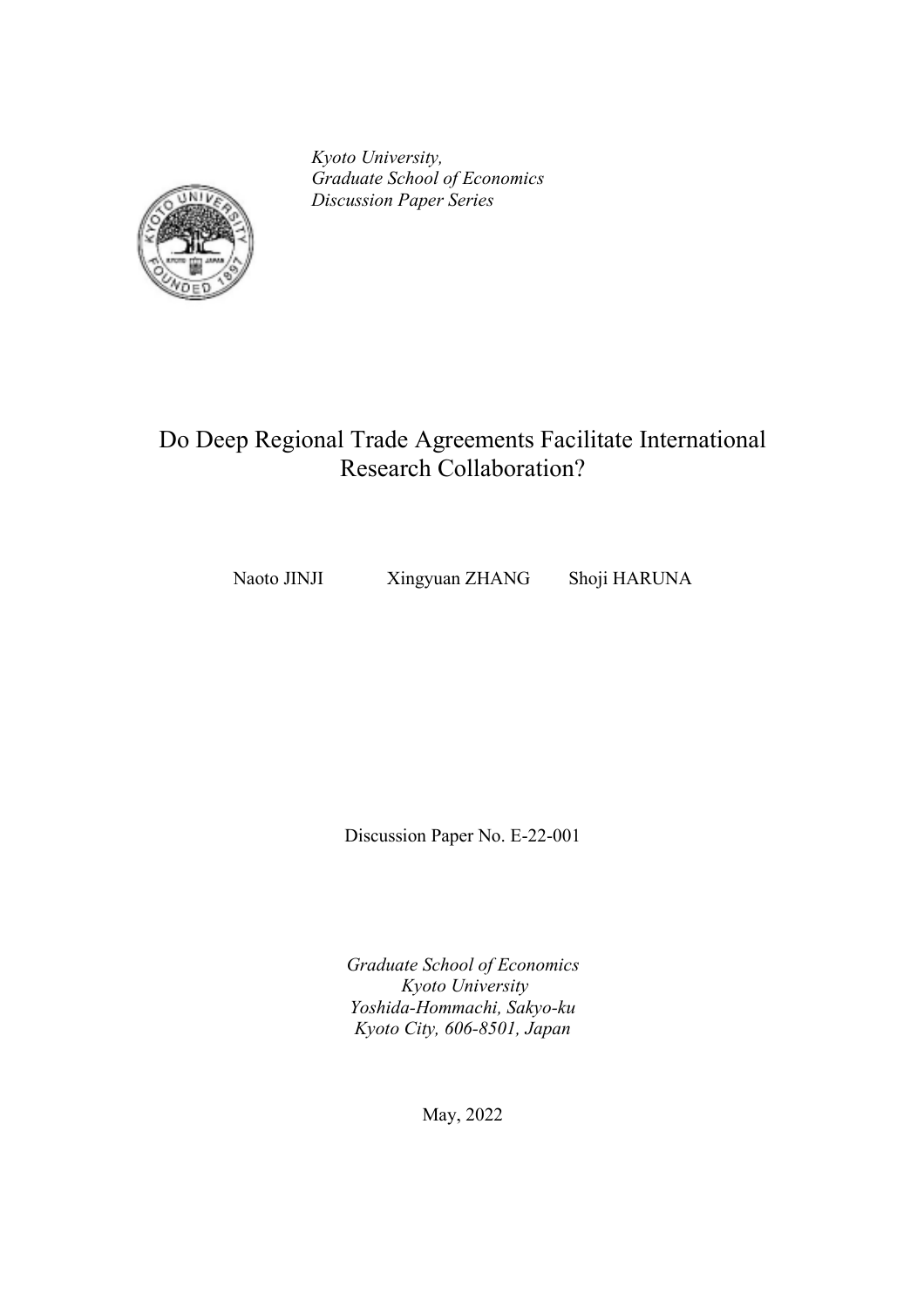# Do Deep Regional Trade Agreements Facilitate International Research Collaboration?*<sup>∗</sup>*

Naoto JINJI*†‡* Xingyuan ZHANG*§* Shoji HARUNA*¶*

#### **Abstract**

We examine whether regional trade agreements (RTAs) facilitate international research collaboration. First, using a two-country model of a continuum of oligopolitic industries with process research and development (R&D) investment and spillovers, we analyze whether trade liberalization through a trade agreement with deep economic integration increases the number of firms that engage in research collaboration. We then empirically investigate the effects of deep RTAs by employing data on patents with multiple inventors from different countries at the United States Patent and Trademark Office (USPTO) for 114 countries/regions over the period 1990–2011. We interpret co-inventions by inventors residing in different countries as evidence of international research collaboration. We use dummy variables and indexes to measure the extent of economic integration by RTAs. We find that deeper integration is associated with more active international co-inventions. We check the robustness of our findings by employing various specifications and addressing endogeneity issues.

*Keywords*: Research collaboration; international co-invention; regional trade agreement; deep integration.

*JEL classification*: L13; O31; O33; F15.

*<sup>∗</sup>*We thank Matilde Bombardini, Banri Ito, Hiro Kasahara, Ryo Nakajima, Jie Sun, and participants of the 77th Annual Meeting of the Japan Society of International Economics, 2nd China-Japan Youth Conference on Trade, Exchange Rate and Labor in Kyoto, the 15th International Symposium on Econometric Theory and Applications (SETA) in Osaka, 2019 Spring Meeting of the Japanese Economic Association, and seminars at Kwansei Gakuin University and UBC for their helpful comments and suggestions on earlier versions of the paper. Financial support from the Japan Society for the Promotion of Science under the Grant-in-Aid for Scientific Research (B) Nos. 16H03619 and 20H01507

is gratefully acknowledged. The authors are solely responsible for any remaining errors.

*<sup>†</sup>*Corresponding author. Faculty of Economics, Kyoto University, Yoshida-honmachi, Sakyo-ku, Kyoto 606-8501, Japan. Phone & fax: +81-75-753-3511. E-mail: jinji@econ.kyoto-u.ac.jp.

*<sup>‡</sup>*Research Institute of Economy, Trade and Industry (RIETI).

*<sup>§</sup>*Faculty of Economics, Okayama University, 3-1-1 Tsushima-Naka, Kita-Ku, Okayama 700-8530, Japan.

*<sup>¶</sup>*Faculty of Economics, Okayama University, 3-1-1 Tsushima-Naka, Kita-Ku, Okayama 700-8530, Japan.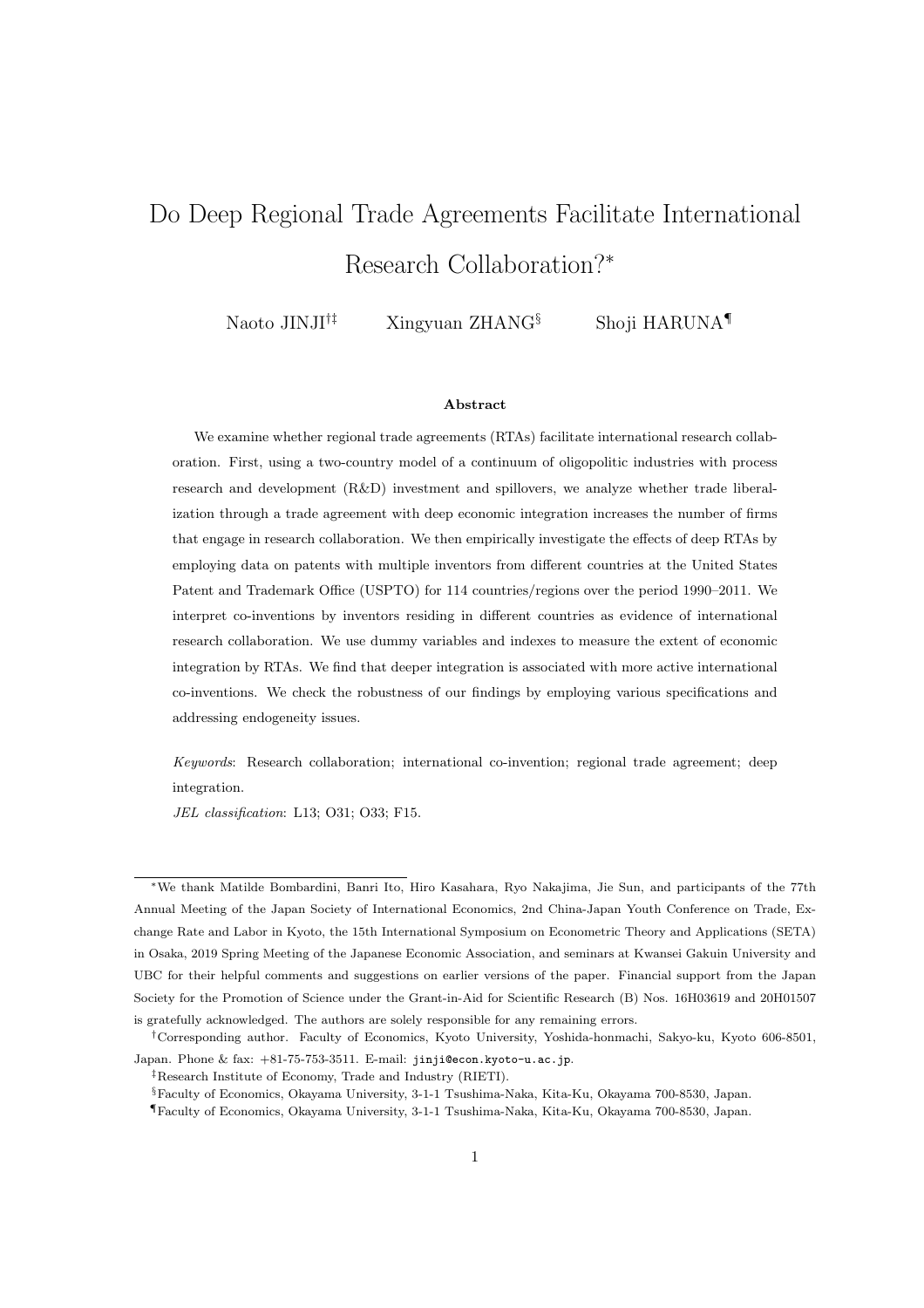## **1 Introduction**

Inventive activities play an essential role in the production and product development of firms worldwide. Moreover, not only their own research but also international research collaboration among multinational firms and universities have critical value. In particular, the importance of the latter among multinational firms has recently become greater than ever. Several studies have investigated the determinants of international research collaboration (e.g., Hoekman et al., 2009, 2010; Montobbio and Sterzi, 2013; Picci, 2010; Tsukada and Nagaoka, 2015). However, previous studies have not fully analyzed the effects of economic integration by signing regional trade agreements (RTAs) on international research collaboration. This study attempts to fill this gap.

In the beginning, RTAs are primarily aimed at enhancing international trade in goods and services by reducing tariffs on imports reciprocally among signatories. However, many recent RTAs pursue "deeper" integration (Baldwin, 2011). For example, a number of RTAs now include provisions on the harmonization of intellectual property rights (IPR) protection and on research and technology. In particular, the European Union (EU) has implemented active science, innovation, and technology policies through Framework Programmes to foster collaborative research partnerships among European countries (Roediger-Schluga and Barber, 2008). Therefore, RTAs may facilitate international research collaborations among member countries.

An important issue in our study is how we can measure the "depth" of economic integration. In this respect, Horn et al. (2010) propose a framework to systematically measure the depth of RTAs. They define the content and legal enforceability of various provisions included in RTAs in two categories: WTO-plus (WTO+) and WTO-extra (WTO-X). 14 policy areas are classified within the WTO+ category and 38 policy areas are in the WTO–X category. Table 1 lists the WTO+ and WTO–X policy areas. The WTO–X category includes provisions particularly related to research collaborations, such as IPR, innovation policies, and research and technology, while the WTO+ category includes industrial products, agricultural products, and trade-related aspects of intellectual property rights (TRIPs), which are not directly related to research collaborations. Horn et al. (2010) also evaluate the extent to which each WTO+ and WTO–X provision is legally enforceable in RTAs, measured on a scale of zero to two.

(Insert Table 1).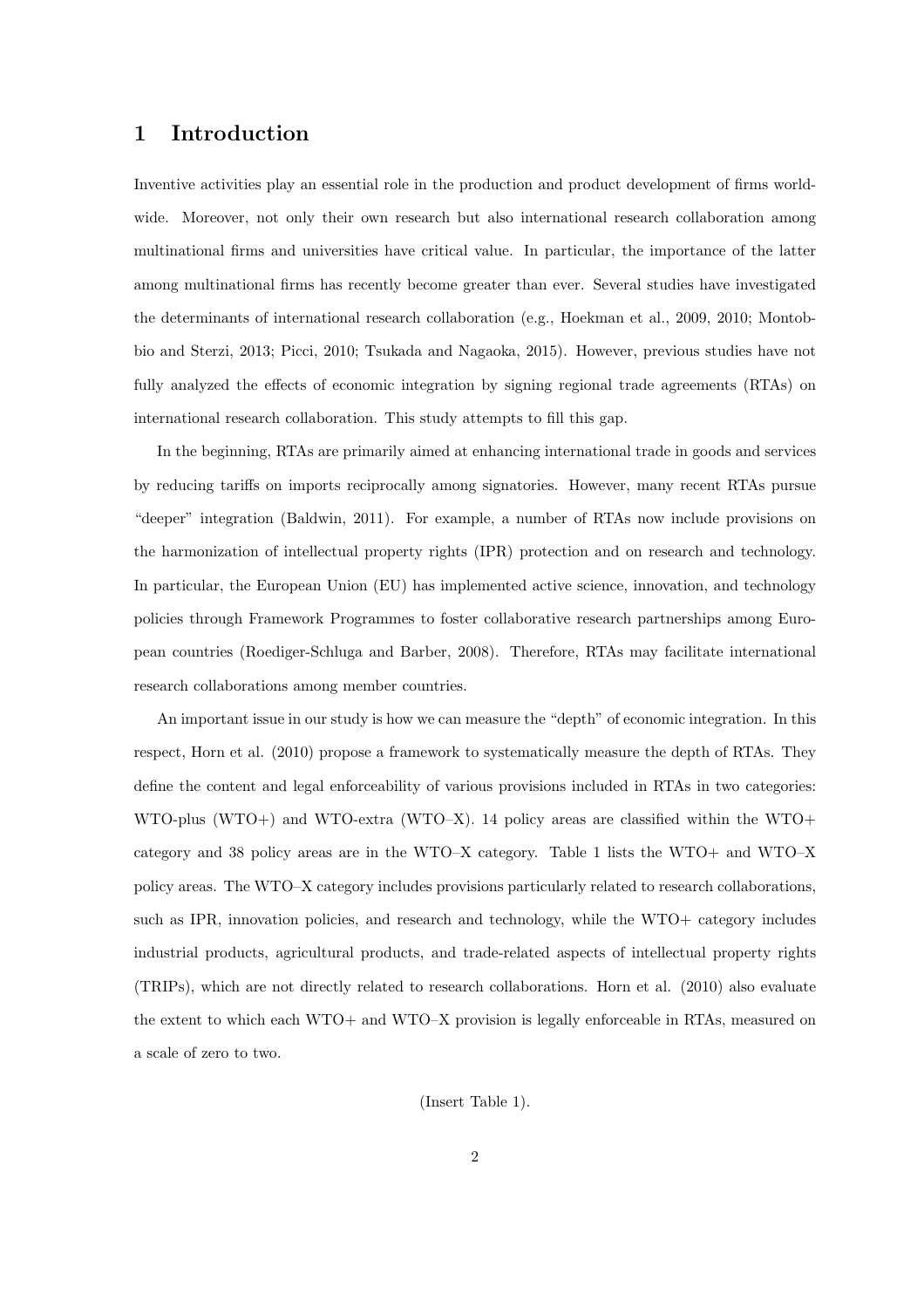In this study, we investigate whether WTO+ and WTO–X provisions in RTAs actually facilitate international collaboration in research activities among member countries. To capture the effect of WTO+ and WTO–X provisions on international research collaboration, we use two types of variables. The first type is a simple dummy variable that measures whether a country pair belongs to RTAs that include WTO+ or WTO–X provisions. The second type is the sum of the points of legally enforceable WTO+ or WTO–X provisions covered by RTAs to which a country pair belongs.

Another important issue is understanding the methodology of empirically measuring the scale (or magnitude) of international research collaboration. In this study, we use data on patents with multiple inventors residing in different countries. A number of previous studies have adopted the same approach (e.g., Cappelli and Montobbio, 2016; Hoekman et al., 2009; Montobbio and Sterzi, 2013; Tsukada and Nagaoka, 2015).

Our empirical framework is as follows. We employ the number of patents with multiple inventors per pair of countries as the dependent variable in our regressions. Our sample covers 114 countries/regions and 160 RTAs for the 12 years from 1990 to 2011. With regard to explanatory variables, we include dummy variables and indexes to reflect the coverage and extent of the legal enforceability of the WTO+ and WTO–X provisions in RTAs. The dummy variables capture the average effect of the common RTA membership that covers WTO+ or WTO–X provisions on international coinventions, and the WTO+ and WTO–X indexes capture the impact of the degree of deep regional integration on international co-inventions.<sup>1</sup> We first estimate the empirical model for international research collaboration using ordinary least squares (OLS). Next, we estimate the model using a Poisson pseudo-maximum-likelihood (PPML) estimator, mainly because our dependent variable (i.e., the number of patents with multiple inventors) is count data and there are many zeros in the dependent variable. Moreover, to account for possible endogeneity in the WTO+ and WTO–X dummies and indexes, we employ the instrumental variable (IV) approach.

Before conducting the empirical analysis, we theoretically investigate whether trade liberalization through trade agreements with deep integration increases the number firms that engage in research

 $1$ Note that a formation of an RTA by itself does not necessarily facilitate patent applications among member countries in our data because we use data from the USPTO rather than from patent offices in individual countries. Thus, we do not need to worry about the possibility of such a "facilitation effect" being included in the WTO+ and WTO–X dummies and indexes.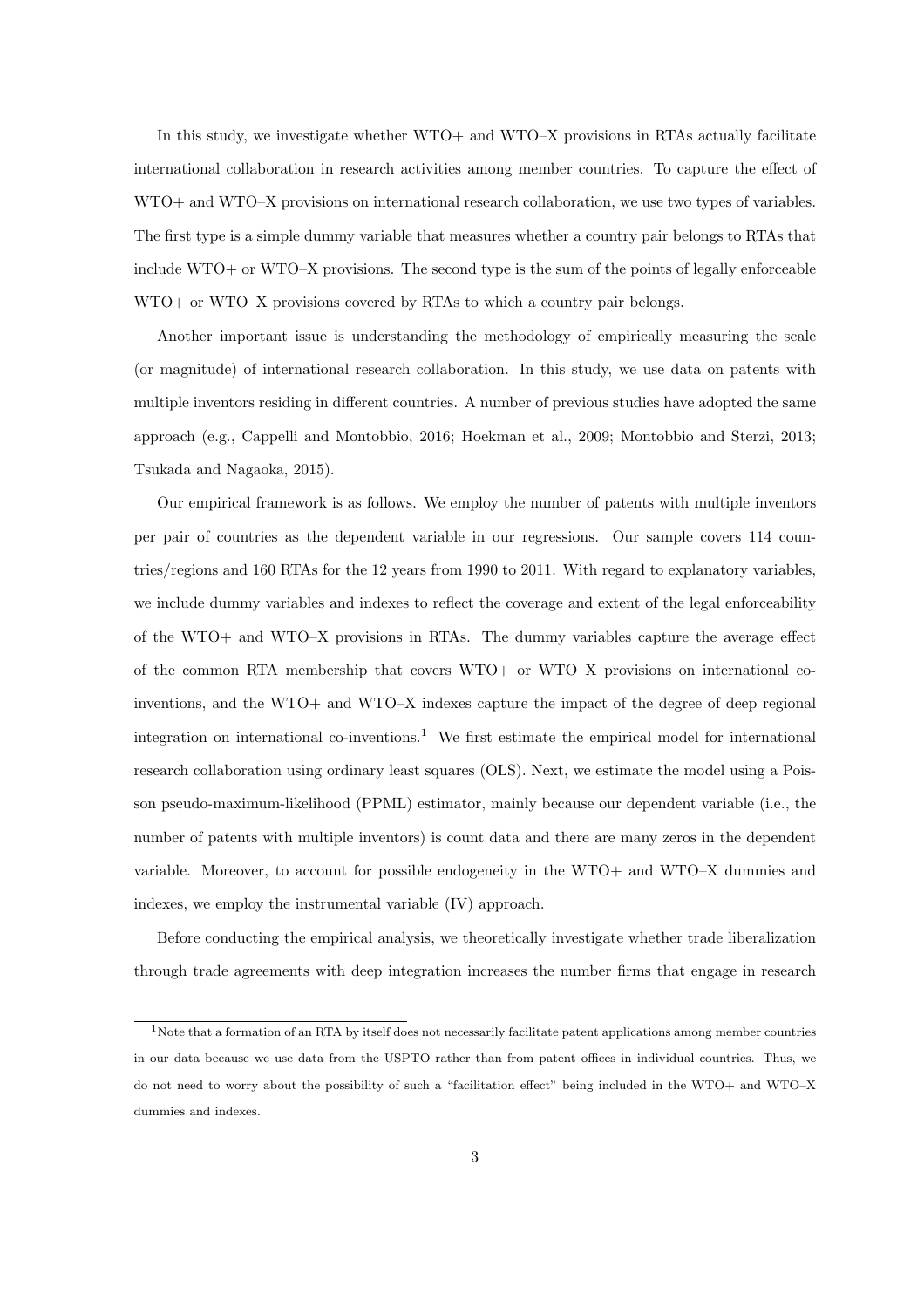collaboration. For this, we use a two-country model of a continuum of oligopolitic industries with a three-stage game in which firms invest in cost-reducing R&D and decide whether to collaborate on R&D. Firms may have an incentive to engage in research collaboration because of the existence of spillover effects in the outcome of R&D.

Our main findings are as follows. First, our theoretical analysis shows that when initial tariffs are symmetric, a mutual tariff reduction through trade agreements increases the number of firms that engage in research collaboration. However, the effect of deep trade agreement, which facilitates the exchange of knowledge and technology among firms in member countries, on research collaboration depends on the degree of knowledge spillovers. If the degree of knowledge spillovers is high, then a deep trade agreement increases the number of firms that engage in research collaboration more than a shallow trade agreement that only reduces tariffs. However, if the degree of knowledge spillovers is low, the opposite result holds. Consequently, our theoretical results need empirical analysis to elucidate the effect of deep trade agreements on international research collaboration. We find, by empirical analysis, that the estimated coefficients of the WTO+ and WTO–X dummies are positive and highly significant. This finding is quite robust for different estimation techniques. Moreover, we find that the depth of integration is positively associated with international co-invention. The estimated coefficients of the WTO+ and WTO–X indexes are both positive and highly significant, and the latter shows stronger effects on international co-invention. Finally, we show that our results do not qualitatively change even when we address the possible endogeneity issue by employing the IV estimator. Therefore, our empirical results imply that deep economic integration facilitates research collaboration among economic agents in member countries.

A number of previous studies are related to this study. First, there are many existing theoretical studies on R&D spillovers and research collaboration (e.g., d'Aspremont and Jacquemin, 1988; Kamien et al., 1992). Although the impact of R&D policies, such as R&D subsidy and tax, on firms' R&D investment and competition, and the design of the optimal R&D policies have been analyzed in the literature (e.g., Goel and Haruna, 2011; Haaland and Kind, 2008; Leahy and Neary, 1999; Qiu and Tao, 1998), none of the existing studies has investigated the effects of trade agreements on firms' incentive to engage in research collaboration. Two exceptions are Ghosh and Lim (2013) and Zu et al. (2011). Ghosh and Lim (2013) examine how a change in trade cost affects firms' R&D investment under non-cooperative and cooperative R&D and whether firms have an incentive to engage in research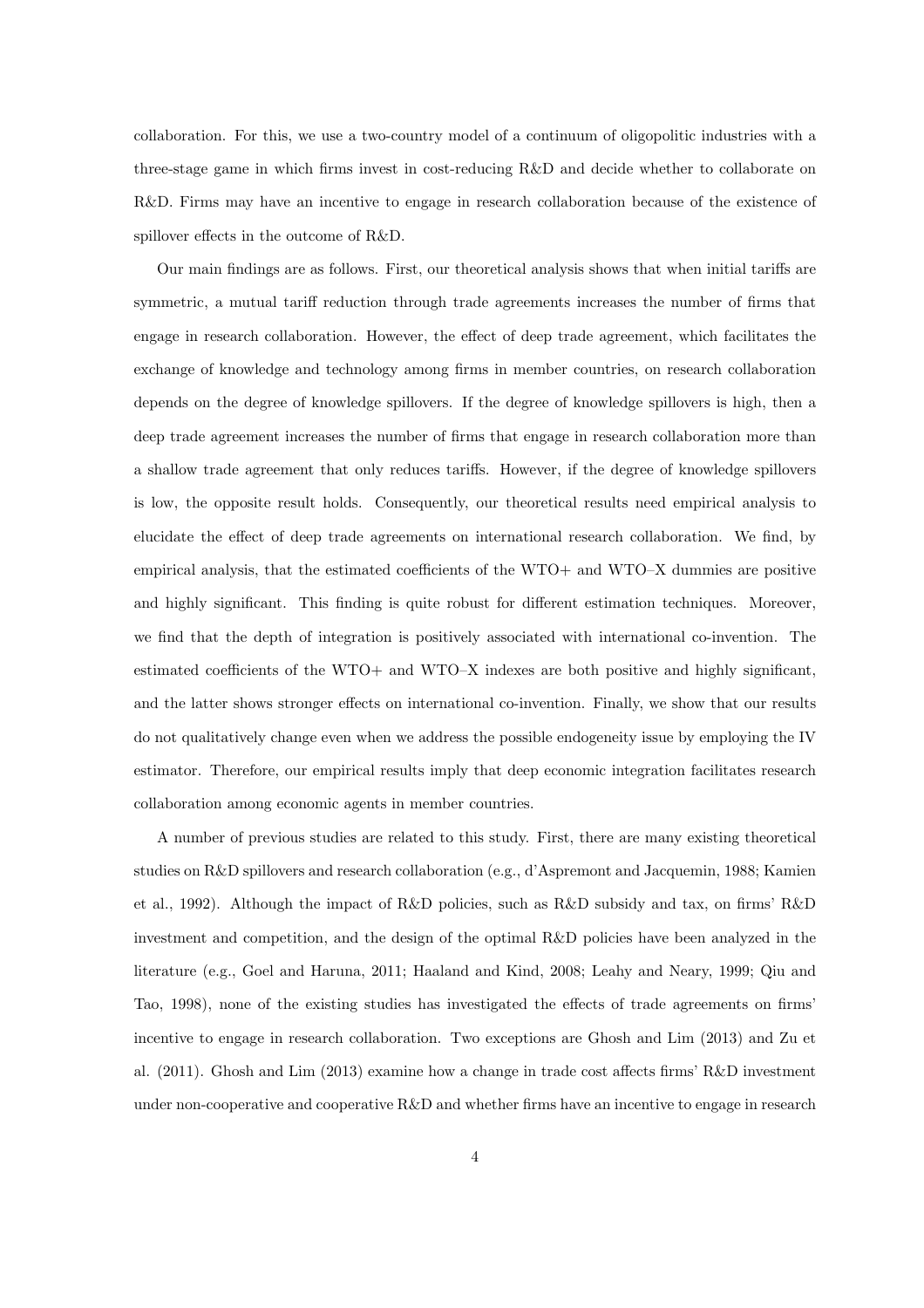collaboration, given the level of trade cost. However, they do not investigate how the formation of a bilateral trade agreement affects firms' incentive to engage in research collaboration. On the other hand, Zu et al. (2011) analyze the relationship between the free trade agreement (FTA) networks and the research collaboration networks in the model of three symmetric countries and firms. The focus of their analysis is on the pairwise stability of research collaboration networks in the presence or absence of the FTA networks and the impact of forming bilateral FTAs on firms' R&D investment levels under different research collaboration networks. However, they do not examine whether the formation of a bilateral trade agreement increases or decreases firms' incentive to engage in research collaboration. Therefore, the effects of trade agreements on the firms' incentive are an remaining issue.

Second, there are a number of empirical studies on research collaboration. As mentioned above, Hoekman et al. (2009) analyze the effects of geographical and institutional distance on inter-regional research collaboration in Europe using the gravity equation. Hoekman et al. (2010) examine the changing effect of physical distance and territorial borders on the intensity of research collaboration across European regions. They find that the bias towards collaboration with physically proximate partners has not decreased, whereas the bias towards collaboration within territorial borders has decreased over time. Montobbio and Sterzi (2013) focus on technological collaboration between eleven emerging and seven advanced countries by employing the gravity model. They measure international technological collaboration based on the number of patents co-signed by at least one inventor resident in an emerging country and at least one inventor resident in an advanced country, finding that technological proximity and sharing a common language are key determinants of technological collaboration. This indicates that geographical distance and longitude are influential on collaboration for new technology creation. Using the information on patents at the European Patent Office (EPO), Picci (2010) finds that international research collaboration is positively affected by the presence of a common language, a common border, and by more similar cultural characteristics, and that it is negatively affected by geographical distance. Focusing on international research collaboration among the US, European countries, Japan, and three Asian countries (China, Korea, and Taiwan), Tsukada and Nagaoka (2015) analyze how changes in invention practices in the US, such as inventor team size and the number of references to scientific prior art, affect the likelihood that an international co-invention (ICI) is chosen in other countries. They find that ICIs are more prevalent in the technology sectors in which scientific literature is important as prior art, inventor team size enlarges, and the relative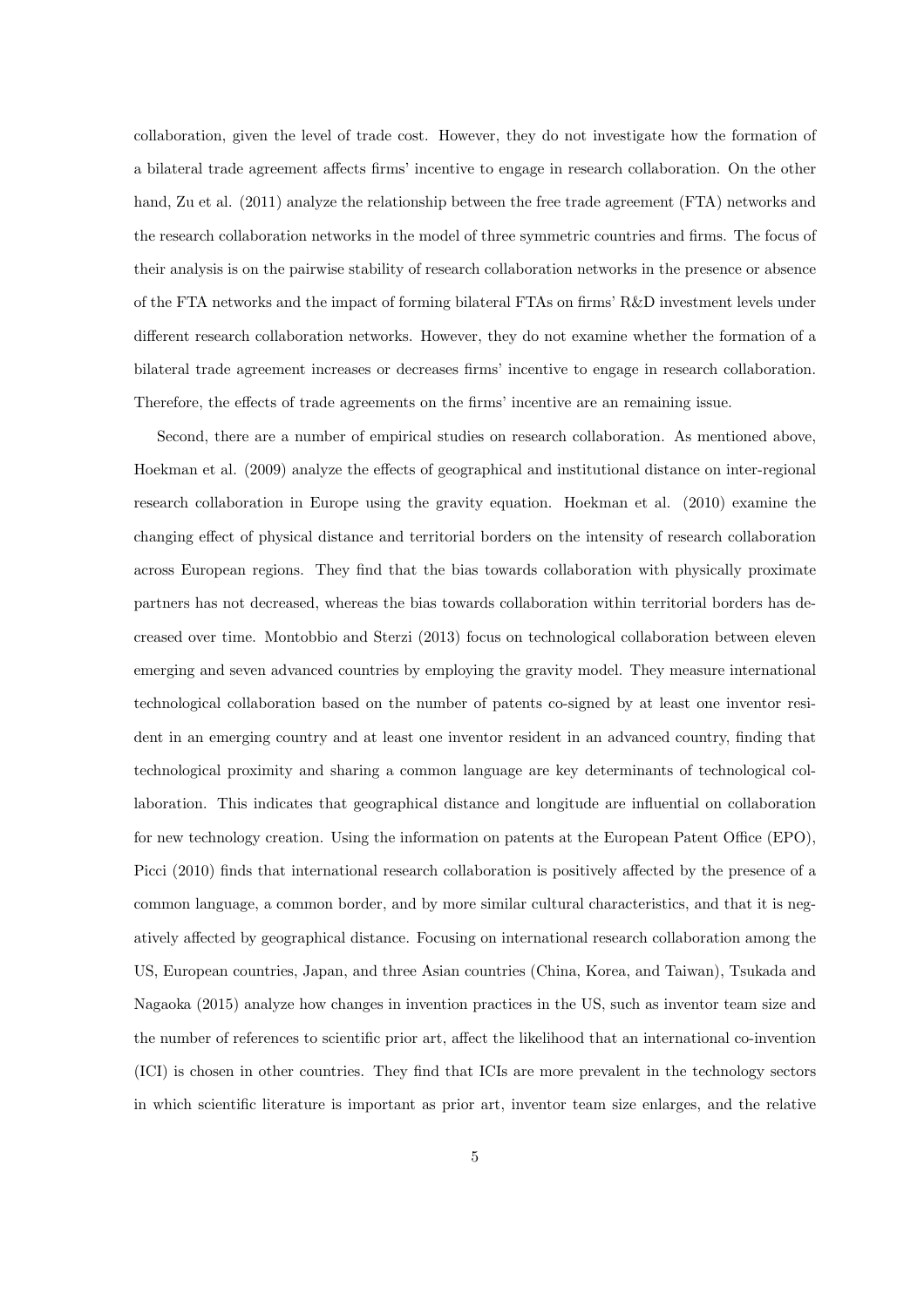inventor resources of the country in the world decline. They also estimate a gravity model to investigate how the characteristics of the bilateral relationship and the trade and investment relationships affect ICIs between the US (or the UK) and partner countries and find that lower language barriers measured by the Test of English as a Foreign Language (TOEFL) scores are an important driving force behind ICIs between the US (or the UK) and partner countries. Recently, Iino et al. (2021) have analyzed the effect of the global network of research collaborations on the quality of innovation by using firm-level data on patents and patent citations of various patent offices, including the World Intellectual Property Organization (WIPO), the USPTO, the EPO, and the Japan Patent Office (JPO) with firm attributes. They show that research collaborations with other firms, particularly foreign firms, substantially improve the quality of innovation.

There is a growing body of literature on deep RTAs. For example, Horn et al. (2010) developed a methodology to create a database of WTO+ and WTO–X provisions in RTAs. Orefice and Rocha (2014) analyzed the impact of deep RTAs on production networks using the definitions of Horn et al. (2010). Hofmann et al. (2019) extend the coverage in the database of the content of RTAs. Using the database of Hofmann et al. (2019), Mattoo et al. (2017) analyze how deep integration affects the trade creation and trade diversion effects of RTAs. Dür et al. (2014) develop the original dataset of deep integration and show that RTAs increase trade flows and that such a positive effect is largely driven by deep integrations. Jinji et al. (2019) examine whether deep RTAs enhance international technology spillovers using patent citation data by measuring the depth of integration by the extent to which an RTA includes WTO–X provisions. They find that the depth of integration actually influences technology spillovers, and that deep integration in a broad sense has a greater impact on technology spillovers than technology-related provisions. However, they do not examine the effect of deep RTAs on international research collaboration.

The remainder of the study is organized as follows. In Section 2, we present the theoretical analysis. In Section 3, we explain the framework for empirical analysis. In Section 4, we describe the data employed in our empirical analysis and in Section 5, we present our empirical results. Finally, Section 6 concludes the study.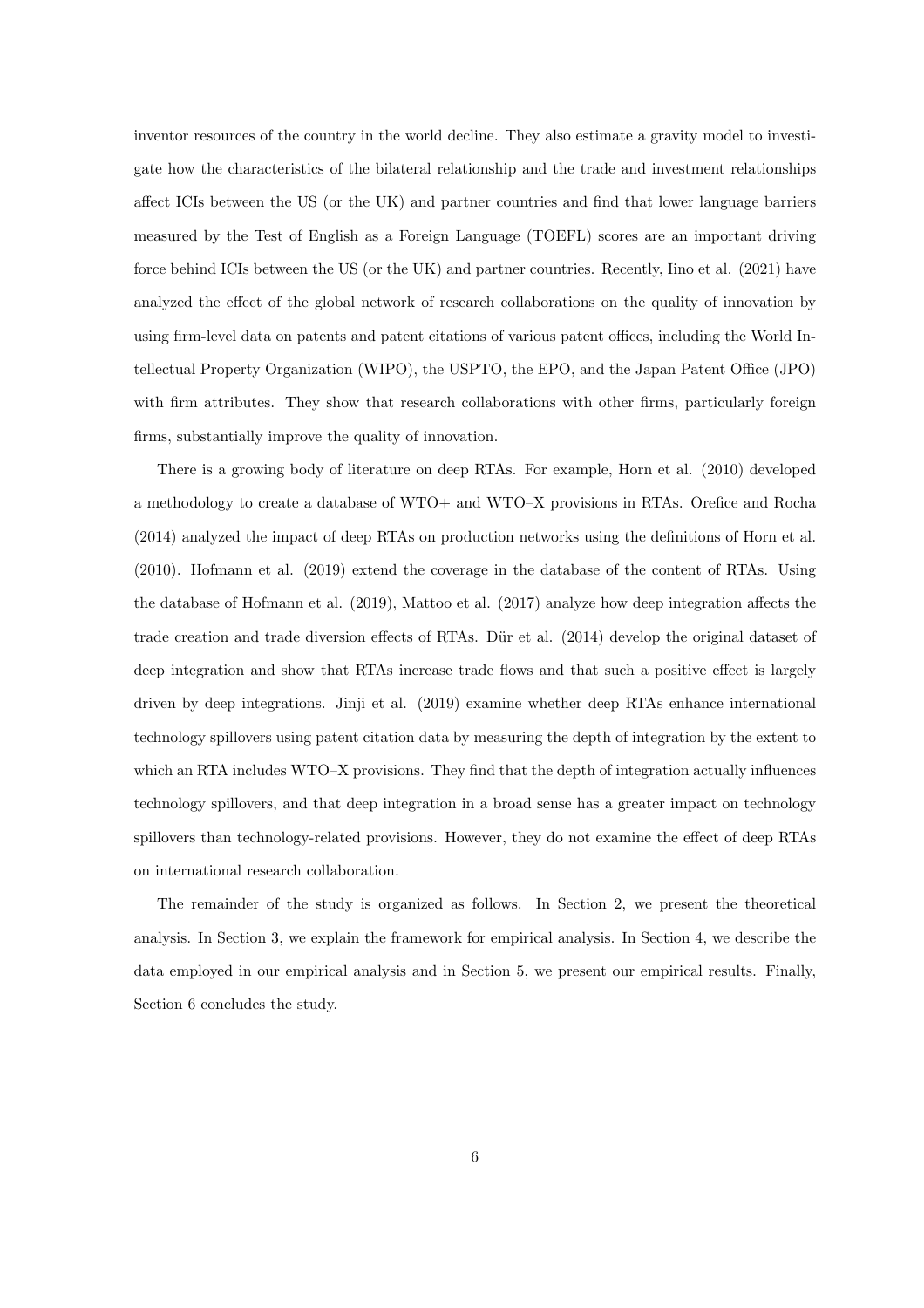## **2 The Model**

#### **2.1 The basic setting**

We consider a symmetric two-country model in which there is a continuum of oligopolitic industries and a numeraire industry. To simply the analysis, we assume the following additively separable quasi-linear utility function for the representative household in country  $i, i = 1, 2$ :

$$
U[Q_i(\omega)] = Q_i^N + \int_0^1 u[Q_i(\omega)]d\omega,
$$
\n(1)

where  $Q_i^N$  denotes consumption of the numeraire good and  $Q_i(\omega)$  denotes consumption of the good produced in industry  $\omega \in [0, 1]$ . We further assume the quadratic function for the sub-utility  $u[\cdot]$ :

$$
u[Q_i(\omega)] = aQ_i(\omega) - \frac{1}{2}b\{Q_i(\omega)\}^2, \qquad a > 0, \ b > 0,
$$
\n(2)

which yields the following inverse demand for good  $\omega$  in country *i*:

$$
p_i(\omega) = \alpha - Q_i(\omega),\tag{3}
$$

where  $p_i(\omega)$  is the price of good  $\omega$  in country *i*,  $\alpha \equiv a/\lambda$ , and we normalize as  $b/\lambda = 1$  with  $\lambda$  being the Lagrange multiplier.

The numeraire industry in each country is perfectly competitive. On the other hand, for simplicity, we assume that in each oligopolistic industry one firm is located in each country. We label firms by the same numbers as the countries, i.e.,  $i = 1, 2$ . The two firms in each oligopolistic industry produce homogeneous goods and supply them to markets in both countries.

Let  $q_{hi}(\omega)$  and  $q_{ei}(\omega)$  be the outputs of firm *i* in industry  $\omega$  for the domestic and foreign markets (i.e., exports), respectively.<sup>2</sup> Thus, it holds that  $Q_i(\omega) = q_{hi}(\omega) + q_{ej}(\omega)$ ,  $i, j = 1, 2, i \neq j$ . We assume constant returns to scale in all of the oligopolistic industries. The two firms in the same industry share the same initial marginal cost, but the oligopolistic industries are heterogeneous in their initial marginal costs.<sup>3</sup> Let  $c(\omega)$  be the initial marginal cost of firms in industry  $\omega$ , where  $c(\omega)$  is distributed over the range of  $c(\omega) \in [\underline{c}, \overline{c}]$ , where  $\underline{c} > 0$  holds. We order the industries so that  $dc(\omega)/d\omega \geq 0$ ,  $c(0) = \underline{c}$ , and  $c(1) = \overline{c}$  hold.

<sup>&</sup>lt;sup>2</sup>See, for example, Goel and Haruna (2011) for the analysis of the relationship between R&D with spillovers and trade.

<sup>3</sup>This model setting is similar to that of the Ricardian model with a continuum of goods developed by Dornbusch et al. (1977).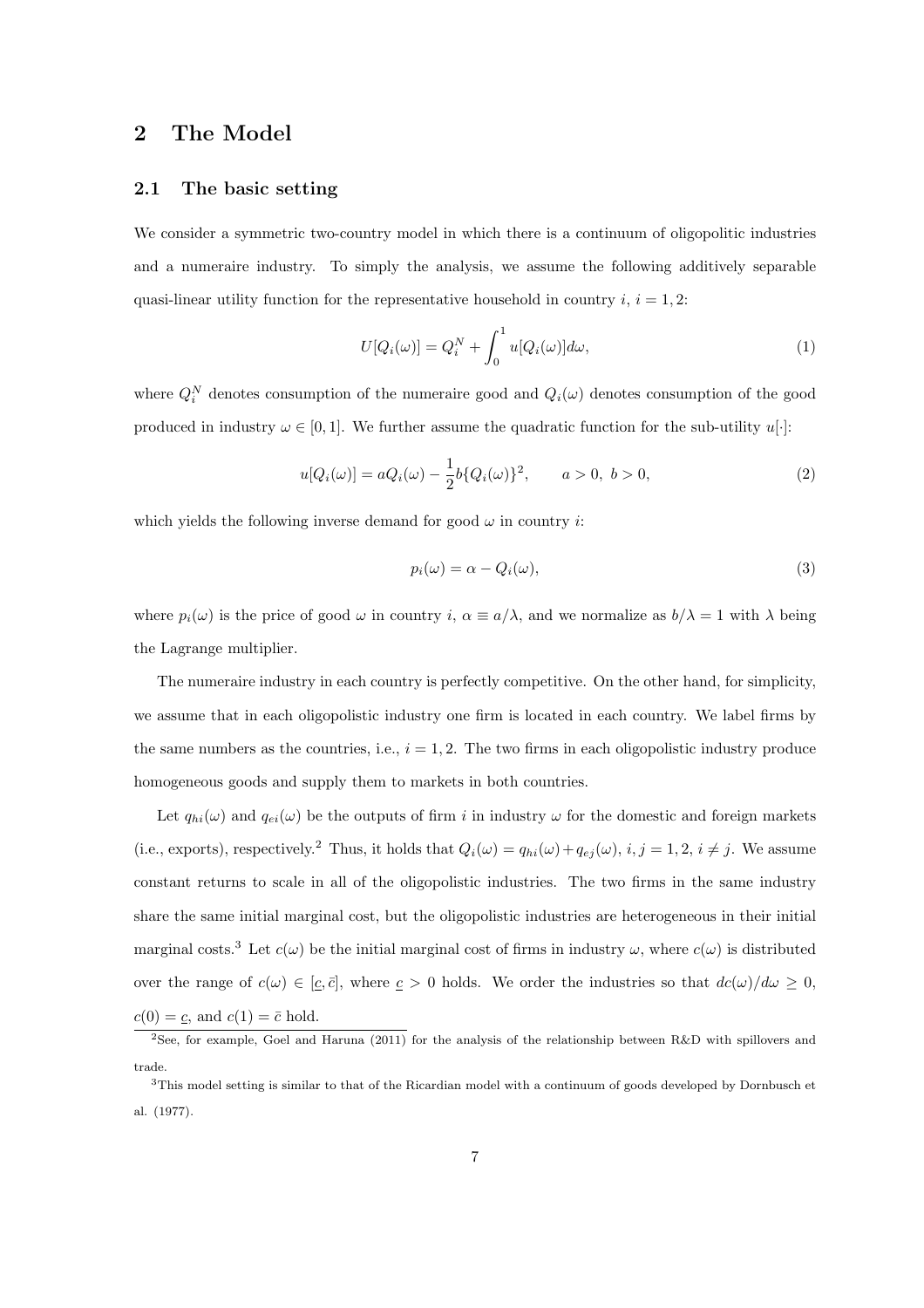Firms in each oligopolistic industry can invest in process R&D to reduce their initial marginal costs. Following d'Aspremont and Jacquemin (1988), we assume that firm *i* in industry *ω* can reduce its marginal cost by  $x_i(\omega)$  by spending  $\gamma \{x_i(\omega)\}^2/2$ , where  $\gamma$  indicates the degree of efficiency of R&D investment.<sup>4</sup> Efficiency of R&D investment decreases as the value of *γ* rises. To ensure that the second-order conditions for profit maximization and the local stability conditions for equilibria in the second stage are satisfied in all cases that we consider, we assume that *γ >* 4 holds. The R&D investment of each firm is rewarded with outcomes such as patents on revisions to its manufacturing process and those on new production technology. However, the outcome of firm *i*'s R&D investment in industry  $\omega$  is not perfectly appropriated by itself. That is, it may spill over to its rival in the same industry (d'Aspremont and Jacquemin, 1988).<sup>5</sup> The degree of spillovers is measured by  $\beta \in [0, 1]$ , where  $\beta = 0$  indicates no spillovers and  $\beta = 1$  indicates perfect spillovers. Thus, firm *i*'s marginal production cost after R&D investment is given by  $c(\omega) - \{x_i(\omega) + \beta x_i(\omega)\}\)$ , where  $x_i(\omega) + \beta x_i(\omega)$  is taken as the effective cost reduction of R&D investments acquired by the firm *i* in industry *ω*.

As a result of the R&D spillovers, firms may have an incentive to cooperate over R&D investment (Kamien et al., 1992) — we call this "research collaboration."<sup>6</sup>*,*<sup>7</sup> When firms engage in research collaboration, they choose  $x_1(\omega)$  and  $x_2(\omega)$  to maximize their joint profits  $\Pi(\omega) \equiv \pi_1(\omega) + \pi_2(\omega)$ . In this case, each firm must pay a fixed cost *f* as coordination costs. On the other hand, when they choose the R&D investment non-cooperatively, firm *i* chooses  $x_i(\omega)$  to maximize its own profits  $\pi_i(\omega)$ , given the rival's R&D investment,  $x_i(\omega)$ .<sup>8</sup>

We consider a three-stage game model for analysis. The structure of the game is as follows. In the

<sup>&</sup>lt;sup>4</sup>Although  $x_i(\omega)$  represents the outcome of R&D in terms of the reduction in marginal production cost, we also refer to  $x_i(\omega)$  as "R&D investment" for expressional simplicity.

<sup>&</sup>lt;sup>5</sup>To simplify the analysis, we assume that there are no cross-industry spillovers.

<sup>6</sup>This case corresponds to "R&D cartelization", not "RJV cartelization", in Kamien et al. (1992). The spillover rate in RJV cartelization increases to its maximum rate, that is,  $\beta = 1$ . Falvey and Teerasuwannajak (2016) analyze how the governments' R&D policies, such as R&D subsidies and taxes, and the coordination of the R&D policies affect firms' choice of the R&D alliance form from several possible forms, including R&D cartelization and RJV cartelization. <sup>7</sup>In our model setting the presence of the R&D spillover is the primary reason for firms to engage in research collaboration. However, there could be another reason for this. For example, research subjects solved by a single firm

are obviously limited in terms of research funds and professional human resources. One solution to these limitations is to organize research collaborations with other firms.

<sup>8</sup> In this study we do not consider the possibility of domestic research collaboration. As our main interest is the impact of deep RTAs on international research collaboration, we just focus on international research collaboration.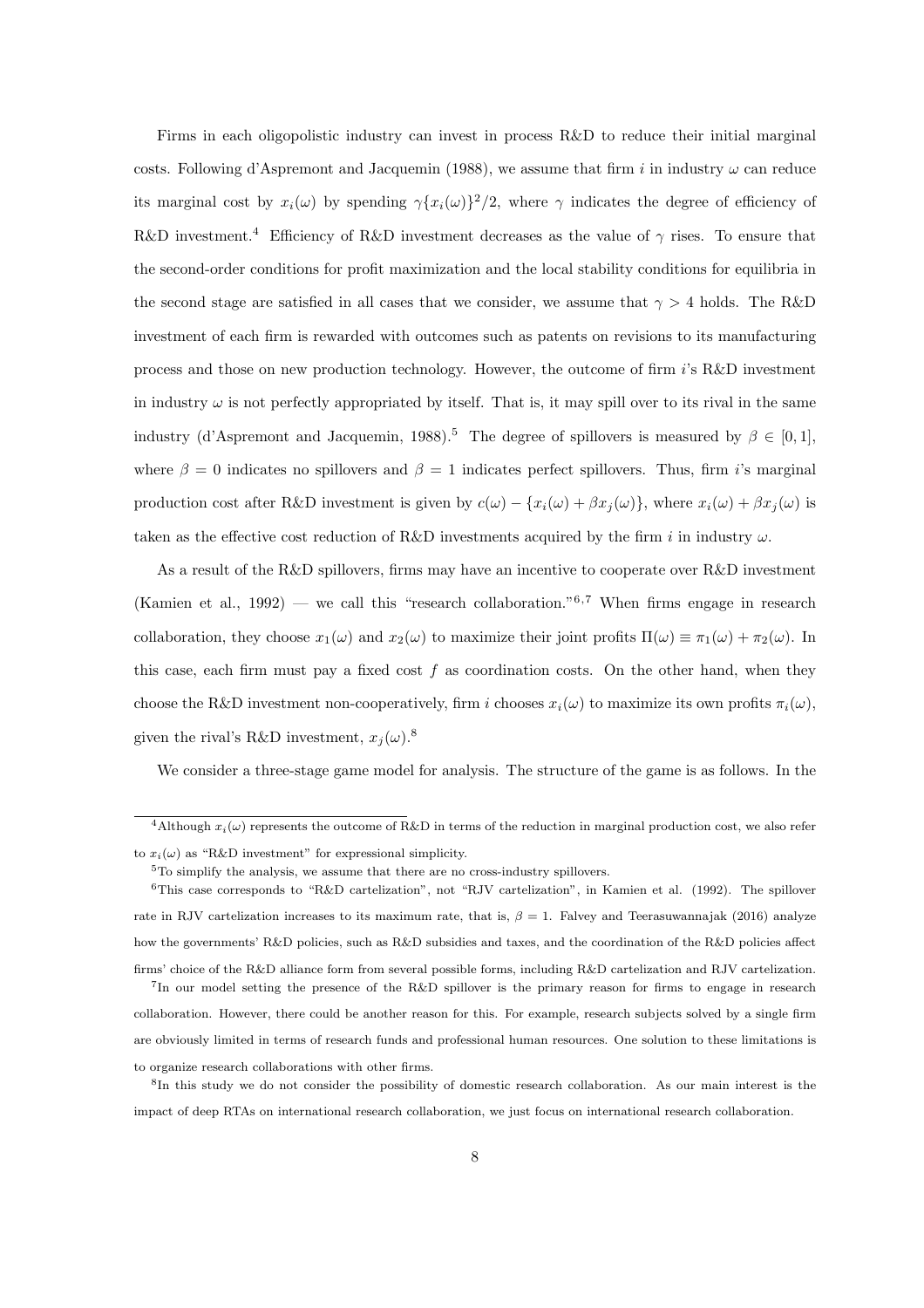first stage, the two firms decide whether to engage in research collaboration. In the second stage, the firms choose the level of R&D investment. If both firms choose to engage in research collaboration in the first stage, they choose the level of R&D investment cooperatively. Otherwise, they choose the level of R&D investment non-cooperatively. Finally, in the third stage, the two firms compete in a Cournot fashion in both markets. The solution concept is the subgame perfect Nash equilibrium; hence, the model is solved by backward induction.

In the following analysis, we assume that, initially, a uniform tariff  $t_i > 0$  is exogenously imposed on country *i*'s imports of all oligopolistic goods  $\omega \in [0,1]$ . We then examine how a reciprocal tariff reduction due to a trade agreement will affect the equilibrium outcome.

#### **2.2 The third stage**

For notational simplicity, we omit  $\omega$  in the subsequent analysis unless omissions cause confusion.

First, we analyze the Cournot competition in the third stage. Firm *i*'s profits are given by

$$
\pi_i = p_i q_{hi} + p_j q_{ei} - [c - (x_i + \beta x_j)](q_{hi} + q_{ei}) - t_j q_{ei} - \frac{\gamma (x_i)^2}{2}.
$$
\n(4)

The first-order conditions for profit maximization are given by

$$
\frac{\partial \pi_i}{\partial q_{hi}} = 0, \qquad \frac{\partial \pi_i}{\partial q_{ei}} = 0, \qquad i = 1, 2.
$$
 (5)

It is easy to verify that the second-order conditions are satisfied, and hence, the two markets are locally stable under certain conditions on parameters.

Then, from the first-order conditions, the Nash equilibrium in the third stage is given by

$$
q_{hi} = \frac{\alpha - c + t_i + (2 - \beta)x_i + (2\beta - 1)x_j}{3}, \qquad q_{ei} = \frac{\alpha - c - 2t_j + (2 - \beta)x_i + (2\beta - 1)x_j}{3}.
$$
 (6)

We assume  $\alpha - \bar{c} - 2 \max\{t_i, t_j\} > 0$  to guarantee an interior solution for all oligopolistic industries  $\omega \in [0, 1].$ 

Using the first-order conditions, the equilibrium profits of Eq. (4) can be expressed as

$$
\pi_i = (q_{hi})^2 + (q_{ei})^2 - \frac{\gamma(x_i)^2}{2}.
$$
\n(7)

#### **2.3 The second stage: R&D competition case**

Next, we analyze the second stage, in which firms decide the level of R&D investment. We first consider the case in which the firms choose R&D investment non-cooperatively.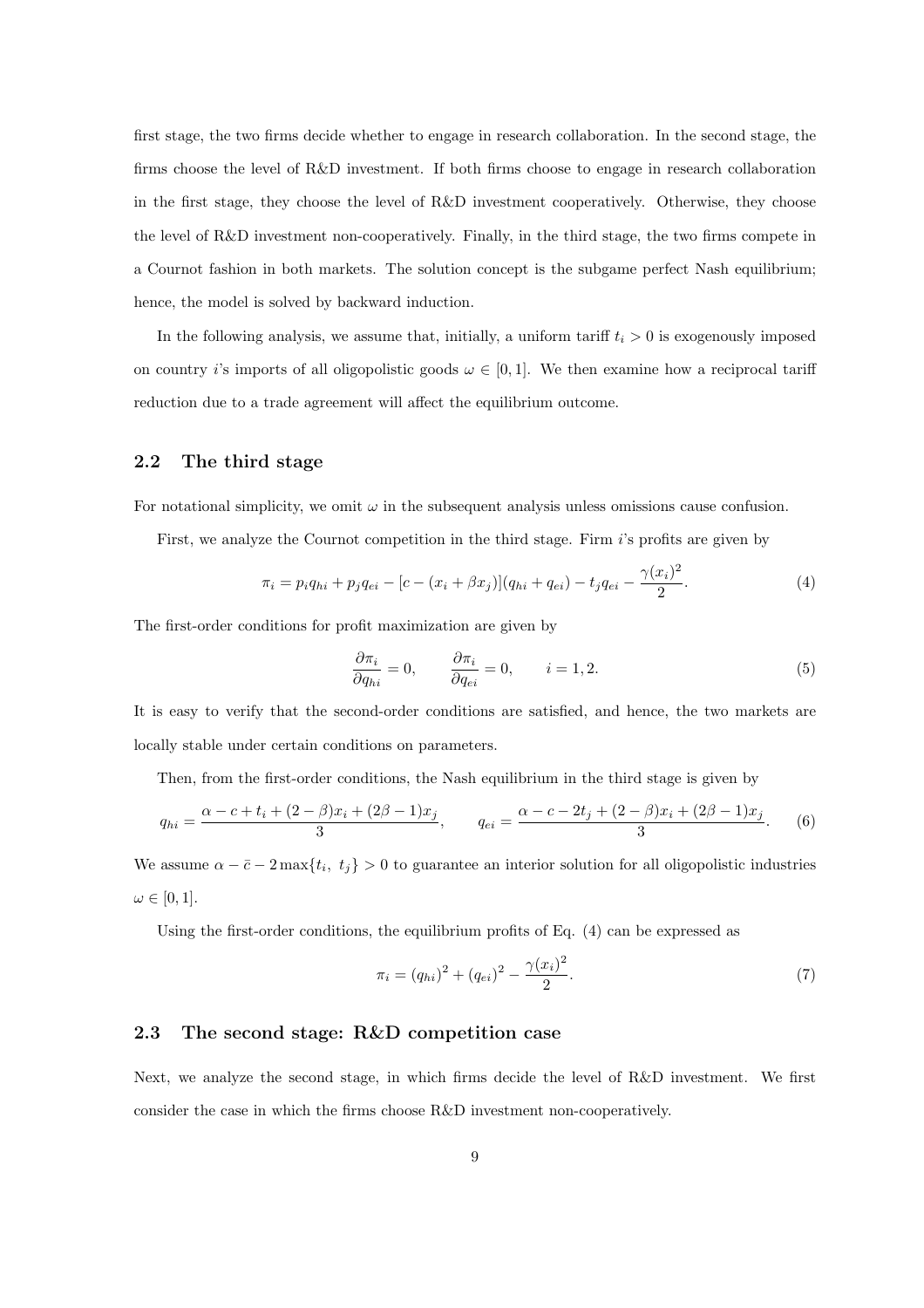The first-order condition of firm  $i$   $(i = 1, 2)$  for profit maximization is given by

$$
\frac{d\pi_i}{dx_i} = \frac{\partial \pi_i}{\partial q_{hi}} \frac{dq_{hi}}{dx_i} + \frac{\partial \pi_i}{\partial q_{hj}} \frac{dq_{hj}}{dx_i} + \frac{\partial \pi_i}{\partial q_{ei}} \frac{dq_{ei}}{dx_i} + \frac{\partial \pi_i}{\partial q_{ej}} \frac{dq_{ej}}{dx_i} + \frac{\partial \pi_i}{\partial x_i}
$$
\n
$$
= \frac{4 - 2\beta}{3} (q_{hi} + q_{ei}) - \gamma x_i
$$
\n
$$
= \frac{1}{9} [2(2 - \beta)\{2(\alpha - c) + t_i - 2t_j\} + \{4(2 - \beta)^2 - 9\gamma\}x_i + 4(2 - \beta)(2\beta - 1)x_j] = 0, \quad (8)
$$

where  $\partial \pi_i/\partial q_{hi} = 0$ ,  $\partial \pi_i/\partial q_{ei} = 0$ ,  $\partial \pi_i/\partial q_{hj} = -q_{ei}$ ,  $\partial \pi_i/\partial q_{ej} = -q_{hi}$ , and  $dq_{hj}/dx_i = dq_{ej}/dx_i =$  $(2\beta - 1)/3$ .

The second-order conditions with respect to the R&D choices of the firms are satisfied. That is,

$$
\frac{d^2\pi_i}{dx_i^2} = 4(2-\beta)^2 - 9\gamma < 0, \qquad i = 1, 2,
$$

under  $\gamma > 4$ . Moreover, we assume that the equilibrium in the second stage is locally stable:  $B^N < 0$ and  $(B^N)^2 - (C^N)^2 > 0$ , where  $B^N = 4(2 - \beta)^2 - 9\gamma$  and  $C^N = 4(2 - \beta)(2\beta - 1)$ .

Solving the first-order conditions (8), we obtain the Nash equilibrium level of the non-cooperative R&D investment of firm *i* in the second stage as follows:

$$
x_i^N = \frac{(4-2\beta)\left[2(\alpha-c)\{9\gamma-12(2-\beta)(1-\beta)\} + (t_i - 2t_j)\{9\gamma-4(2-\beta)^2\} + 4(t_j - 2t_i)(2-\beta)(2\beta-1)\right]}{(B^N)^2 - (C^N)^2}
$$
\n(9)

*,*

where a superscript *N* indicates equilibrium variables under non-cooperative R&D investments.

It follows, from Eq.  $(9)$ , that the effects of a tariff on R&D investment are given by

$$
\begin{array}{rcl}\n\frac{dx_i^N}{dt_i} & = & \frac{6(2-\beta)[3\gamma - 4\beta(2-\beta)]}{(B^N)^2 - (C^N)^2} > 0, \\
\frac{dx_i^N}{dt_j} & = & \frac{12(2-\beta)[-3\gamma + 2(2-\beta)]}{(B^N)^2 - (C^N)^2} < 0, \quad i, j = 1, 2, i \neq j.\n\end{array}
$$

As a result of a rise in the tariff  $t_i$ , the marginal revenue of the firm  $i$  in the research competition increases, so that its R&D investment comes to an increase, whereas, as a result of a rise in the tariff  $t_j$ , its marginal revenue decreases, so that its R&D investment comes to a decrease. These results show that the rate of spillover affects the comparative static results to some extent, but not to great extent. The asymmetric responses of the firm are usual.

#### **2.4 The second stage: R&D cooperation case**

We next consider the case in which the firms choose R&D investment cooperatively.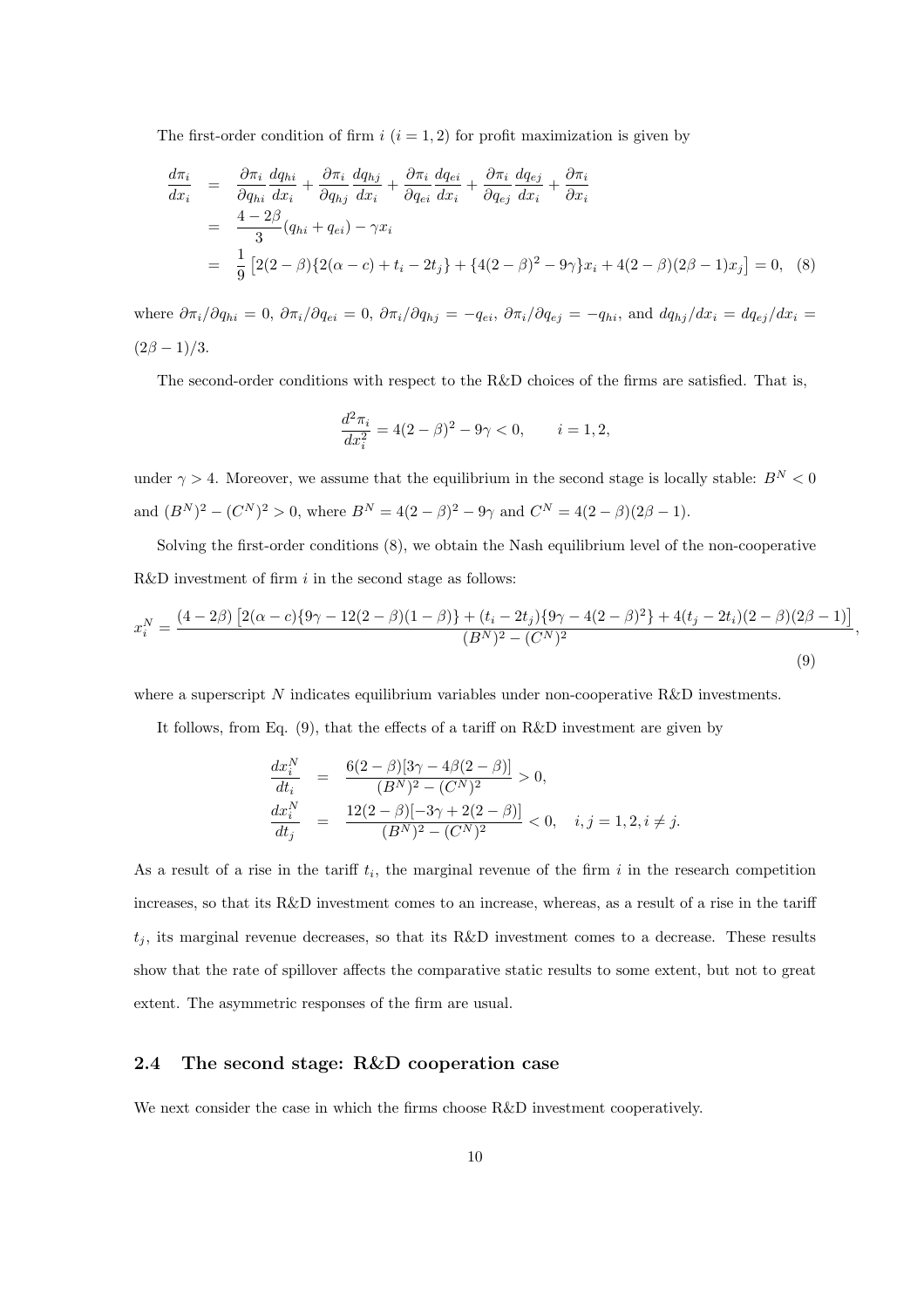In this case, the two firms choose their R&D investment levels to maximize their joint profits. Thus, the first-order conditions for joint profit maximization are given by

$$
\frac{d\Pi}{dx_i} = \frac{d\pi_i}{dx_i} + \frac{d\pi_j}{dx_i}
$$
\n
$$
= \frac{1}{9} [2(2-\beta)\{2(\alpha-c) + t_i - 2t_j\} + 2(2\beta - 1)\{2(\alpha-c) + t_j - 2t_i\} + \{4(5-8\beta+5\beta^2) - 9\gamma\}x_i + 8(2-\beta)(2\beta-1)x_j] = 0, \quad i, j = 1, 2, i \neq j.
$$
\n(10)

The second-order conditions for joint profit maximization are satisfied under the assumption of  $\gamma > 4$ , i.e.,

$$
\frac{d^2\Pi}{dx_i^2} = \frac{4(5 - 8\beta + 5\beta^2) - 9\gamma}{9} < 0, \quad i = 1, 2.
$$

From the first-order conditions (10) on both firms, we obtain the Nash equilibrium level of the cooperative R&D investment of firm *i* in the second stage:

$$
x_i^C = \frac{2}{(9\gamma - 4(1+\beta)^2)(\gamma - 4(1-\beta)^2)} \left[2(\alpha - c)(1+\beta)\{\gamma - 4(1-\beta)^2\} - t_i\{4\beta(1-\beta^2) + \gamma(4-5\beta)\} + t_j\{4(1-\beta^2) - \gamma(5-4\beta)\}\right], \quad i, j = 1, 2, i \neq j,
$$
\n(11)

where a superscript *C* indicates equilibrium variables under cooperative R&D investments.

It follows, from Eq. (11), that the effects of a tariff on cooperative R&D investment are given by

$$
\begin{array}{rcl}\n\frac{dx_i^C}{dt_i} & = & -\frac{2\{4\beta(1-\beta^2) + \gamma(4-5\beta)\}}{(9\gamma - 4(1+\beta)^2)(\gamma - 4(1-\beta)^2)}, \\
\frac{dx_i^C}{dt_j} & = & \frac{2\{4(1-\beta^2) - \gamma(5-4\beta)\}}{(9\gamma - 4(1+\beta)^2)(\gamma - 4(1-\beta)^2)} < 0, \quad i, j = 1, 2, i \neq j.\n\end{array}
$$

As for the first comparative static result we find out that the effect of the tariff  $t_i$  on the cooperative R&D investment  $x_i^C$  of the firm *i* depends crucially on the degree of the spillover rate. Namely, its effect gets negative, i.e.,  $(dx_i^C)/(dt_i) < 0$ , at least for  $0 \le \beta \le 4/5$ , but positive, i.e.,  $(dx_i^C)/(dt_i) > 0$ , in the neighborhood of  $\beta = 1$ . The reason for the former result is that the marginal revenue of cooperative R&D of the firm *i* becomes less than its marginal cost. The reason for the latter result is that its marginal revenue becomes larger than the marginal cost through large spillover rates when the tariff is raised. In contrast, the effect of the tariff  $t_j$  on the cooperative R&D investment of the firm *i* gets negative when its tariff is raised. That is, an increased tariff of the country *j* causes the cooperative R&D investment of the firm *i* to reduce, independent of the spillover rate. This result is the same as in the competitive R&D case.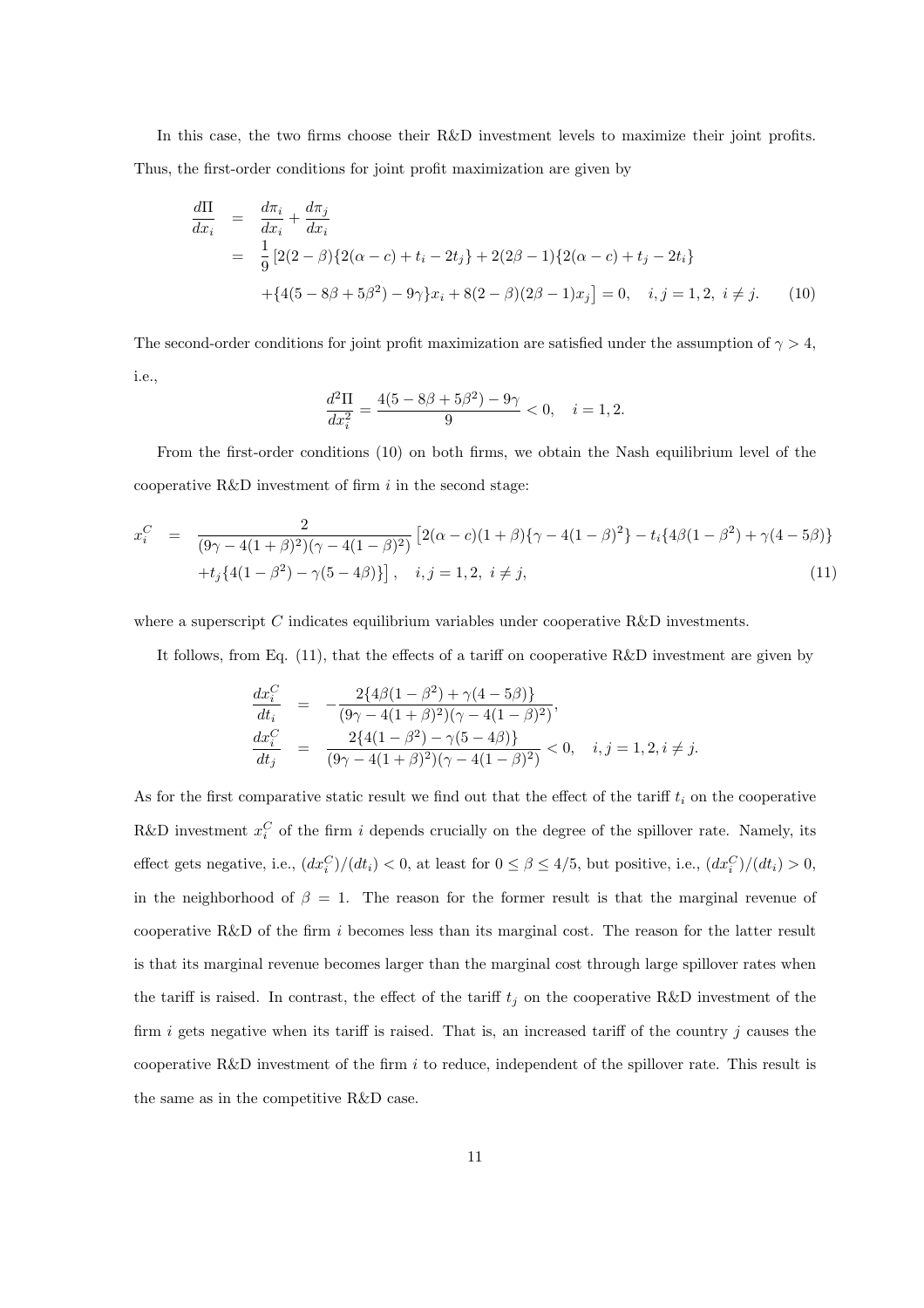#### **2.5 The first stage: The decision of research collaboration**

Given the analysis in the previous subsections, we examine whether the two firms have an incentive to engage in research collaboration in the first stage. We then compare the equilibrium profits in the cooperative and non-cooperative cases.

Let  $\pi_i^N(\omega)$  and  $\pi_i^C(\omega)$  be firm *i*'s equilibrium profits in industry  $\omega$  with and without research collaboration, respectively. Then, from Eq. (7),  $\pi_i^N(\omega)$  and  $\pi_i^C(\omega)$  are given by

$$
\pi_i^N(\omega) = \{q_{hi}^N(\omega)\}^2 + \{q_{ei}^N(\omega)\}^2 - \frac{\gamma \{x_i^N(\omega)\}^2}{2},
$$
  

$$
\pi_i^C(\omega) = \{q_{hi}^C(\omega)\}^2 + \{q_{ei}^C(\omega)\}^2 - \frac{\gamma \{x_i^C(\omega)\}^2}{2} - f.
$$

Thus, the choice of research collaboration depends on the sign of

$$
\pi_i^C(\omega) - \pi_i^N(\omega) = \{q_{hi}^C(\omega)\}^2 - \{q_{hi}^N(\omega)\}^2 + \{q_{ei}^C(\omega)\}^2 - \{q_{ei}^N(\omega)\}^2 - \frac{\gamma}{2} \left[ \{x_i^C(\omega)\}^2 - \{x_i^N(\omega)\}^2 \right] - f. \tag{12}
$$

When  $\pi_i^C(\omega) \ge \pi_i^N(\omega)$  holds, firm *i* chooses research collaboration. On the other hand, when  $\pi_i^C(\omega)$  $\pi_i^N(\omega)$  holds, firm *i* chooses R&D competition.

In general, the right-hand side of Eq. (12) is a higher–order polynomial, and the sign depends on the parameter values.

We focus on the case of symmetric tariffs, that is,  $t_1 = t_2 \equiv t$ . It yields that  $x_1^k(\omega) = x_2^k(\omega)$  for  $k = N, C$ . Moreover, from Eqs.  $(6)$ ,  $(9)$ , and  $(11)$ , we have

$$
q_{hi}^C(\omega) - q_{hi}^N(\omega) = \frac{1+\beta}{3} \left\{ x_i^C(\omega) - x_i^N(\omega) \right\}, \qquad q_{ei}^C(\omega) - q_{ei}^N(\omega) = \frac{1+\beta}{3} \left\{ x_i^C(\omega) - x_i^N(\omega) \right\}, \quad i = 1, 2,
$$
\n(13)

and

$$
x_i^C(\omega) - x_i^N(\omega) = \frac{18\gamma(2\beta - 1)[2\{\alpha - c(\omega)\} - t]}{A^C A^N},
$$
\n(14)

where  $A^C \equiv 9\gamma - 4(1 + \beta)^2 > 0$  and  $A^N \equiv 9\gamma - 4(1 + \beta)(2 - \beta) > 0$ . It is straightforward to prove that  $x_i^C(\omega) = x_i^N(\omega)$  holds if  $\beta = 1/2$ . Then, substituting Eqs. (13) and (14) into Eq. (12), we obtain  $\pi_i^C(\omega) - \pi_i^N(\omega) = \frac{\gamma(2\beta - 1)[2\{\alpha - c(\omega)\} - t] \{x_i^C(\omega) - x_i^N(\omega)\}}{\Delta N}$  $\frac{1}{2} - t \left[ \frac{x_i^C(\omega) - x_i^N(\omega)}{A^N} \right] - f = \frac{18\gamma^2(2\beta - 1)^2[2\{\alpha - c(\omega)\} - t]^2}{A^C(A^N)^2}$  $\frac{A^C (A^N)^2}{A^C (A^N)^2} - f.$ (15)

From Eq. (15), the following proposition is obtained:

**Proposition 1** *Consider the case of symmetric tariffs. If coordination costs of research collaboration,* f, are sufficiently high, (i) when  $\beta = 1/2$ ,  $\pi_i^C(\omega) < \pi_i^N(\omega)$  holds for all t, (ii) when  $\beta \neq 1/2$ , there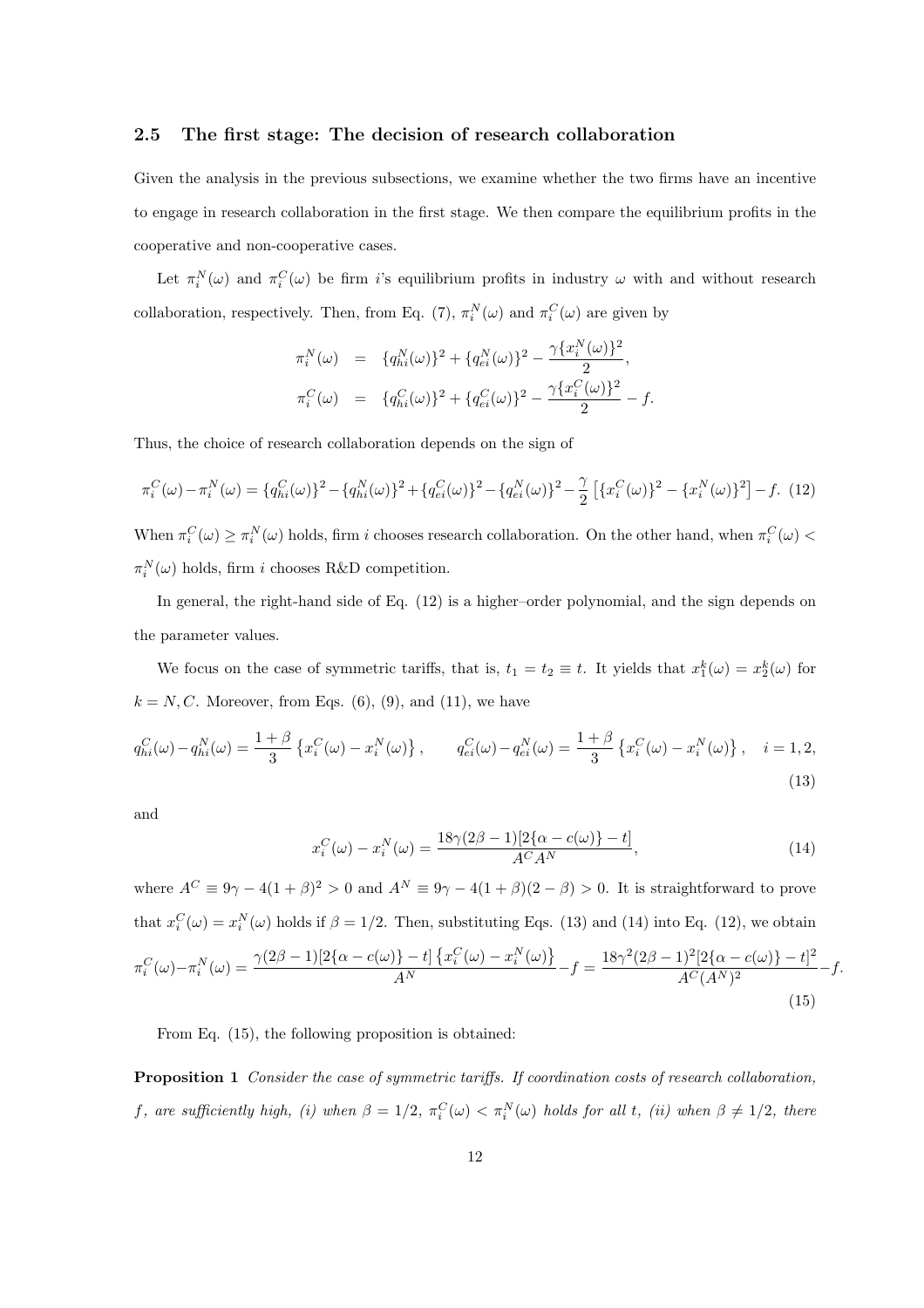is a threshold tariff level,  $\tilde{t}(\omega) > 0$ , such that  $\pi_i^C(\omega) = \pi_i^N(\omega)$  holds. Then,  $\pi_i^C(\omega) \leq \pi_i^N(\omega)$  holds for  $t \ge \tilde{t}(\omega)$  *and*  $\pi_i^C(\omega) \ge \pi_i^N(\omega)$  *holds for*  $t \le \tilde{t}(\omega)$ *.* 

*Proof.* (i) When  $\beta = 1/2$ , it holds from Eq. (15) that  $\pi_i^C(\omega) - \pi_i^N(\omega) = -f < 0$ , regardless of the value of *t*.

(ii) When  $\beta \neq 1/2$ , from Eq. (15),  $\tilde{t}(\omega)$  is implicitly defined as

$$
\frac{18\gamma^2(2\beta - 1)^2[2\{\alpha - c(\omega)\} - \tilde{t}(\omega)]^2}{A^C(A^N)^2} = f.
$$
\n(16)

Then, it is straightforward to show that  $\pi_i^C(\omega) \leq \pi_i^N(\omega)$  holds for  $t \geq \tilde{t}(\omega)$  and  $\pi_i^C(\omega) \geq \pi_i^N(\omega)$  holds for  $t \leq \tilde{t}(\omega)$ .

This proposition shows that if the level of spillovers is  $\beta = 1/2$ , outputs are the same under noncooperative and cooperative R&D investments. Consequently, firms have no incentive to engage in research collaboration as far as  $\beta = 1/2$ , regardless of the level of tariffs. On the other hand, for any level of spillovers other than  $\beta = 1/2$ , the firms choose to engage in research collaboration in equilibrium if the symmetric tariff level is lower than  $\tilde{t}(\omega)$ , but they do not choose research collaboration otherwise. In the latter case, since the impact of spillovers is stronger as the symmetric tariff level is lower, firms have a higher incentive to engage in research collaboration. Since  $\beta = 1/2$  is a peculiar knife-edge case, in the subsequent analysis, we focus on the case except  $\beta = 1/2$ .

Now, suppose that the symmetric tariffs are set at some level  $t^0$ , i.e.,  $t = t^0$ . Then, we obtain the following proposition:

**Proposition 2** Suppose that  $t = t^0$ . Then, there exists an industry  $\omega^0$  such that  $\tilde{t}(\omega^0) = t^0$ . Assume *that*  $\omega^0 \in (0,1)$  *holds.* Then, firms in all industries  $\omega \in [0,\omega^0]$  engage in research collaboration, *whereas firms in all industries*  $\omega \in (\omega^0, 1]$  *do not engage in research collaboration.* 

*Proof.* Totally differentiating Eq. (16) yields  $d\tilde{t}(\omega)/d\omega = -2(dc(\omega)/d\omega) \leq 0$ , because  $dc(\omega)/d\omega \geq 0$ . Since  $\tilde{t}(\omega^0) = t^0$  holds for the industry  $\omega^0$ , then  $\tilde{t}(\omega) \geq t^0$  holds for  $\omega \in [0, \omega^0]$  and  $\tilde{t}(\omega) < t^0$ holds for  $\omega \in (\omega^0, 1]$ . Proposition 1 implies that  $\pi_i^C(\omega) \geq \pi_i^N(\omega)$  holds in industries  $\omega \in [0, \omega^0]$  and  $\pi_i^C(\omega) < \pi_i^N(\omega)$  holds in industries  $\omega \in (\omega^0, 1].$ 

As industries are heterogeneous in their initial marginal costs, given that tariffs are symmetric and uniform for all goods, firms choose to engage in research collaboration in low marginal cost industries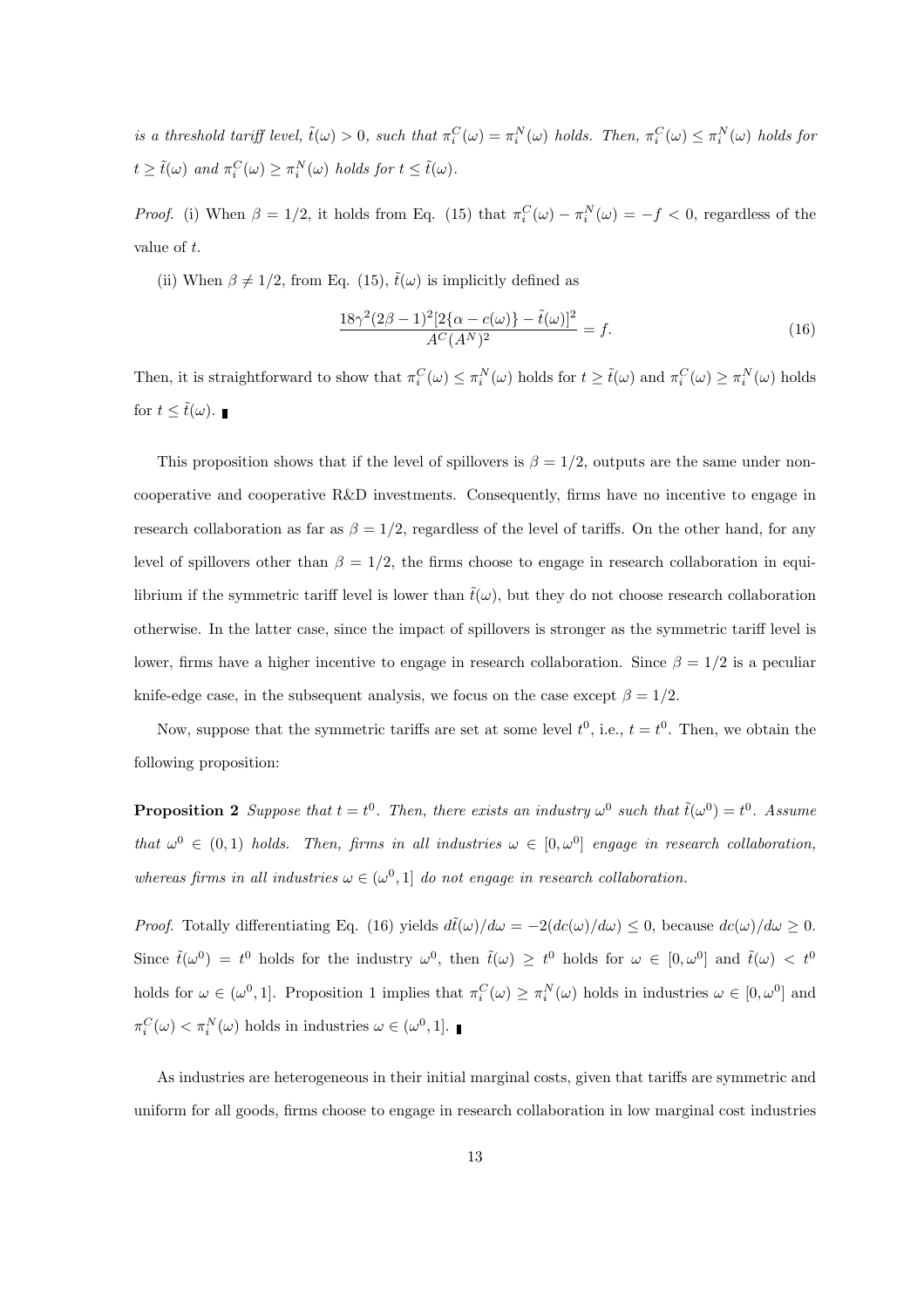but they have no incentive to do so in high marginal cost industries. This is explained as follows. Firms in low marginal cost industries invest more on R&D than those in high marginal cost industries. Therefore, the firms with low initial marginal costs can curtail more duplication of their R&D expenses by research collaboration than those with high initial marginal costs. Consequently, the former have a greater incentive to engage in research collaboration than the latter.

#### **2.6 Trade agreements**

Next, we analyze whether a trade agreement between the two countries increases or decreases the number of firms that engage in research collaboration. We distinguish between the two types of trade agreements. The first type is a "shallow" trade agreement in which only tariffs are reciprocally reduced. This is represented by a fall in *t*. The second type is a "deep" trade agreement in which the degree of spillovers as well as tariffs changes. As for the latter case, Jinji et al. (2019) provide evidence that deep RTAs facilitate international technology spillovers. Based on this result, we assume that the degree of spillovers,  $\beta$ , increases in deep trade agreements, compared with the case of shallow trade agreements. Thus, deep trade agreements are represented by a fall in *t* with an increase in *β*.

The impacts of shallow and deep trade agreements are shown in the following proposition:

**Proposition 3** *(i) A shallow trade agreement increases the number of firms that engage in research collaboration. (ii) A deep trade agreement increases the number of firms that engage in research collaboration more (less) than a shallow trade agreement if*  $\beta$  > (<) 1/2*.* 

*Proof.* (i) From the definition of  $\omega^0$ , it is straightforward to show that  $-\frac{d\omega^0}{dt} = 1/2c'(\omega) \geq 0$ . That is, a marginal reduction in the symmetric tariffs from the initial level of  $t = t^0$  increases the threshold industry  $\omega^0$ .

(ii) Solve Eq. (16) for  $\tilde{t}(\omega)$  and differentiate it with respect to  $\beta$  to obtain

$$
\frac{\partial \tilde{t}(\omega)}{\partial \beta} = -\frac{(2f)^{1/2}D}{3\gamma (A^c)^{1/2}(2\beta - 1)^2} < 0 \qquad \text{for} \quad \beta \in [0, 1/2), \tag{17}
$$

and

$$
\frac{\partial \tilde{t}(\omega)}{\partial \beta} = \frac{(2f)^{1/2}D}{3\gamma (A^c)^{1/2}(2\beta - 1)^2} > 0 \quad \text{for} \quad \beta \in (1/2, 1], \tag{18}
$$

where  $D = 8(\beta + 1)^2(4\beta^2 - 7\beta + 7) + 9\gamma(9\gamma - 4\beta^2 - 2\beta - 16) > 0$  because of  $\gamma > 4$ . An increase in *β* due to a deep trade agreement shifts  $\tilde{t}(\omega)$  up and hence makes  $\omega^0$  larger for  $\beta \in (1/2, 1]$  but shifts  $\tilde{t}(\omega)$  down and hence makes  $\omega^0$  smaller for  $\beta \in [0, 1/2)$ .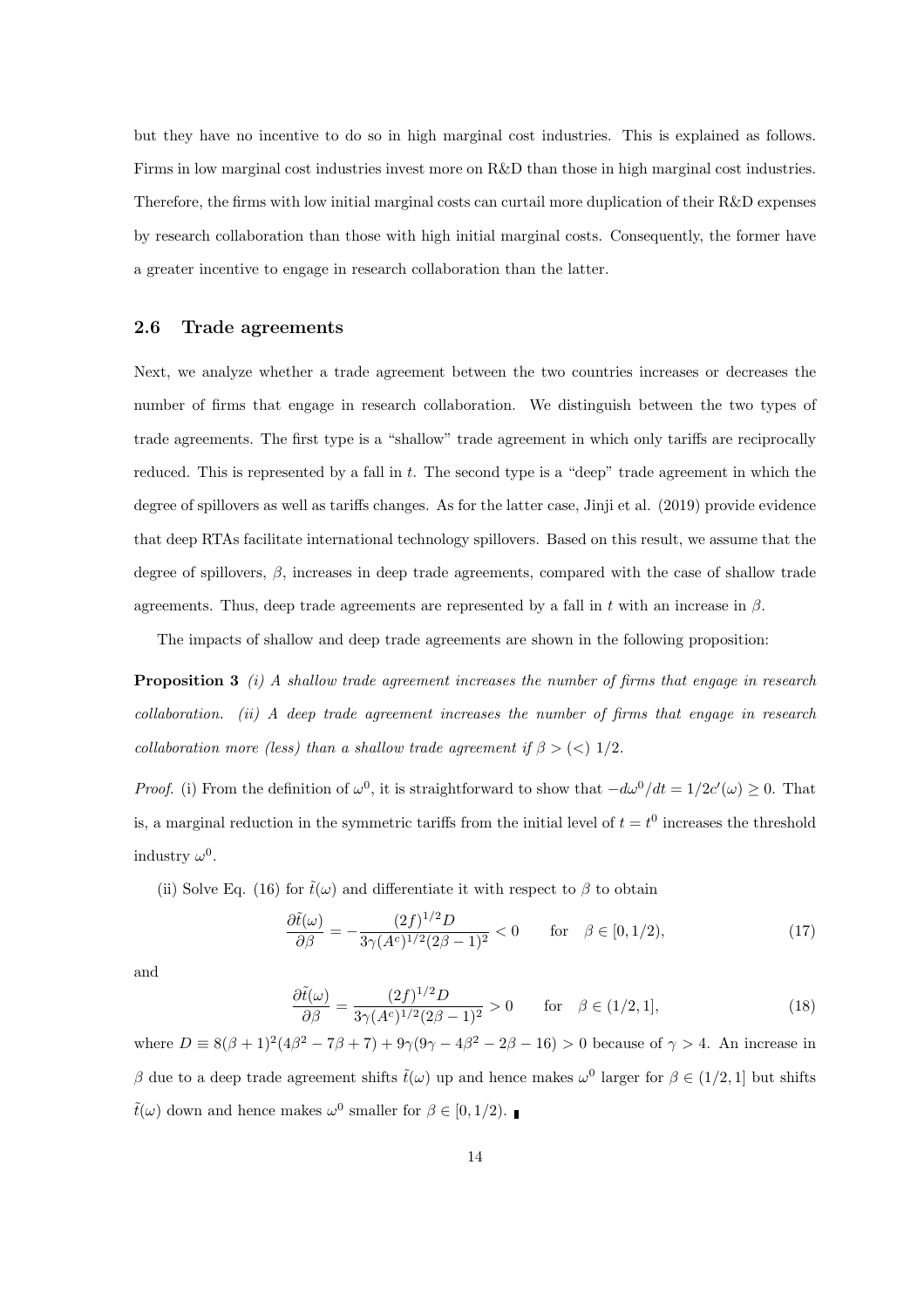Therefore, a shallow trade agreement is expected to increase the number of research collaboration between firms in the partner countries of the trade agreement. On the other hand, a deep trade agreement, which facilitates the exchange of knowledge and technology among firms in partner countries, may or may not increase the number of research collaboration in the partner countries more than a shallow trade agreement does. The effect depends on the initial level of the degree of spillovers. If the initial degree of spillovers is high, then a deep trade agreement increases the number of research collaboration more than a shallow trade agreement does. We expect that this is more likely to be the case in the real world, but theoretically we cannot exclude the other case.

As shown above, theoretically the effect of deep integration on international research collaboration is not uniform. It depends on the degree of spillovers. There are two ways to elucidate the effect of deep integration: One way is to use numerical analysis and the other way to use empirical analysis. We choose the second way, because it is more meaningful to empirically examine the effect of deep integration on international research collaboration through data on patents and RTAs than the first numerical way.

## **3 Empirical Framework**

Our primary concern is estimating the relationship between the membership of RTAs and research collaborations among RTA members. To investigate this issue, we estimate the following equation:

$$
CA_{ijt} = \exp\left(\beta_0 + \beta_1 RTA \cdot Variable_{ij,t-1} + \gamma_1 \ln(P_{it}) + \gamma_2 \ln(P_{jt}) + \gamma_3 PROX_{ijt} + \varphi_t + \eta_i + \lambda_j + \psi_{ij} + \mu_{it} + \nu_{jt}\right) \times \epsilon_{ijt},
$$
\n(19)

where  $CA_{iit}$  is the number of patents applied jointly by inventors in country *i* and *j* in year *t* to the USPTO. *RTA\_Variable<sub>ij,t</sub>*<sub>−1</sub> is either a dummy variable or an index to capture the effect of WTO+ or WTO–X provisions in RTAs to which both countries *i* and *j* belong at  $t - 1$ , where  $RTA$ <sub>*N*</sub>  $V$  ariable<sub>ij,t</sub><sub>−1</sub>  $\in$  ${RTA \ dummy_{ij,t-1}, \ WTO^+ \ index_{ij,t-1}, \ WTO^X \ index_{ij,t-1}, \ IPR\_Prov \ index_{ij,t-1}}.$  The first term in the braces,  $RTA$  dummy<sub>ij,t</sub> $_{-1}$ , is a dummy variable that takes the value one if both countries belong to a common RTA at *t−*1 and zero otherwise. The second and the third terms in the braces,  $WTO^{+}$  *index*<sub>*i*j,t<sup> $-1$ </sup> and  $WTO^{X}$  *index<sub>ij,t<sup>* $-1$ *</sup>*, are indexes to measure the coverage and extent</sub></sub>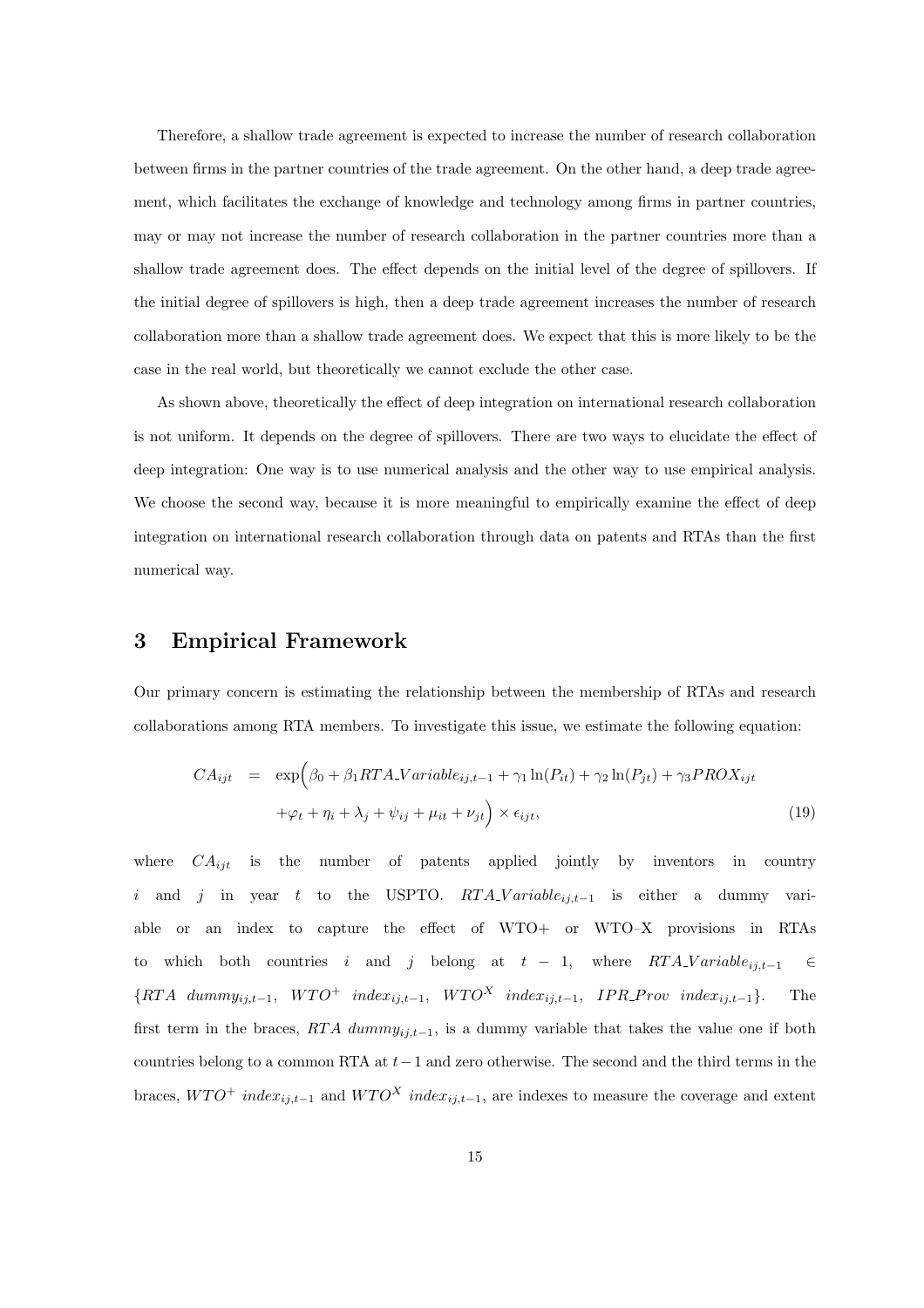of the legal enforceability of the WTO+ and WTO–X provisions in RTAs, respectively. Finally, *IPR\_Prov index<sub>ij,t</sub>*<sup>−1</sup> is an index to reflect the degree of the legal enforceability of the IPR-related provisions in RTAs.

 $WTO^+$  *index*<sub>*ij,t*<sup>−1</sup> and  $WTO^X$  *index*<sub>*ij,t*<sup>−1</sup></sub> are constructed in the following way. Let  $\mathbb{Z}^k$  be a</sub> set of policy areas categorized as type  $k = +, X$ , where  $+$  and *X* indicate the WTO+ and WTO–X provisions, respectively, and then let  $z \in \mathbb{Z}^k$  be a policy area included in  $\mathbb{Z}^k$ . Hofmann et al. (2019) construct  $q_{m,z}^{AC}$  and  $q_{m,z}^{LE}$  for RTA *m* and each policy area *z* according to the following coding rule:

$$
q_{m,z}^{AC} = \begin{cases} 0, & \text{if policy area } z \text{ is not covered in RTA } m, \\ 1, & \text{if policy area } z \text{ is covered in RTA } m, \end{cases}
$$

$$
\int 0
$$
, if the legal language on area z is imprecise and not committing in RTA m,

$$
q_{m,z}^{LE} = \begin{cases} 0, & \text{if the legal language on area } z \text{ is imprecise and not commuting in RTA } m, \\ 1, & \text{if the legal language on area } z \text{ is precise or committing but not enforceable in RTA } m, \\ 2, & \text{if policy area } z \text{ is legally enforceable in } m, \end{cases}
$$

where superscript *AC* indicates "acknowledgment" and *LE* indicates "legal enforceability."<sup>9</sup> Given that these may be signatories of multiple RTAs at  $t-1$ , let  $\mathbb{M}_{i,j,t-1}$  be the set of RTAs for which countries *i* and *j* are signatories at *t*. Then, we construct  $WTO^k$  *index*<sub>*i*j,t−1</sub> as follows:

$$
WTO^k\ index_{ij,t-1} = w^k \sum_{z \in \mathbb{Z}^k} WTO^k\ index_{ij,t-1}(z), \qquad k = +, X,
$$

where  $w^k = 1/42$  for  $k = +$ ,  $w^k = 1/114$  for  $k = X$ , and

$$
WTO^{k}index_{ij,t-1}(z) = \max_{m \in \mathbb{M}_{ij,t-1}} q_{m,z}^{AC} + \max_{m \in \mathbb{M}_{ij,t-1}} q_{m,z}^{LE}.
$$

Thus, it holds that  $WTO^k$  *index*<sub>ij,t</sub><sub>−1</sub>(*z*)  $\in [0,3]$  for each policy area *z*. Here,  $WTO^k$  *index*<sub>ij,t−1</sub>(*z*) = 0 means that policy area *z* is not mentioned by RTAs for which countries *i* and *j* are signatories at *t* − 1. The index  $WTO<sup>k</sup>$  *index*<sub>*ij,t*−1</sub>(*z*) takes the value of one if policy area *z* is mentioned, but its legal language is imprecise. It takes the value of two if the legal language on area *z* is precise or committing but not enforceable in RTAs of which countries *i* and *j* are signatories at *t −* 1. Finally, it takes the value of three if policy area *z* is legally enforceable in RTAs of which countries *i* and *j* are signatories at  $t-1$ . By multiplying  $\sum_{z \in \mathbb{Z}^k} WTO^k$  inde $x_{ij,t-1}(z)$  with  $w^k$ , it holds that  $WTO^k$  inde $x_{ij,t-1} \in [0,1]$ .

The construction of *IPR\_Prov* index<sub>ij,t</sub><sub>−1</sub> is similar to that of  $WTO^+$  index<sub>ij,t-1</sub> and

*WTO<sup>X</sup> index*<sub>*ij,t*−1</sub>. *IPR\_Prov index*<sub>*ij,t*−1</sub> reflects TRIPs and IPR provisions only as policy area *z* <sup>9</sup>Note that  $q_{m,z}^{AC} = 1$  and  $q_{m,z}^{LE} = 0$  may hold at the same time. However, for  $q_{m,z}^{LE}$  to take either the value of one or two, it must hold that  $q_{m,z}^{AC} = 1$ .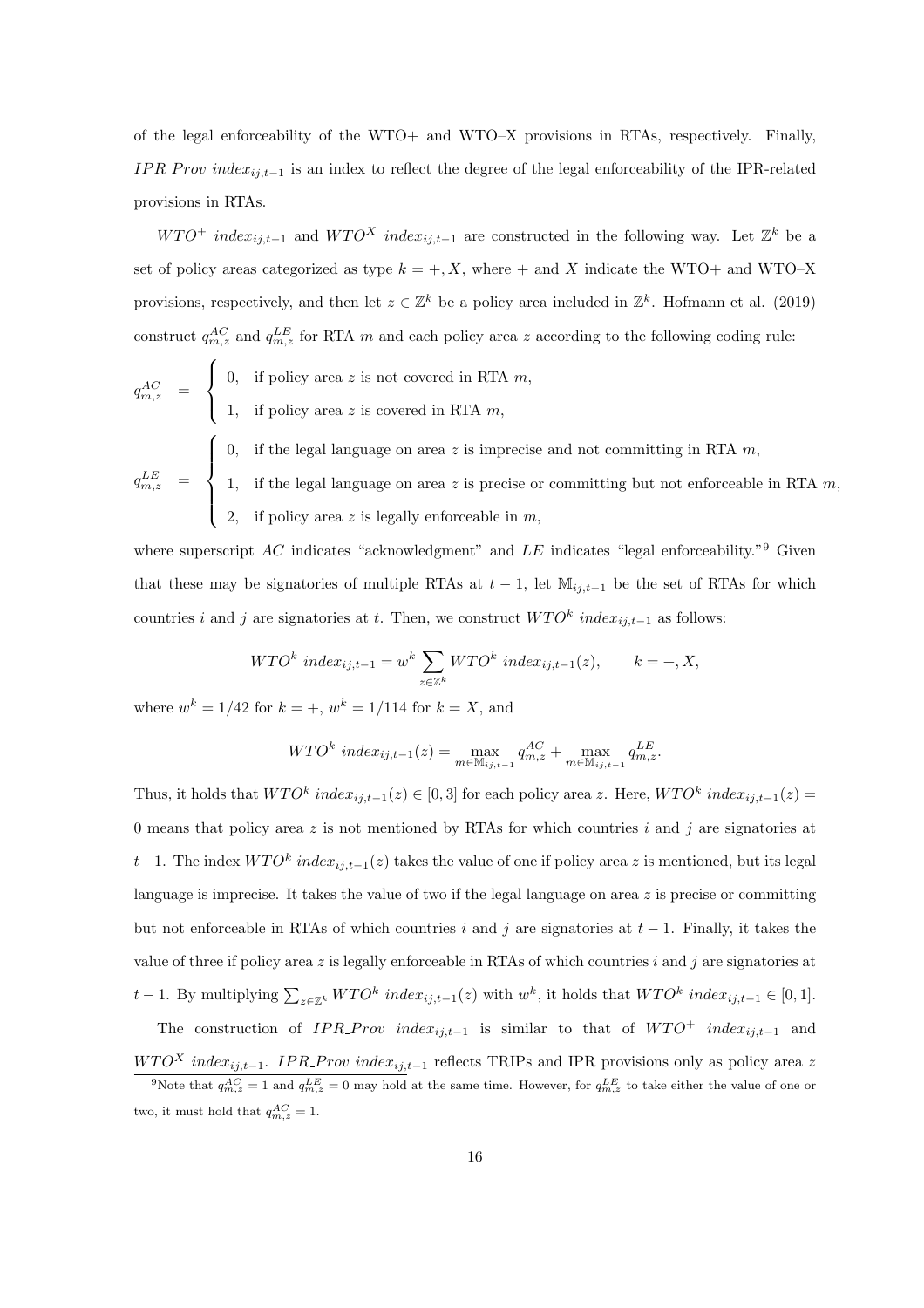with  $w^k = 1/6$ . We pick TRIPs and IPR provisions because these are most directly related to the degree of IPR protection, which is relevant to research collaboration. Then, similar to  $WTO^+$  *index*<sub>*ij*,*t*−1</sub> and  $WTO^X$  *index*<sub>*ij,t*−1</sub>, *it holds that <i>IPR\_Prov index*<sub>*ij,t*−1</sub>  $\in$  [0, 1].

In Eq. (19), we include three control variables:  $\ln(P_{it})$ ,  $\ln(P_{jt})$ , and  $PROX_{ijt}$ . Variables  $\ln(P_{it})$ and  $\ln(P_{it})$  are the logarithm values of the patent applications for countries *i* and *j*, respectively, and  $PROX_{ijt}$  is an index of the technological proximity between *i* and *j*, as measured by the patent classes based on the International Patent Classification (IPC) at the 4-digit level. Moreover, a constant term (i.e.,  $\beta_0$ ) and various fixed effects represented by  $\varphi_t$ ,  $\eta_i$ ,  $\lambda_j$ ,  $\psi_{ij}$ ,  $\mu_{it}$ , and  $\nu_{jt}$  are also included in the estimation of Eq. (19).<sup>10</sup>  $\epsilon_{ijt}$  denotes the error term.

The index of technological proximity between two countries,  $PROX_{ijt}$ , is based on the work of Jaffe (1986). We assume that the "technological position" of country *i* (*j*) in research areas in year *t* can be characterized by the vector  $F_{it}$  ( $F_{it}$ ). This is a vector of the shares of four-digit patent classes, according to the IPC, in all USPTO patent applications by country *i* (*j*) in year *t*. Then, the proximity of *i* and *j* in the technology space is represented as an uncentered correlation between  $F_{it}$ and  $F_{it}$ :

$$
PROX_{ijt} = \frac{\boldsymbol{F}'_{it}\boldsymbol{F}_{jt}}{\sqrt{\boldsymbol{F}'_{it}\boldsymbol{F}_{it}}\sqrt{\boldsymbol{F}'_{jt}\boldsymbol{F}_{jt}}}.
$$

Note that the value of  $PROX_{ijt}$  is bounded between zero and one, and is closer to one if countries  $i$ and *j* are positioned in close proximity to each other.

In Eq. (19), the coefficient of the *RT A dummy* measures the impact of RTAs on research collaboration under the assumption that all RTAs that include at least one WTO+ provision have the same effect on research collaboration. In addition, the coefficients of the  $WTO^+$  *index* and  $WTO^X$  *index* capture the impact of deep integration in RTAs on research collaboration by taking into account the number and enforceability of WTO+ or WTO–X provisions covered by RTAs. Similarly, the coefficient of *IP R P rov index* indicates the impact of deep RTAs in the policy area of IPR protection on research collaboration. We expect positive signs for the coefficients of *RTA dummy*,  $WTO^+$  *index*,  $WTO^X$  *index*, and *IPR\_Prov index*.

 $10$ In one specification we include the year and country fixed effects, whereas we include time-varying country fixed effects and country-pair fixed effects in another specification. These fixed effects address the issue of the omitted variable bias. In addition, we use a number of variables related to the country-pair-specific characteristics between the two countries as our instrumental variables, as explained in Section 5.2.1.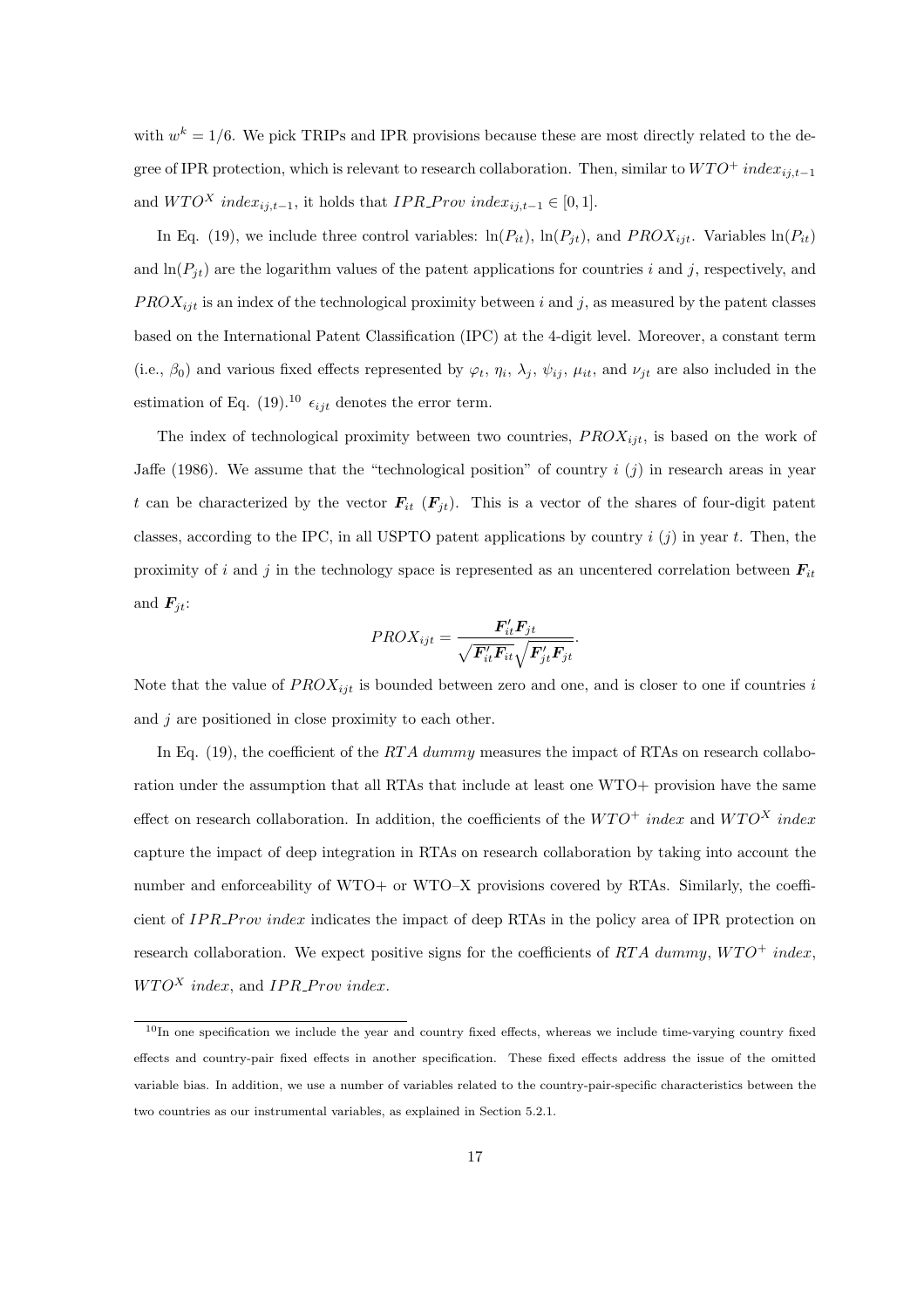With regard to the control variables, we expect the signs of the coefficients of both  $\ln(P_{it})$  and  $ln(P_{jt})$  to be positive, where  $ln(P_{it})$  and  $ln(P_{jt})$  represent the country's research capability. Then, *P ROXijt* is also expected to have a positive coefficient because countries that share similar technology may have a greater chance at research collaboration.

We first estimate Eq. (19) using the OLS method. In the OLS estimations, we use the logarithm of the co-application of patents (i.e.,  $\ln(CA_{ijt})$ ) as the dependent variable. Since our dependent variable, *CAijt*, is count data and includes many zeros, the OLS estimates of the log-linearized model may be biased and inefficient. To address this issue, we estimate Eq. (19) using the Poisson pseudo-maximum likelihood (PPML) estimator, which is recommended by the gravity literature to deal with the issue of zero trade flows (Santos Silva and Tenreyro, 2006, 2011; Head and Mayer, 2014).

Moreover, we address the issue of endogeneity for *RT A V ariableijt* by employing the instrumental variable (IV) approach. We, particularly, employ a two-stage least squares estimation (IV/2SLS).

## **4 Description of the Data**

This section describes the data in our empirical analysis. First, the data on patents with foreign coinventors at the USPTO are taken from the Autumn 2016 edition of the Worldwide Patent Statistical (PATSTAT) database released by the EPO. The PATSTAT database provides information on the addresses of the inventors and owners (or assignees) of the patents. If the inventors are from two or more different national addresses for a common patent application, it implies that the inventive human resources of different nations are combined within one research collaboration. As indicated by Tsukada and Nagaoka (2015), although co-invention does not cover all possible forms of research collaboration, it covers an important part of the research collaboration involving the combination of significant resources. Research collaboration defined in these terms has become important in recent years (Organisation for Economic Co-operation and Development (OECD), 2009; Nagaoka et al., 2010). Our sample covers the period of 1990–2011.

We also use the data on patent applications that are taken from the PATSTAT database, where we extract the USPTO patent statistics. We use these data to construct patent applications for each sample country and *PROX* for every country pair.

Next, we explain the sample. The sample includes countries/regions that have at least one patent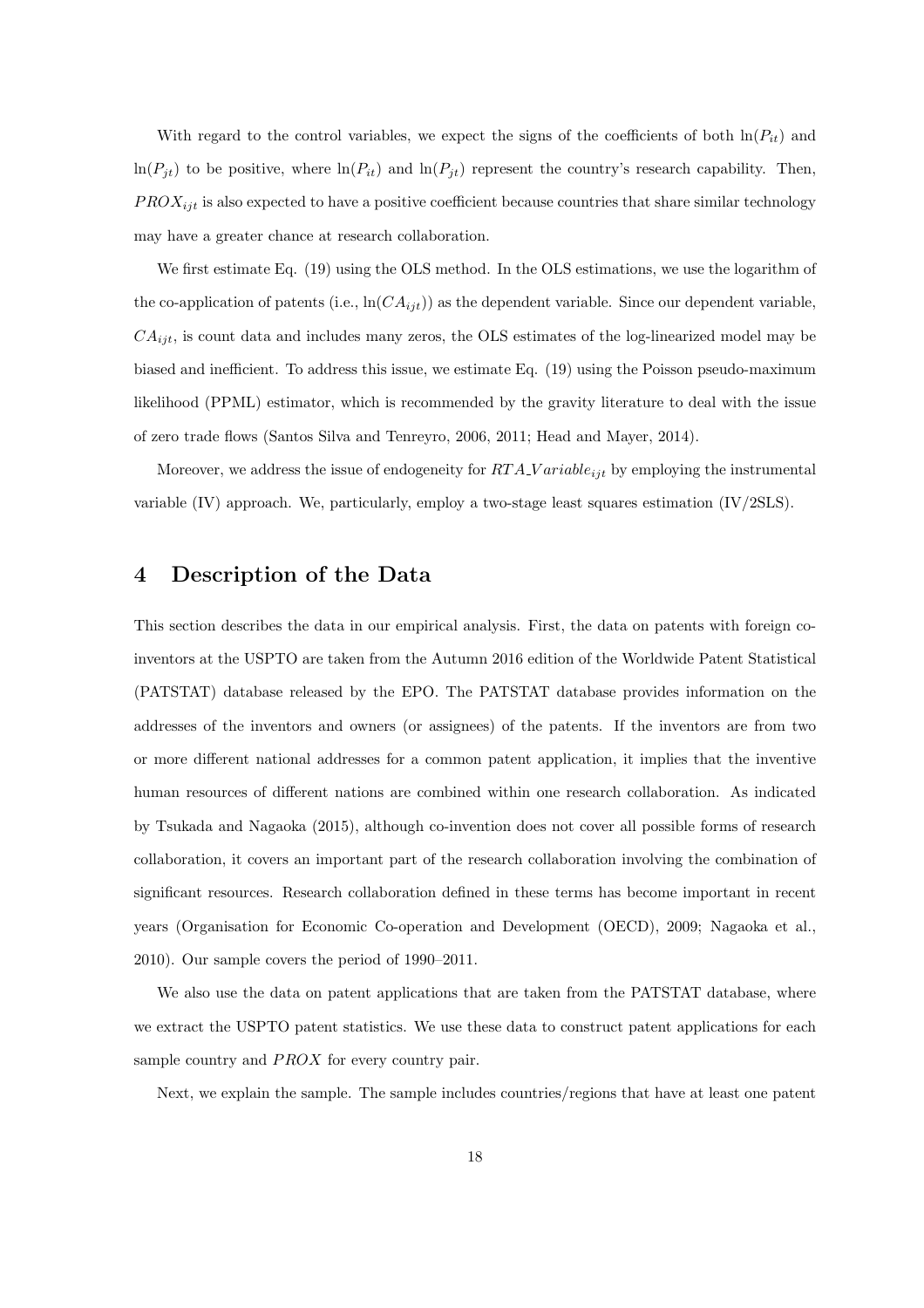application to the USPTO during the sample period. Our sample covers 114 countries/regions (listed in Table A.1). We then construct a panel of 5,833 pairs of countries/regions from 1990 to 2011.

We construct dummy variables for the membership of the 160 RTAs based on the information taken from the web page of the  $WTO$ .<sup>11</sup> All RTAs notified to the WTO that came into force by the end of 2011 and to which at least two countries/regions in our sample are signatories are included in our sample.<sup>12</sup> The list of RTAs covered in our sample is shown in Table A.2. Data on the contents of 279 RTAs are obtained from the Deep Trade Agreements databse 1.0 (horizontal depth) provided by the World Bank.<sup>13</sup> This dataset was originally constructed by Horn et al. (2010) and extended by Hofmann et al. (2019).

Moreover, we use bilateral gravity variables, as explained in Section 5.2.1. All of them are taken from the geographical database provided by the Centre d'Etudes Prospectives et d'Informations Inter- ´ nationales (CEPII). Bilateral trade data to construct an instrumental variable, explained in Section 5.2.1, are taken from the BACI dataset provided by CEPII.

Descriptive statistics and correlations of the variables are provided in Tables A.3 and A.4, respectively.

## **5 Empirical Results**

#### **5.1 Baseline estimations**

In this section we report our estimation results. First, the OLS estimation results are presented in Table 2. Estimations with the country fixed effects and year dummies are reported in columns  $(1)-(4)$ , whereas those with country-year and country-pair fixed effects are reported in columns  $(5)-(8)$ . The estimated coefficients on  $\ln(P_i)$  and  $\ln(P_i)$  are both positive and significant, as expected. The index of technological proximity (*P ROX*) has a positive and highly significant coefficient in all the regressions. Thus, we can conclude that countries holding similar technology engage in research collaboration more.

(Insert Table 2).

<sup>11</sup>http://rtais.wto.org/UI/PublicMaintainRTAHome.aspx

<sup>&</sup>lt;sup>12</sup>The sample included free trade areas, customs unions, and economic integration agreements, but excluded partial scope agreements.

<sup>13</sup>https://datacatalog.worldbank.org/search/dataset/0039575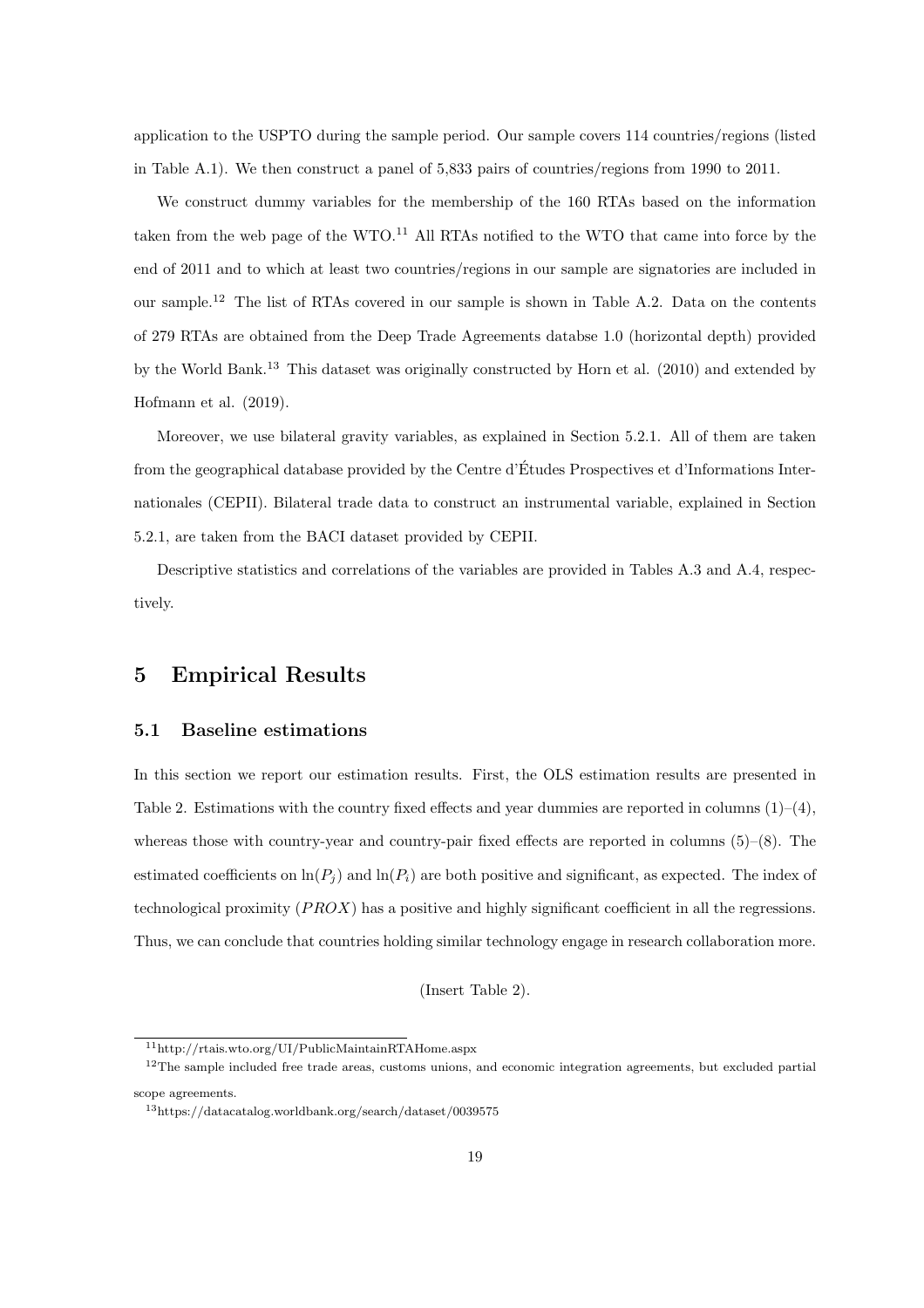The estimated results concerning the impact of RTAs are as expected. The coefficient on the *RT A dummy* is positive and highly significant, even after controlling for country-year and country-pair fixed effects in the estimations. The depth of RTAs, measured by  $W T O^+$  *index* and  $W T O^X$  *index*, is positively associated with co-invention. The estimated coefficients on the  $WTO^X$  *index* tend to be larger than those on  $WTO^+$  *index* (see columns (3), (4), (7), and (8)), suggesting that the depth of RTAs in the WTO–X area may be more important for facilitating research collaboration than that in the WTO+ area. Interestingly, the estimated coefficient on the *IP R P rov index* is smaller than that on  $WTO^X$  *index*, implying that deep RTAs in policy areas included in the WTO–X category in general have a stronger impact on research collaboration than those in IPR-related policy areas.

We report the estimation results from the PPML model in Table 3. Similar to Table 2, the estimated results with the country fixed effects and year dummies are reported in columns  $(1)$ – $(4)$ , whereas those with country-year and country-pair fixed effects are reported in columns (5)–(8). Table 3 shows that the results are qualitatively quite similar to those of the OLS estimation. The estimated coefficients on the  $W TO^+$  *dummy*,  $W TO^+$  *index*,  $W TO^X$  *index*, and *IPR\_Prov index* remain positive and highly significant, and the  $W TO<sup>X</sup>$  *index* has a larger coefficient than the other variables. Again, the coefficient on the *IPR\_Prov index* is not particularly larger than those on the other variables, suggesting that IPR-related provisions alone do not have a stronger impact on research collaboration than other WTO+ and WTO–X provisions.

#### (Insert Table 3).

#### **5.2 Robustness checks**

In the previous subsection we found a positive and significant relationship between RTAs and international co-inventions. We check the robustness of our findings in two ways: The first robustness check addresses the endogeneity issue; and the second one uses different lag variables.

#### **5.2.1 Estimations with instrumental variables**

The first issue is possible endogeneity. Namely,  $RTA$  dummy,  $WTO^+$  *index*,  $WTO^X$  *index*, and *IP R P rov index* that we use as explanatory variables in our estimations may be endogenous variables. Following the suggestion by Angrist and Pischke (2008, Chapter 4), we employ the two-stage least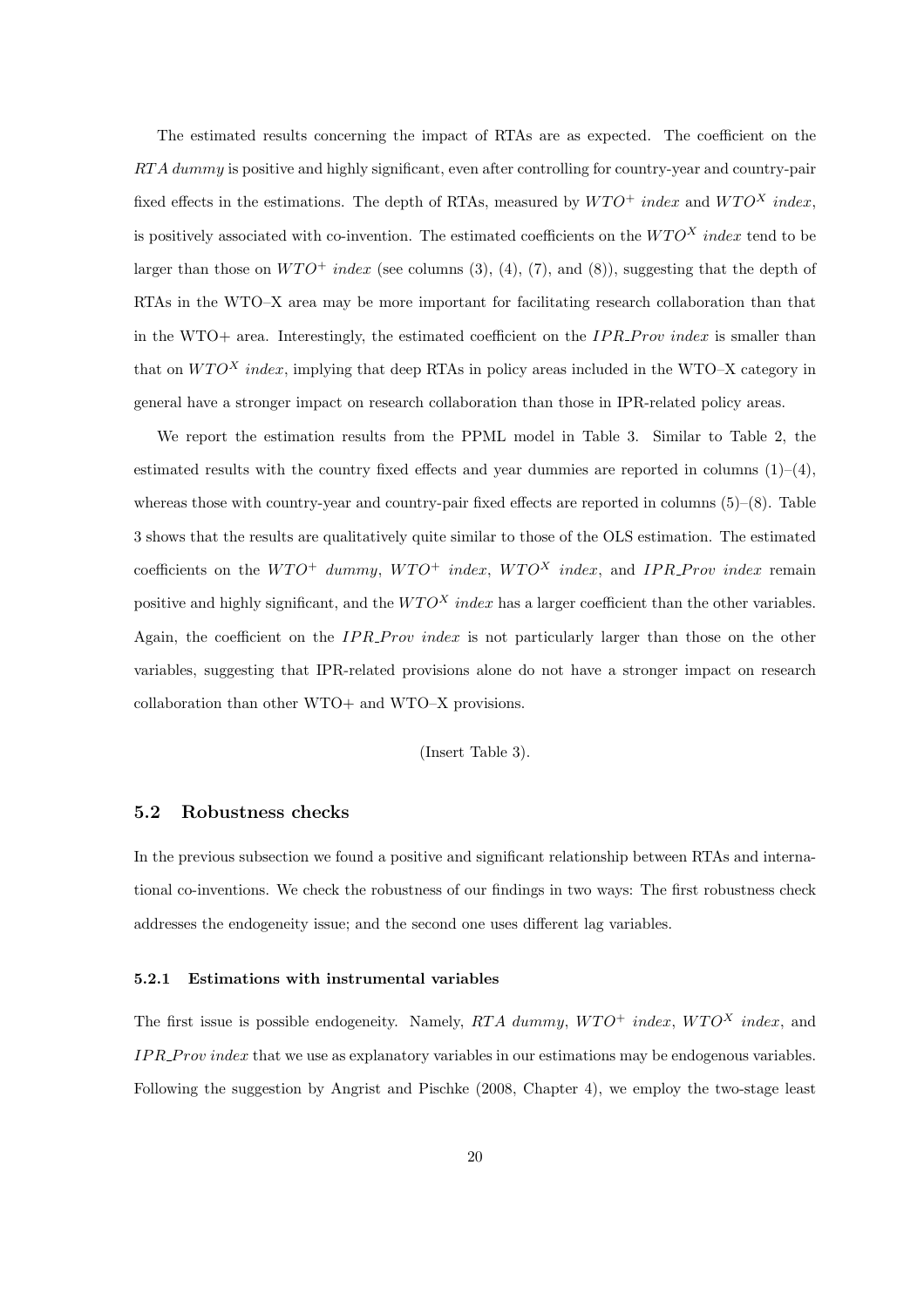squares (IV/2SLS) estimator to address the issue of endogeneity. We use two sets of IVs. Our first IV is the contagion index, as proposed by Baldwin and Jaimovich (2012) in the context of the "domino effect" of RTAs. According to the domino theory of regionalism (Baldwin, 1995), the signing of an RTA by some countries motivates some other countries that are excluded from the RTA to sign new RTAs through the trade diversion effect. Baldwin and Jaimovich (2012) empirically confirmed the presence of the contagion effect in RTA formation. Their idea is that the contagion effect of country *j*'s RTA membership on county *i* can be captured by the contagion index:

$$
ContagRTA_{ijt} = \sum_{k \in \Omega_{jt}} \left(\frac{X_{ijt}}{X_{it}}\right) \left(\frac{X_{kjt}}{M_{jt}}\right) RTA_{jkt},
$$

where  $X_{ijt}$  represents the bilateral exports of country *i* to country *j*,  $X_{it}$  is country *i*'s total exports,  $M_{jt}$  is country *j*'s total imports,  $\Omega_{jt}$  is the set of countries with which country *j* has an RTA in year *t*, and *RT Ajkt* is a dummy variable that takes the value of one if there is an RTA between *j* and *k* at *t*, and zero otherwise. Thus, *ContagRT Aijt* indicates the sum of the RTAs signed by country *j* up to year *t*, weighted by the export share of country  $j$  in  $i$ 's total exports and the import share of country *k* in *j*'s total imports. *ContagRT A*<sup>*i*jt</sup> is likely to be correlated with the state of the RTA formation between countries *i* and *j*, but is unlikely to be correlated with research collaborations between *i* and *j*.

We also employ the second set of IVs, that is, *Comcol* and *Smctry*, to check the robustness of the estimated results with the first IV. As in Egger et al. (2011), the second set of IVs is related to the historical status of country pairs. *Comcol* is a dummy variable that is set to one if the two countries had a common colonizer in the past and zero otherwise. *Smctry* is a dummy variable that takes the value of one if one country is part of the other in the past, and zero otherwise.

In all specifications, we include country-year fixed effects, but not country-pair fixed effects.<sup>14</sup>

Table 4 reports the estimated results of the IV/2SLS estimations. In all cases the test statistics indicate that the IV/2SLS estimations are properly performed.

<sup>14</sup>When we include country-pair fixed effects, *Comcol* and *Smctry* cannot be used as IVs because they are perfectly collinear with fixed effects. *ContagRT Aijt* is still a valid IV, but we find that all estimation results with country-year and country-pair fixed effects using *ContagRT Aijt* as IV show that the endogeneity test of the endogenous regressor cannot reject the null hypothesis of the specified endogenous regressors being treated as exogenous. These results suggest that the endogeneity issue can be properly addressed by including country-pair fixed effects, as argued by Baier and Bergstrand (2007) and Yotov et al. (2016).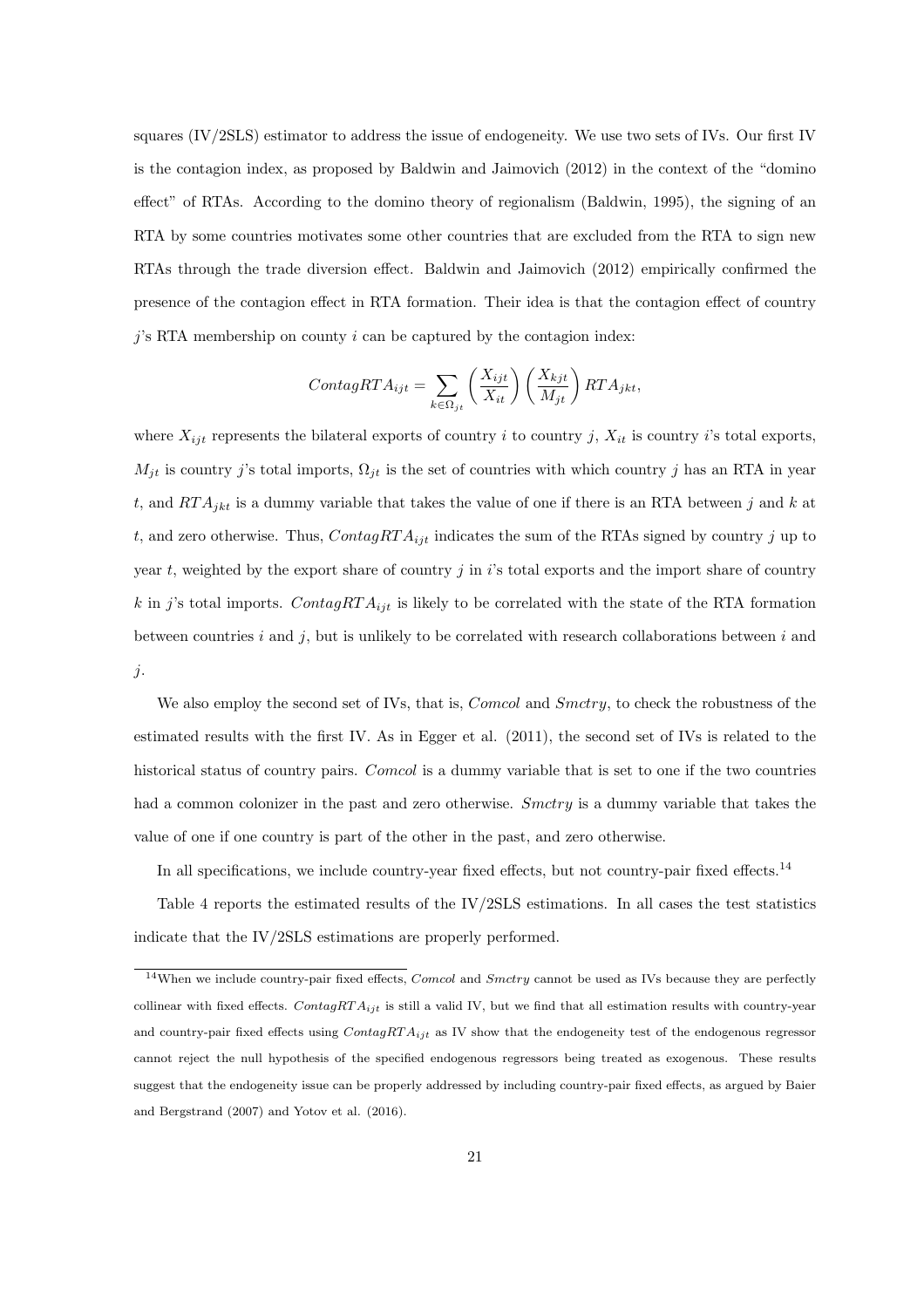#### (Insert Table 4).

The estimated results in Table 4 indicate that *RTA dummy*,  $WTO^+$  *index*,  $WTO^X$  *index*, and *IP R P rov index* are positively related to international co-invention, even after the endogeneity issue is addressed. The estimated coefficients are all positive and highly significant. Thus, our results suggest that both RTA and the depth of integration are important for international research collaboration. Moreover, consistent with the results in the baseline estimations, the estimated coefficient on the *WTO<sup>X</sup> index* tends to be larger than that on the other variables, suggesting that deep integration in policy areas included in the WTO–X category has the strongest impact on international research collaboration.

#### **5.2.2 PPML estimations with two-year lagged variables**

The second robustness check uses different lag variables. We use one-year lagged *RT A V ariableij* in our baseline estimations. As Hall et al. (1986) point out, there exists a complicated lag structure for the relationship between R&D activities and patenting. Thus, it may take more than one year from actual research collaboration activities to patent applications. Taking this point into account, a one-year lag may not be appropriate to capture the lag in the impact of RTAs on patent applications by multiple inventors. To address this issue, we use two-year lagged *RT A V ariableij* . The results of the PPML estimations with two-year lagged *RT A V ariableij* are reported in Table 5. Comparing the results in Table 5 with those in Table 3, we find that the results remain qualitatively the same, except for column (8), where the estimated coefficient on *IPR\_Prov index* is still positive but becomes insignificant.<sup>15</sup>

(Insert Table 5).

## **6 Conclusions**

In this study we examined from both empirical and theoretical viewpoints whether deep RTAs facilitate research collaborations among firms in member countries of RTAs. First, we developed a two-country model of a continuum of oligopolitic industries with process R&D and spillovers and analyzed whether

<sup>15</sup>Although we only report the results of PPML estimations, those of OLS remain the same by using two-year lagged *RT A V ariableij* .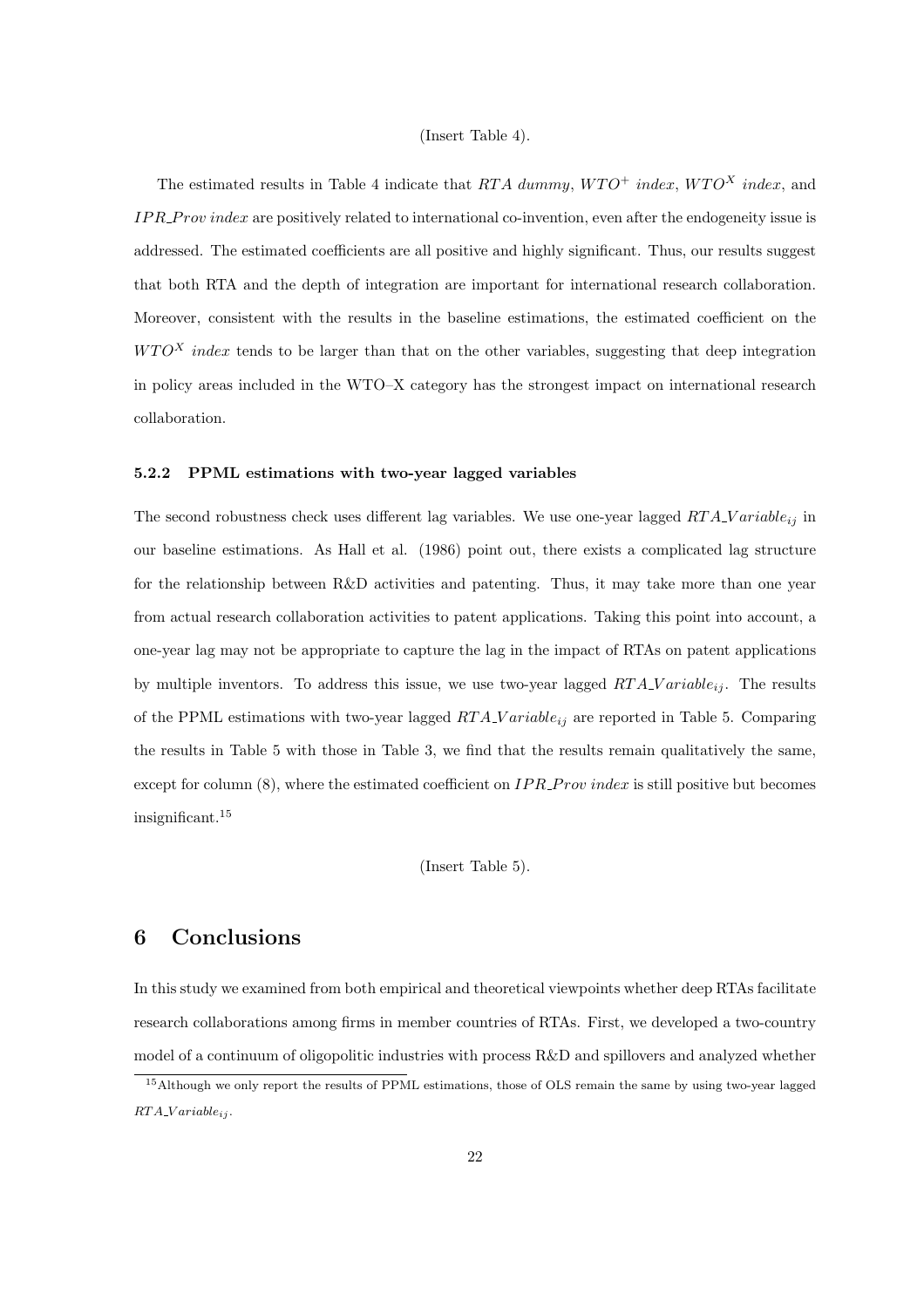trade liberalization through a trade agreement with deep economic integration increases the number of firms that engage in research collaborations. We found that when initial tariffs are symmetric, a mutual tariff reduction through a trade agreement increases the number of firms that engage in research collaborations. However, the effect of deep trade agreements on research collaborations depends on the degree of knowledge spillover. If the degree of knowledge spillovers is sufficiently high, a deep trade agreement increases the number of firms that engage in research collaboration more than a shallow trade agreement does. We conducted an empirical analysis of the effects of deep RTAs on international research collaborations in order to investigate that effect clear. We then employed data on patents with multiple inventors from different countries at the USPTO for 114 countries/regions for the period 1990–2011. We found that the depth of integration is positively associated with international co-invention. The estimated coefficients of the WTO+ and WTO–X indexes are both positive and highly significant, and the latter shows a stronger effect on international co-invention. Moreover, we showed that the estimates of the WTO+ and WTO–X dummies and the WTO+ and WTO–X indexes generally become larger after employing the IV estimations, indicating that the endogeneity problem causes a downward bias. In summary, this study showed that deep economic integration facilitates research collaboration among economic agents in member countries.

From a trade policy perspective, it is worth positively concluding RTAs, especially deep RTAs, with other developed countries. International research collaboration will be promoted more among multinational firms with high productivity in partner countries by their conclusion. As a result, they are rewarded through cost reductions through spillovers among them, becoming competitive in the market. It follows from this that the promotion of international research collaboration is beneficial not only for relevant firms, but also for their countries. In particular, the value-added of deep RTAs will rise with increased research collaboration. An increase in such research collaboration will cut a path to RJV cartelization of firms. Consequently, the organization of a research collaboration produces a larger effect above the mere conclusion of RTAs as trade policy.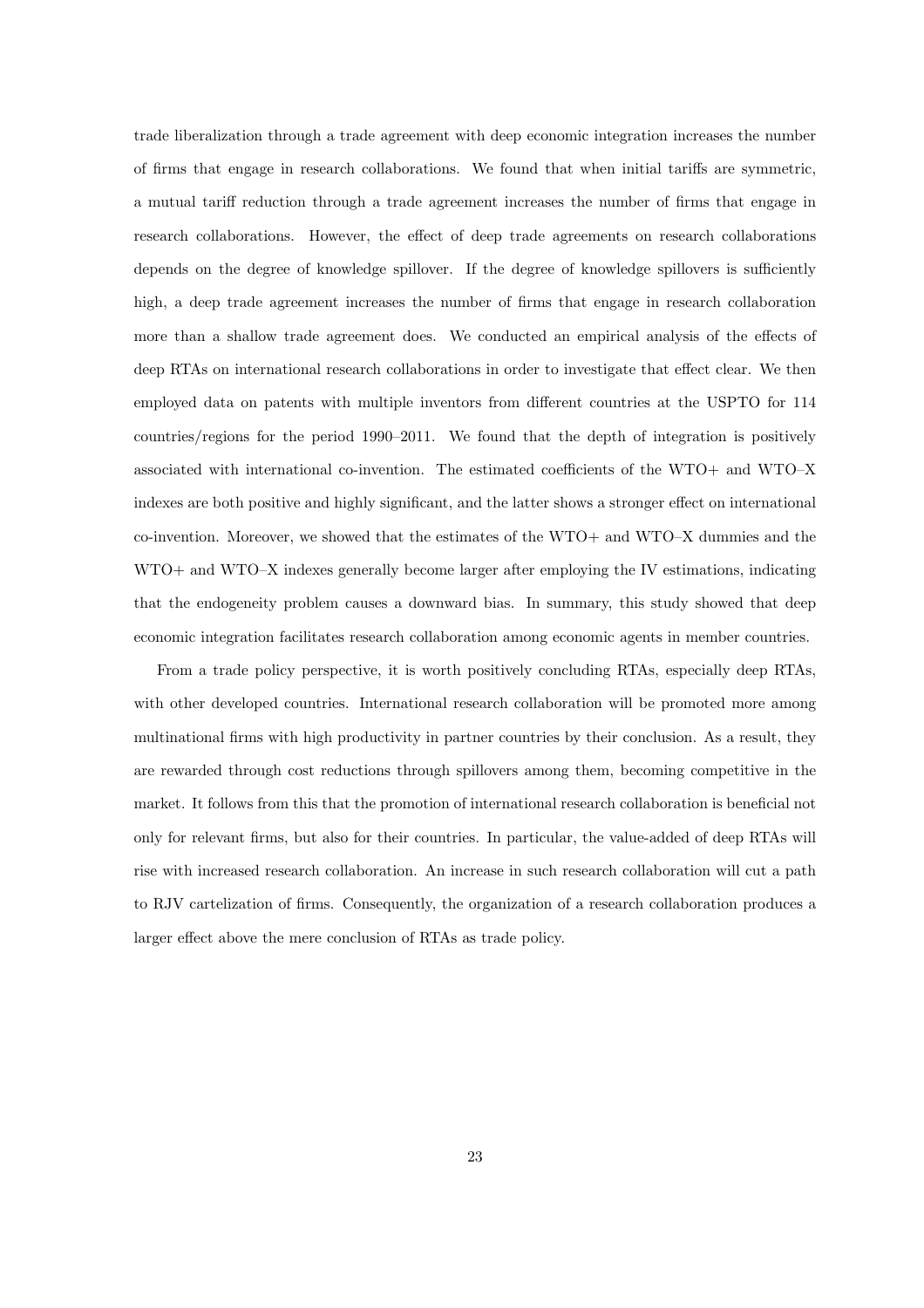## **References**

- Anderson, James E. and Eric van Wincoop (2003), 'Gravity with gravitas: A solution to the border puzzle', *American Economic Review* **93(1)**, 170–192.
- Angrist, Joshua and Jörn-Steffen Pischke (2008), *Mostly Harmless Econometrics: An Empiricist's Companion*. Princeton University Press.
- Baier, Scott L. and Jeffrey H. Bergstrand (2007), 'Do free trade agreements actually increase members' international trade?', *Journal of International Economics* **71(1)**, 72–95.
- Baldwin, Richard (1995), 'A domino theory of regionalism', in R. Baldwin, P. Haaparanta, and A. Kiander (eds.), *Expanding Membership of the European Union* (Cambridge University Press), 25–47.
- Baldwin, Richard (2011), '21st century regionalism: Filling the gap between 21st century trade and 20th century trade rules', World Trade Organization Staff Working Paper ERSD–2011–08.
- Baldwin, Richard and Dany Jaimovich (2012), 'Are free trade agreements contagious?', *Journal of International Economics* **88**, 1–16.
- Cappelli, Riccard and Fabio Montobbio (2016), 'European integration and knowledge flows across European regions', *Regional Studies* **50**, 709–727.
- d'Aspremont, Claude and Alexis Jacquemin (1988), 'Cooperative and noncooperative R&D in duopoly with spillovers', *American Economic Review* **78** (5), 1133–1137.
- Dornbusch, Rudiger, Stanley Fischer, and Paul A. Samuelson (1977), 'Comparative advantage, trade, and payments in a Ricardian model with a continuum of goods', *American Economic Review* **67** (5), 823–839.
- Dür, Andreas, Leonardo Baccini, and Manfred Elsig (2014), 'The design of international trade agreements: Introducing a new dataset', *Review of International Organizations* **9**, 353–375.
- Egger, Peter, Mario Larch, Kevin E. Staub, and Rainer Winkelmann (2011), 'The trade effects of endogenous preferential trade agreements', *American Economic Journal: Economic Policy* **3**, 113–143.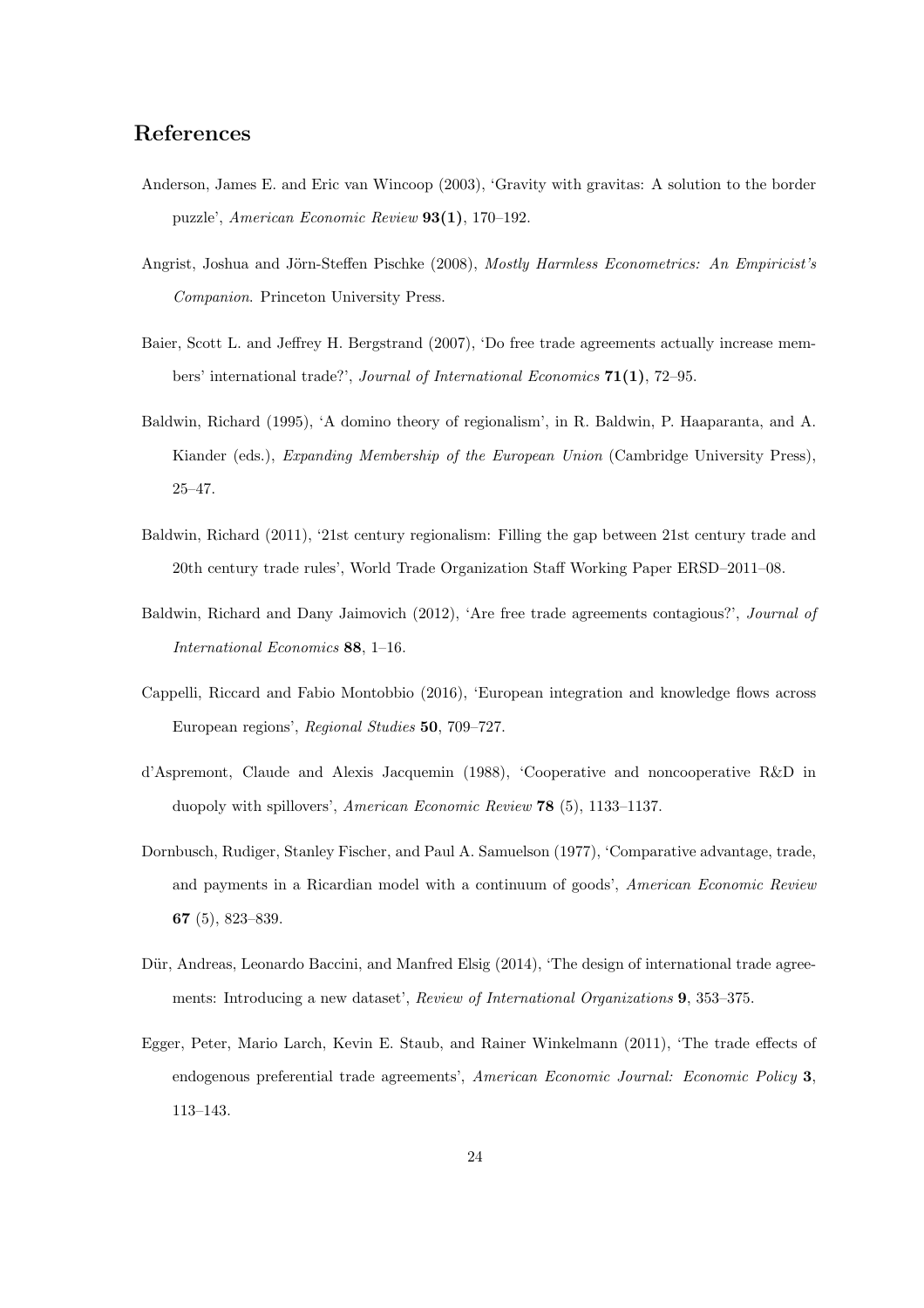- Falvey, Rod and Khemarat Talerngsri Teerasuwannajak (2016), 'Competitive and harmonized R&D policies for international R&D alliances involving asymmetric firms', *Review of International Economics* **24(2)**, 302–329.
- Ghosh, Arghya and Jonathan Lim (2013), 'Cooperative and non-cooperative R&D and trade costs', *Journal of International Trade and Economic Development* **22(6)**, 942–958.
- Goel, Rajeev K. and Shoji Haruna (2011), 'Cost-reducing R&D with spillovers and trade', *Journal of Institutional and Theoretical Economics* **167,** 314–326.
- Haaland, Jan I. and Hans Jarle Kind (2008), 'R&D policies, trade and process innovation', *Journal of International Economics* **74**, 170–187.
- Hall, Bronwyn H., Zvi Griliches, and Jerry A. Hausman (1986), 'Patents and R and D: Is there a lag?' *International Economic Review* **27(2)**, 265–283.
- Head, Keith and Thierry Mayer (2014), 'Gravity equations: Workhorse, toolkit, and cookbook', in G. Gopinath, E. Helpman, and K. Rogoff (eds.), *Handbook of International Economics*, Vol. 4. (Amsterdam: Elsevier), 131–195.
- Hoekman, Jarno, Koen Frenken, and Frank van Oort (2009), 'The geography of collaborative knowledge production in Europe', *Annal of Regional Science* **43**, 721–738.
- Hoekman, Jarno, Koen Frenken, and Frank van Oort (2010), 'Research collaboration at a distance: Changing patterns of scientific collaboration within Europe', *Research Policy* **39**, 662–673.
- Hofmann, Claudia, Alberto Osnago, and Michele Ruta (2019), 'The content of preferential trade agreements', *World Trade Review* **18(3)**, 365–398.
- Horn, Henrik, Petros C. Mavroidis, and André Sapir (2010), 'Beyond the WTO? An anatomy of EU and US preferential trade agreements', *The World Economy* **33**, 1565–1588.
- Iino, Takashi, Hiroyasu Inoue, Yukiko U. Saito, and Yasuyuki Todo (2021), 'How does the global network of research collaboration affect the quality of innovation?', *Japanese Economic Review* **72**, 5–48.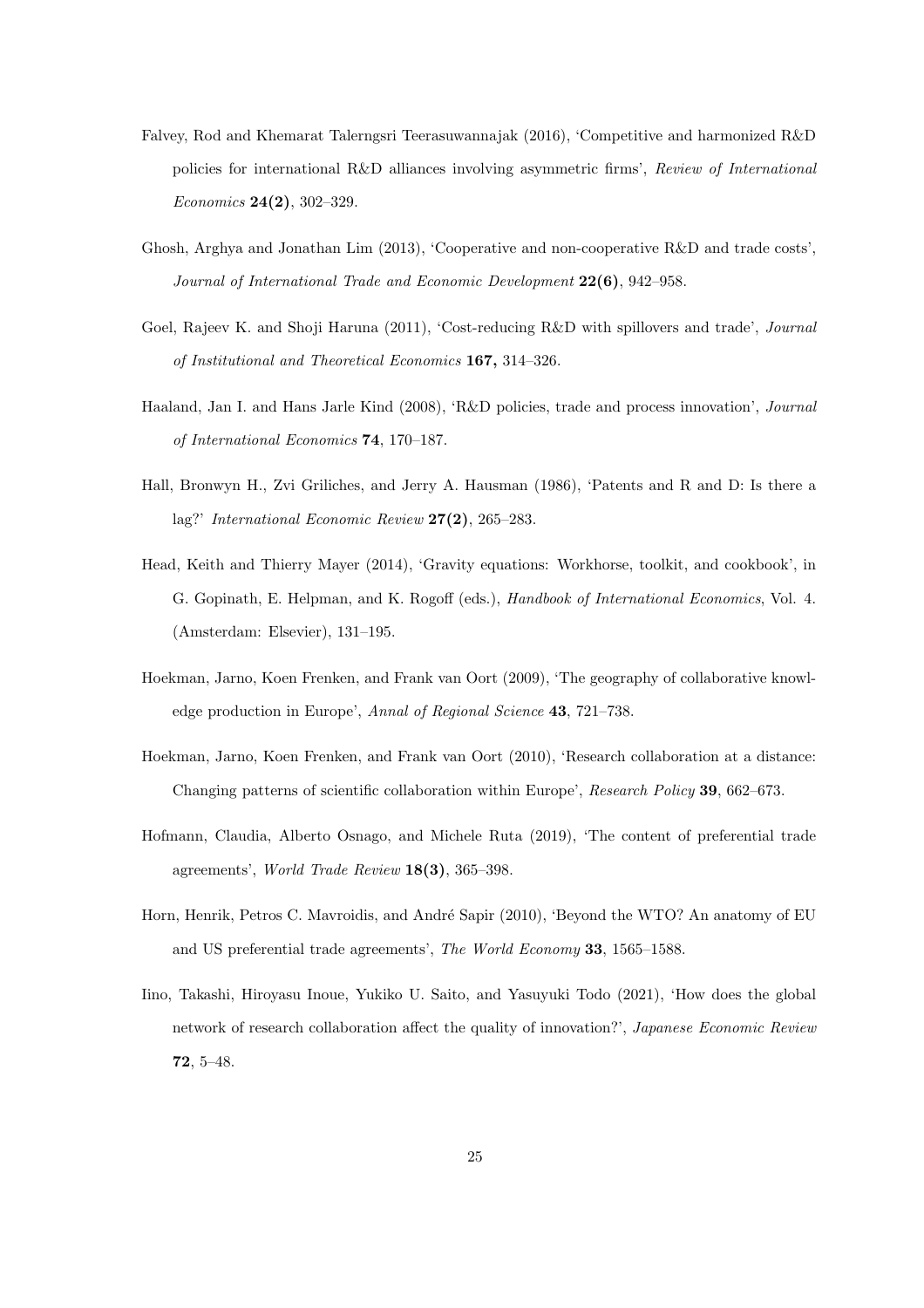- Jaffe, Adam B. (1986), 'Technological opportunity and spillovers of R&D: Evidence from firms' patents, profits, and market value', *American Economic Review* **76**, 984–1001.
- Jinji, Naoto, Xingyuan Zhang, and Shoji Haruna (2019), 'Do deeper regional trade agreements enhance international technology spillovers?', *The World Economy* **42**(8), 2326–2363. DOI: 10.1111/twec.12797
- Kamien, Morton I., Eitan Muller, and Israel Zang (1992), 'Research joint ventures and R&D cartels', *American Economic Review* **82** (5), 1293–1306.
- Leahy, Dermot and J. Peter Neary (1999), 'R&D spillovers and the case for industrial policy in an open economy', *Oxford Economic Papers* **51**, 40–59.
- Mattoo, Aaditya, Alen Mulabdic, and Michele Ruta (2017), 'Trade creation and trade diversion in deep agreements', World Bank Policy Research Working Paper No. 8206.
- Montobbio, Fabio and Valerio Sterzi (2013), 'The globalization of technology in emerging markets: A gravity model on the determinants of international patent collaborations', *World Development* **44**, 281–299.
- Nagaoka, Sadao, Kazuyuki Motohashi and Akira Goto (2010). Patent statistics as an innovation indicator. In: Hall B. & Rosenberg N. (eds.), *Handbook of the Economics of Innovation, Vol. 2* (Oxford: Elsevier Science & Technology), 1084–1127.
- Organisation for Economic Co-operation and Development (OECD) (2009). *Patent Statistics Manual* (Paris: OECD Publishing).
- Orefice, Gianluca and Nadia Rocha (2014), 'Deep integration and production networks: An empirical analysis', *The World Economy* **37**, 106–136.
- Picci, Lucio (2010), 'The internationalization of inventive activity: A gravity model using patent data', *Research Policy* **39**, 1070–1081.
- Qiu, Larry D. and Zhigang Tao (1998), 'Policy on international R&D cooperation: Subsidy or tax?', *European Economic Review* **42(9)**, 1727–1750.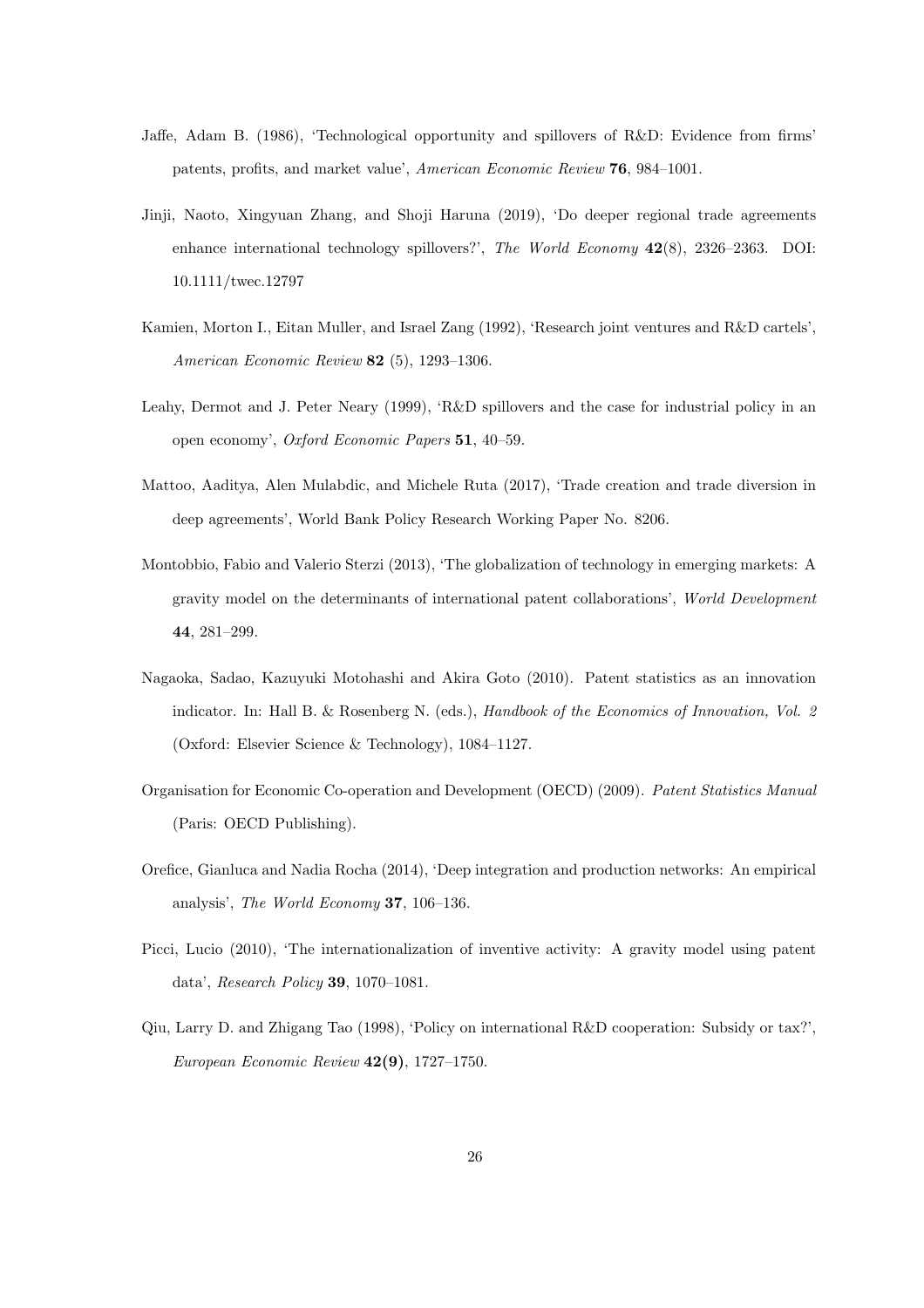- Roediger-Schluga, Thomas and Michael J. Barber (2008), 'R&D collaboration networks in the European Framework Programmes: Data processing, network construction and selected results', *International Journal of Foresight and Innovation Policy* **4**, 321–347.
- Santos Silva, João M.C. and Silvana Tenreyro (2006), 'The log of gravity', *Review of Economics and Statistics* **88**, 641–658.
- Santos Silva, João M.C. and Silvana Tenreyro (2011), 'Further simulation evidence on the performance of the Poisson pseudo-maximum likelihood estimator', *Economics Letters* **112**, 220–222.
- Tsukada, Naotoshi and Sadao Nagaoka (2015), 'Determinants of international research collaboration: Evidence from international co-inventions in Asia and major OECD countries', *Asian Economic Policy Review* **10**, 96–119.
- Yotov, Yoto V., Robert Piermartini, José-Antonio Monteiro, and Mario Larch (2016), *An Advanced Guide to Trade Policy Analysis: The Structural Gravity Model, Online Revised Version*. World Trade Organization.
- Zu, Lei, Baomin Dong, Xin Zhao, and Jin Zhang (2011), 'International R&D networks', *Review of International Economics* **19(2)**, 325–340.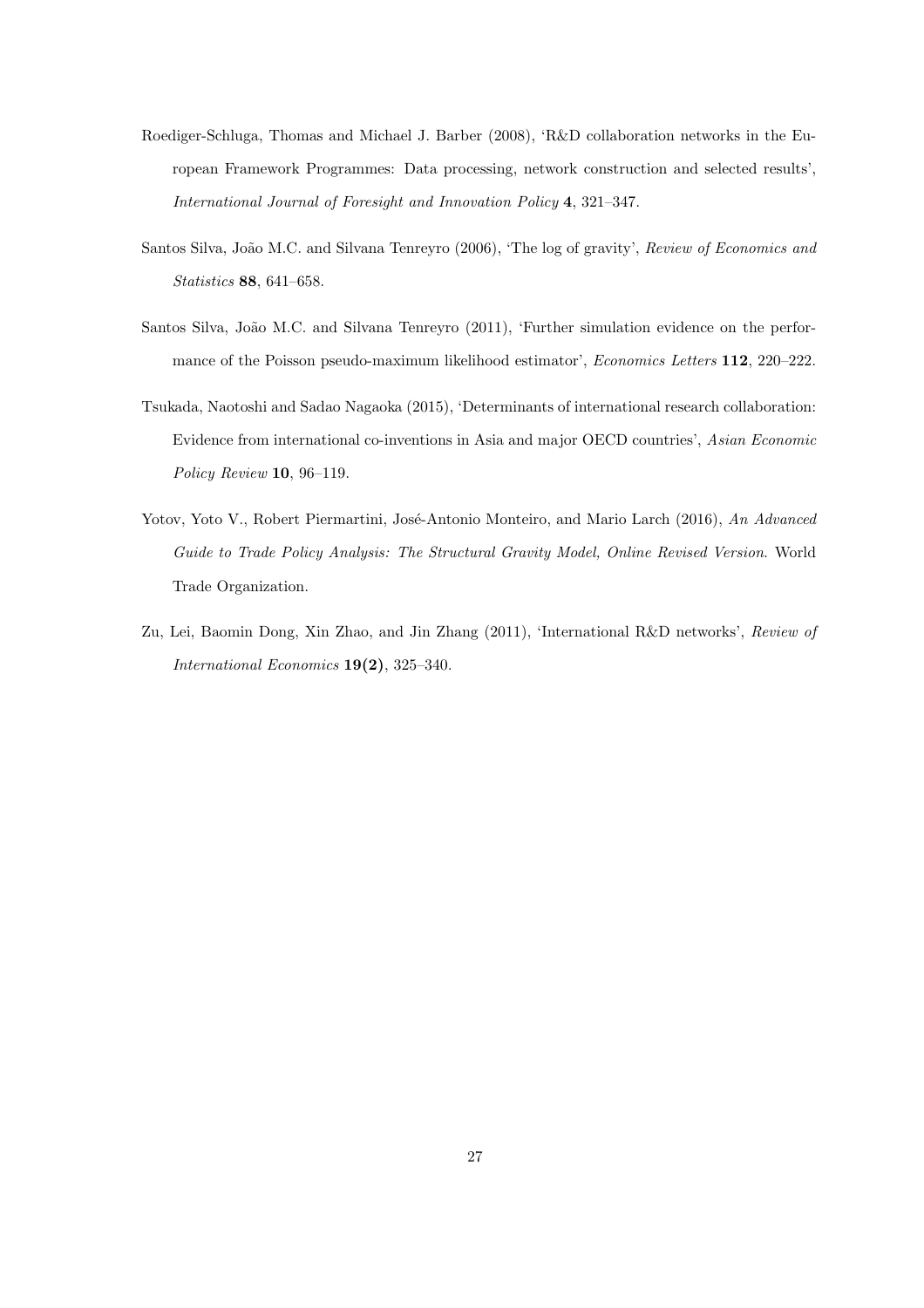| WTO+ Areas                       | WTO-X Areas                  |                         |
|----------------------------------|------------------------------|-------------------------|
| FTA Industrial Goods             | Anti-Corruption              | Health                  |
| FTA Agricultural Goods           | Competition Policy           | Human Rights            |
| Customs Administration           | Environmental Laws           | Illegal Immigration     |
| Export Taxes                     | <b>IPR</b>                   | <b>Illicit Drugs</b>    |
| <b>SPS</b>                       | Investment                   | Industrial Cooperation  |
| <b>TBT</b>                       | Labor Market Regulation      | Information Society     |
| <b>State Trading Enterprises</b> | Movement of Capital          | Mining                  |
| Anti-dumping                     | Consumer Protection          | Money Laundering        |
| Countervailing Measures          | Data Protection              | Nuclear Safety          |
| State Aid                        | Agriculture                  | Political Dialogue      |
| Public Procurement               | Approximation of Legislation | Public Administration   |
| TRIMs                            | Audio Visual                 | Regional Cooperation    |
| GATS                             | Civil Protection             | Research and Technology |
| <b>TRIPs</b>                     | Innovation Policies          | <b>SME</b>              |
|                                  | Cultural Cooperation         | Social Matters          |
|                                  | Economic Policy Dialogue     | <b>Statistics</b>       |
|                                  | Education and Training       | Taxation                |
|                                  | Energy                       | Terrorism               |
|                                  | Financial Assistance         | Visa and Asylum         |

Table 1: List of WTO+ and WTO–X Areas in RTAs

*Source*: Horn et al. (2010).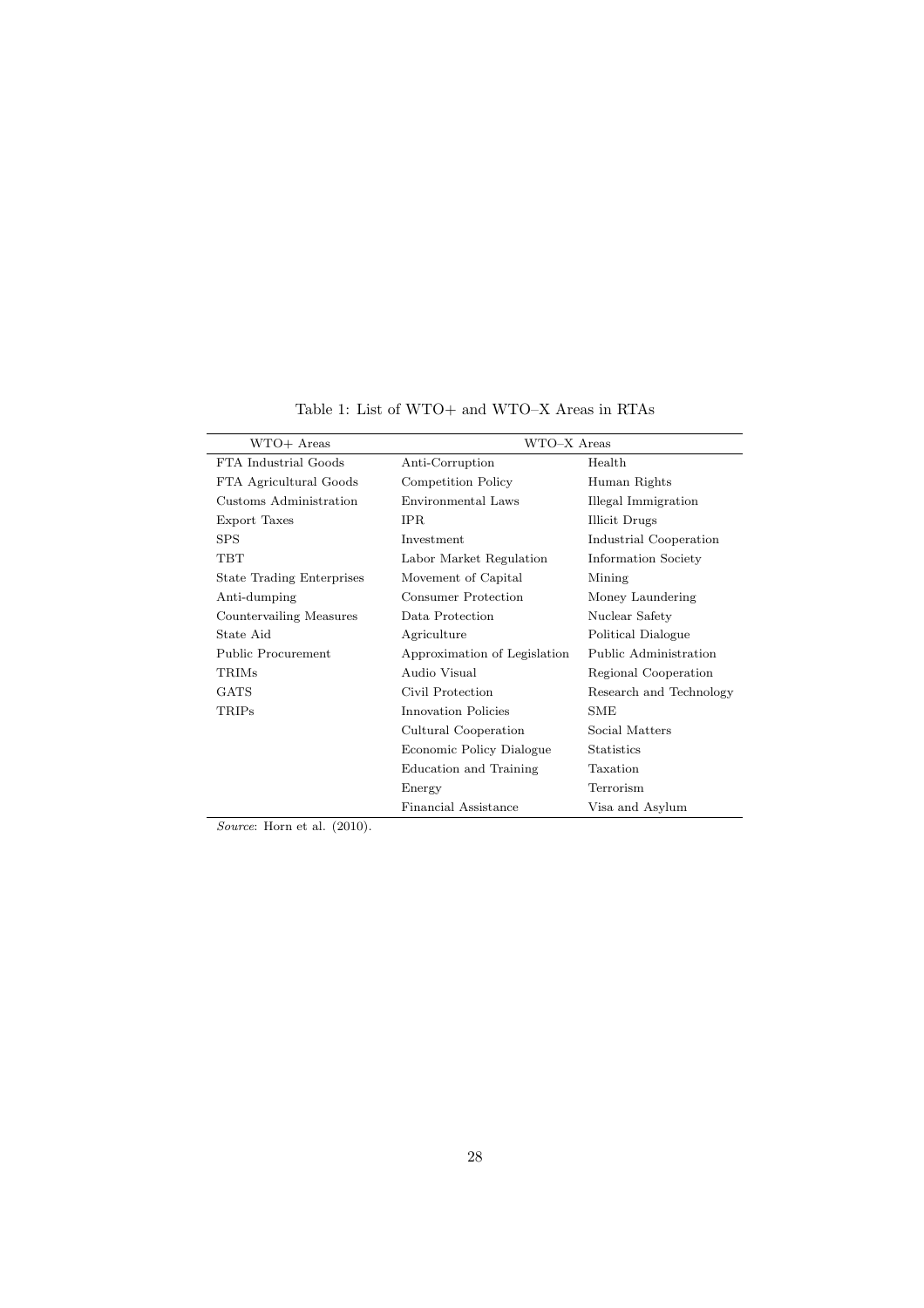|                                 | (1)          | (2)        | (3)        | (4)        | (5)        | (6)        | (7)        | (8)        |
|---------------------------------|--------------|------------|------------|------------|------------|------------|------------|------------|
|                                 | $_{\rm OLS}$ | <b>OLS</b> | OLS        | <b>OLS</b> | <b>OLS</b> | <b>OLS</b> | <b>OLS</b> | <b>OLS</b> |
|                                 |              |            |            |            |            |            |            |            |
| $RTA$ dummy <sub>ij,t-1</sub>   | $0.540***$   |            |            |            | $0.102*$   |            |            |            |
|                                 | (0.062)      |            |            |            | (0.058)    |            |            |            |
| $WTO^+$ index <sub>ij,t-1</sub> |              | $0.623***$ |            |            |            | $0.176**$  |            |            |
|                                 |              | (0.073)    |            |            |            | (0.069)    |            |            |
| $WTO^X$ index <sub>ij,t-1</sub> |              |            | $0.969***$ |            |            |            | $0.394***$ |            |
|                                 |              |            | (0.115)    |            |            |            | (0.120)    |            |
| $IPR\_Prov\ index_{ij,t-1}$     |              |            |            | $0.472***$ |            |            |            | $0.174***$ |
|                                 |              |            |            | (0.070)    |            |            |            | (0.061)    |
| $ln(P_{it})$                    | $0.421***$   | $0.427***$ | $0.433***$ | $0.440***$ |            |            |            |            |
|                                 | (0.046)      | (0.045)    | (0.045)    | (0.046)    |            |            |            |            |
| $ln(P_{jt})$                    | $0.204***$   | $0.205***$ | $0.206***$ | $0.210***$ |            |            |            |            |
|                                 | (0.042)      | (0.042)    | (0.042)    | (0.042)    |            |            |            |            |
| $PROX_{ijt}$                    | $1.823***$   | $1.868***$ | $1.903***$ | $1.950***$ | $1.013***$ | $1.014***$ | $1.017***$ | $1.007***$ |
|                                 | (0.134)      | (0.137)    | (0.139)    | (0.139)    | (0.150)    | (0.150)    | (0.150)    | (0.150)    |
| Year FE                         | Yes          | Yes        | Yes        | Yes        |            |            |            |            |
| Country FE                      | Yes          | Yes        | Yes        | Yes        |            |            |            |            |
| Country-year FE                 |              |            |            |            | Yes        | Yes        | Yes        | Yes        |
| Country-pair FE                 |              |            |            |            | Yes        | Yes        | Yes        | Yes        |
| $\mathbb{R}^2$                  | 0.712        | 0.711      | 0.710      | 0.707      | 0.936      | 0.936      | 0.936      | 0.936      |
| No. of obs.                     | 13,638       | 13,638     | 13,638     | 13,638     | 12,191     | 12,191     | 12,191     | 12,191     |

#### Table 2: Baseline Estimations: The Impacts of RTA on International Co-Inventions

*Notes*: (a) The dependent variable is  $ln(CA_{ijt})$ . (b) "\*\*\*", "\*\*", and "\*"denote 1%, 5%, and 10% significance levels, respectively. (c) Standard errors clustered by country pairs are in parentheses. (d) The regressions include the constant term.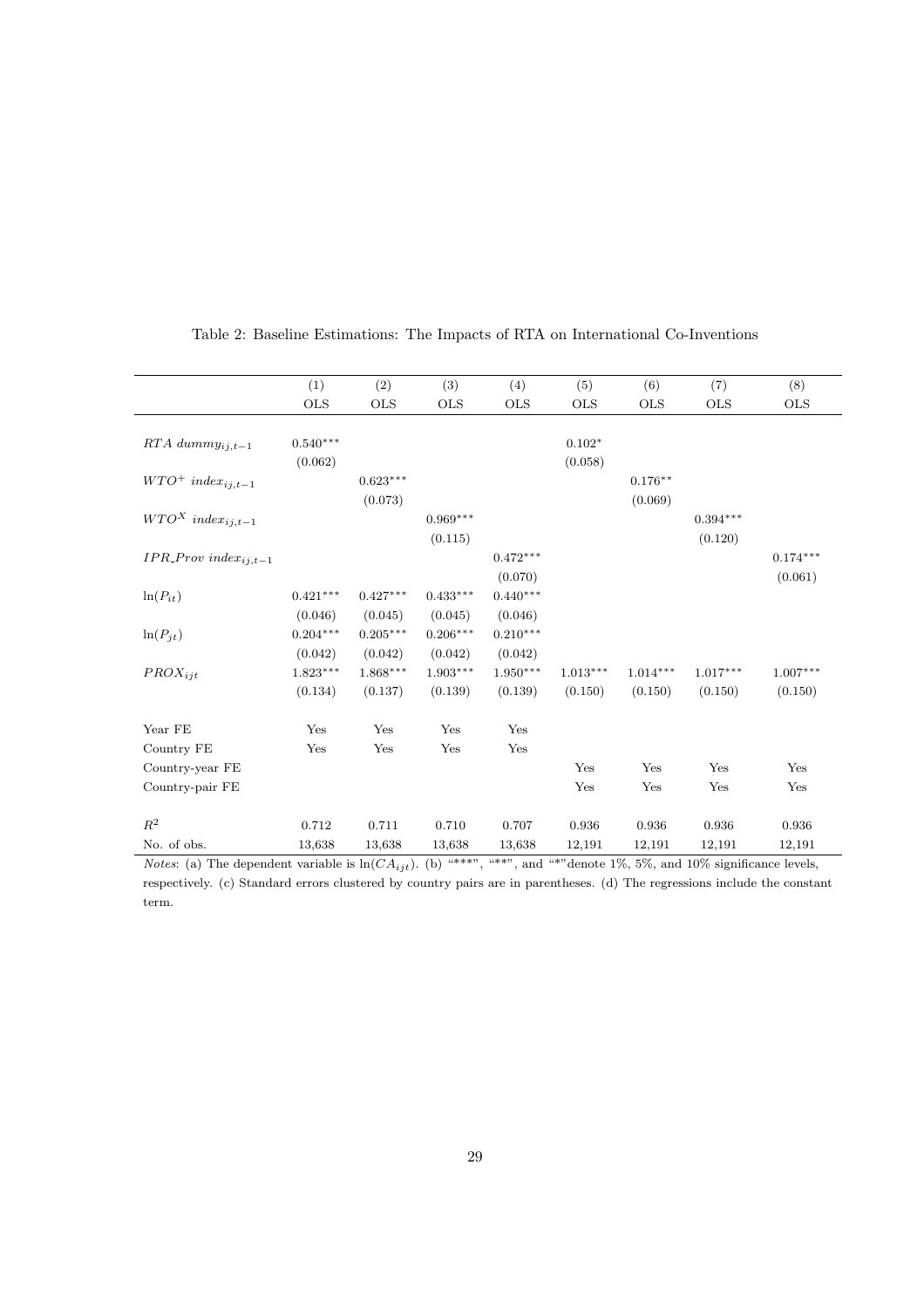|                                 | (1)         | (2)         | (3)         | (4)         | (5)         | (6)         | (7)         | (8)         |
|---------------------------------|-------------|-------------|-------------|-------------|-------------|-------------|-------------|-------------|
|                                 | <b>PPML</b> | <b>PPML</b> | <b>PPML</b> | <b>PPML</b> | <b>PPML</b> | <b>PPML</b> | <b>PPML</b> | <b>PPML</b> |
|                                 |             |             |             |             |             |             |             |             |
| $RTA$ dumm $y_{ij,t-1}$         | $0.647***$  |             |             |             | $0.090*$    |             |             |             |
|                                 | (0.091)     |             |             |             | (0.048)     |             |             |             |
| $WTO^+$ index <sub>ij,t-1</sub> |             | $0.653***$  |             |             |             | $0.152***$  |             |             |
|                                 |             | (0.094)     |             |             |             | (0.050)     |             |             |
| $WTO^X$ index <sub>ij,t-1</sub> |             |             | $1.402***$  |             |             |             | $0.305***$  |             |
|                                 |             |             | (0.172)     |             |             |             | (0.108)     |             |
| $IPR\_Prov\ index_{i,i,t-1}$    |             |             |             | $0.588***$  |             |             |             | $0.089*$    |
|                                 |             |             |             | (0.079)     |             |             |             | (0.054)     |
| $ln(P_{it})$                    | $0.724***$  | $0.730***$  | $0.748***$  | $0.750***$  |             |             |             |             |
|                                 | (0.057)     | (0.055)     | (0.050)     | (0.055)     |             |             |             |             |
| $ln(P_{jt})$                    | $0.813***$  | $0.818***$  | $0.791***$  | $0.755***$  |             |             |             |             |
|                                 | (0.057)     | (0.057)     | (0.057)     | (0.055)     |             |             |             |             |
| $PROX_{iit}$                    | $2.315***$  | $2.393***$  | $2.402***$  | $2.484***$  | $1.329***$  | $1.329***$  | $1.312***$  | $1.317***$  |
|                                 | (0.238)     | (0.248)     | (0.243)     | (0.259)     | (0.219)     | (0.219)     | (0.221)     | (0.221)     |
| Year FE                         | Yes         | Yes         | Yes         | Yes         |             |             |             |             |
| Country FE                      | Yes         | Yes         | Yes         | Yes         |             |             |             |             |
| Country-year FE                 |             |             |             |             | Yes         | Yes         | Yes         | Yes         |
| Country-pair FE                 |             |             |             |             | Yes         | Yes         | Yes         | Yes         |
| Log likelihood                  | $-88011.73$ | $-88954.34$ | $-88452.38$ | $-90661.43$ | $-39870.78$ | $-39849.08$ | $-39856.24$ | $-39865.22$ |
| No. of obs.                     | 126,762     | 126,762     | 126,762     | 126,762     | 127,748     | 127,748     | 127,748     | 127,748     |

#### Table 3: PPML Estimations: The Impacts of RTA on International Co-Inventions

*Notes*: (a) The dependent variable is *CAijt*. (b) Estimations are implemented using the Stata command ppml for (1)–(4) and ppmlhdfe for  $(5)-(8)$ . (c) "\*\*\*", "\*\*", and "\*" denote 1%, 5%, and 10% significance levels, respectively. (d) Standard errors clustered by country-pair are in parentheses. (e) Regressions include a constant term.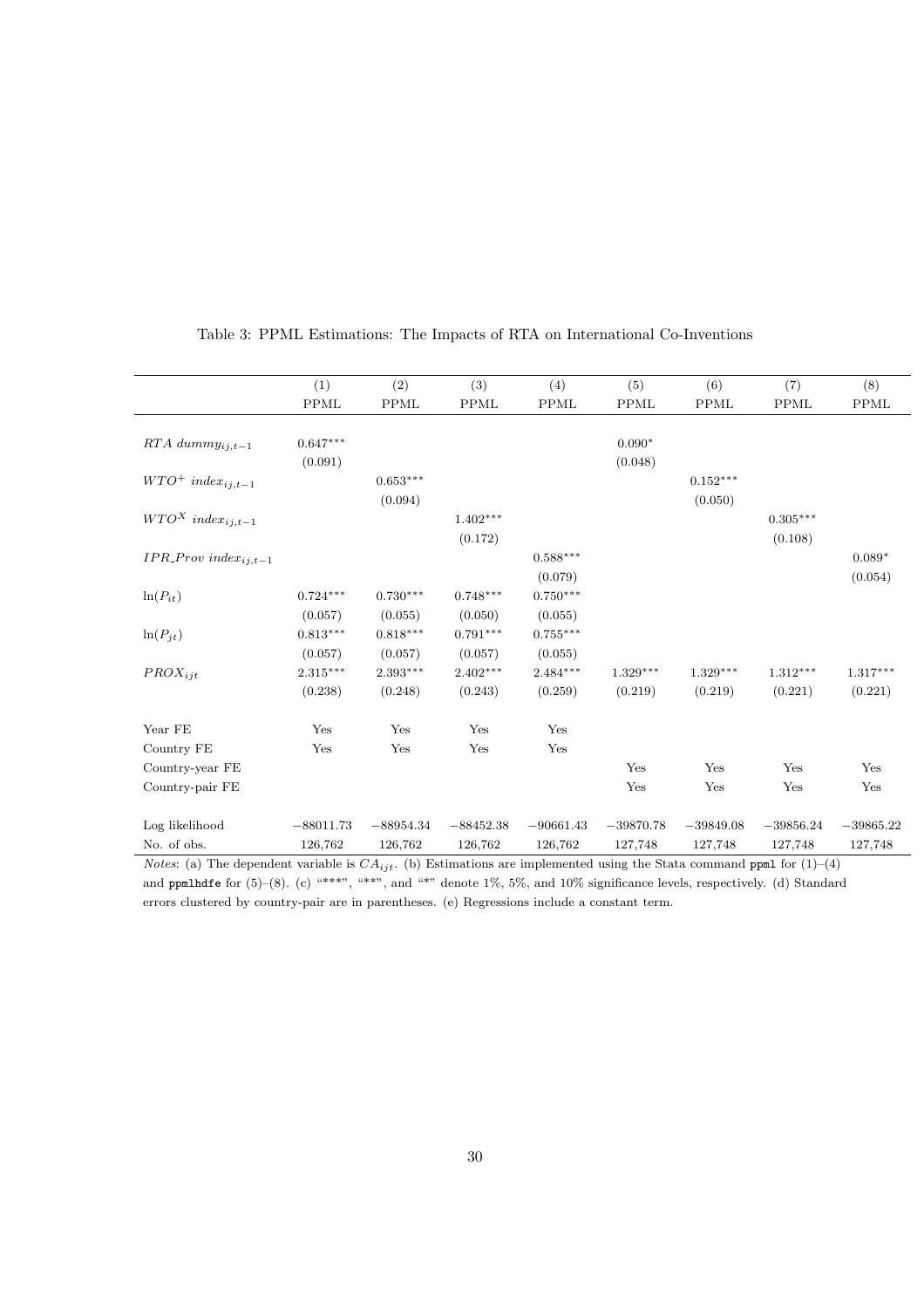|                                                                                                                                                   | $\widehat{\Xi}$ | $\widehat{c}$                                                          | $\widehat{\mathbf{c}}$ | $\left( 4\right)$ | $\widetilde{5}$                                                        | $\widehat{6}$   | (7)                                                                                                           | $\circledS$    |
|---------------------------------------------------------------------------------------------------------------------------------------------------|-----------------|------------------------------------------------------------------------|------------------------|-------------------|------------------------------------------------------------------------|-----------------|---------------------------------------------------------------------------------------------------------------|----------------|
|                                                                                                                                                   |                 |                                                                        |                        |                   |                                                                        |                 |                                                                                                               |                |
| $RTA$ dumm $y_{ij,t-1}$                                                                                                                           | $2.187***$      |                                                                        |                        |                   | $5.624***$                                                             |                 |                                                                                                               |                |
|                                                                                                                                                   | (0.402)         |                                                                        |                        |                   | (1.127)                                                                |                 |                                                                                                               |                |
| $WTO^+$ inde $x_{ij,t-1}$                                                                                                                         |                 | $2.346***$                                                             |                        |                   |                                                                        | $6.731***$      |                                                                                                               |                |
|                                                                                                                                                   |                 | (0.426)                                                                |                        |                   |                                                                        | (1.364)         |                                                                                                               |                |
| $WTO^X$ index <sub>ij,t-1</sub>                                                                                                                   |                 |                                                                        | $4.390***$             |                   |                                                                        |                 | $1.333***$                                                                                                    |                |
|                                                                                                                                                   |                 |                                                                        | (0.761)                |                   |                                                                        |                 | (2.188)                                                                                                       |                |
| $IPR$ -Prov inde $x_{ij,t-1}$                                                                                                                     |                 |                                                                        |                        | $2.857***$        |                                                                        |                 |                                                                                                               | $8.738***$     |
|                                                                                                                                                   |                 |                                                                        |                        | (0.555)           |                                                                        |                 |                                                                                                               | (2.279)        |
| $PROX_{ijt}$                                                                                                                                      | $2.217***$      | $2.578***$                                                             | $2.583***$             | $2.686***$        | 0.192                                                                  | 0.845           | $1.125*$                                                                                                      | 0.999          |
|                                                                                                                                                   | (0.337)         | (0.286)                                                                | (0.280)                | (0.294)           | (0.825)                                                                | (0.731)         | (0.636)                                                                                                       | (0.850)        |
| Country-year FE                                                                                                                                   | Yes             | Yes                                                                    | Yes                    | ${\rm Yes}$       | ${\rm Yes}$                                                            | ${\rm Yes}$     | ${\rm Yes}$                                                                                                   | ${\rm Yes}$    |
| Country-pair FE                                                                                                                                   | $\overline{R}$  | $\rm \stackrel{\circ}{\rm \stackrel{\circ}{\rm \scriptscriptstyle M}}$ | $\overline{a}$         | $\overline{a}$    | $\rm \stackrel{\circ}{\rm \stackrel{\circ}{\rm \scriptscriptstyle M}}$ | $\overline{R}$  | $\overline{R}$                                                                                                | $\frac{1}{2}$  |
| Endogeneity Test                                                                                                                                  |                 |                                                                        |                        |                   |                                                                        |                 |                                                                                                               |                |
|                                                                                                                                                   |                 |                                                                        |                        |                   |                                                                        |                 |                                                                                                               |                |
| Chi-sq [p-value]                                                                                                                                  | 18.09 [0.00]    | 17.11[0.00]                                                            | 18.68 $[0.00]$         | 21.24[0.00]       | 28.38[0.00]                                                            | 26.23[0.00]     | 21.78[0.00]                                                                                                   | 23.89[0.00]    |
| Underidentification test                                                                                                                          |                 |                                                                        |                        |                   |                                                                        |                 |                                                                                                               |                |
| Kleibergen-Paap rk LM stat [p-value]                                                                                                              | 64.16[0.00]     | 60.05[0.00]                                                            | 83.71[0.00]            | 50.10[0.00]       | 10.32[0.006]                                                           | 11.15[0.004]    | 16.70 $[0.0002]$                                                                                              | 8.41[0.015]    |
| Weak-instrument-robust inference                                                                                                                  |                 |                                                                        |                        |                   |                                                                        |                 |                                                                                                               |                |
| Anderson-Rubin Wald test                                                                                                                          |                 |                                                                        |                        |                   |                                                                        |                 |                                                                                                               |                |
| F stat [p-value]                                                                                                                                  | 25.27 [0.00]    | 25.27 [0.00]                                                           | 25.27 [0.00]           | 25.27 [0.00]      | 27.04 $[0.00]$                                                         | 27.04 $[0.00]$  | 27.04 [0.00]                                                                                                  | 27.04 $[0.00]$ |
| Overidentification test                                                                                                                           |                 |                                                                        |                        |                   |                                                                        |                 |                                                                                                               |                |
| Hansen J stat [p-value]                                                                                                                           |                 |                                                                        |                        |                   | 0.003[0.960]                                                           | 0.000[0.985]    | 2.259[0.133]                                                                                                  | 0.339[0.915]   |
| F test of excluded instruments                                                                                                                    |                 |                                                                        |                        |                   |                                                                        |                 |                                                                                                               |                |
| F-value [p-value]                                                                                                                                 | 46.28[0.00]     | 47.09 [0.00]                                                           | 59.60 $[0.00]$         | 39.55 $[0.00]$    | 7.78[0.0004]                                                           | 8.78 $[0.0002]$ | 13.55[0.00]                                                                                                   | 6.11[0.002]    |
| No. of obs.                                                                                                                                       | 1,2721          | 1,2721                                                                 | 1,2721                 | 1,2721            | 1,2721                                                                 | 1,2721          | 1,2721                                                                                                        | 1,2721         |
| Notes: (a) The dependent variable                                                                                                                 |                 |                                                                        |                        |                   |                                                                        |                 | is $\ln(CA_{ijt})$ . (b) Estimations are implemented using the Stata command ivreghate. (c) ContagRTA is used |                |
| in $(1)-(4)$ and Comcol and Smotry are used in $(5)-(8)$ as IVs. (d) "***, "**, and "*" denote 1%, 5%, and 10% significance levels, respectively. |                 |                                                                        |                        |                   |                                                                        |                 |                                                                                                               |                |
| (e) Standard errors clustered by country-pair are in parentheses. (f) All regressions include a constant term.                                    |                 |                                                                        |                        |                   |                                                                        |                 |                                                                                                               |                |

Table 4: IV/2SLS Estimates for Endogenous WTO+ & WTO–X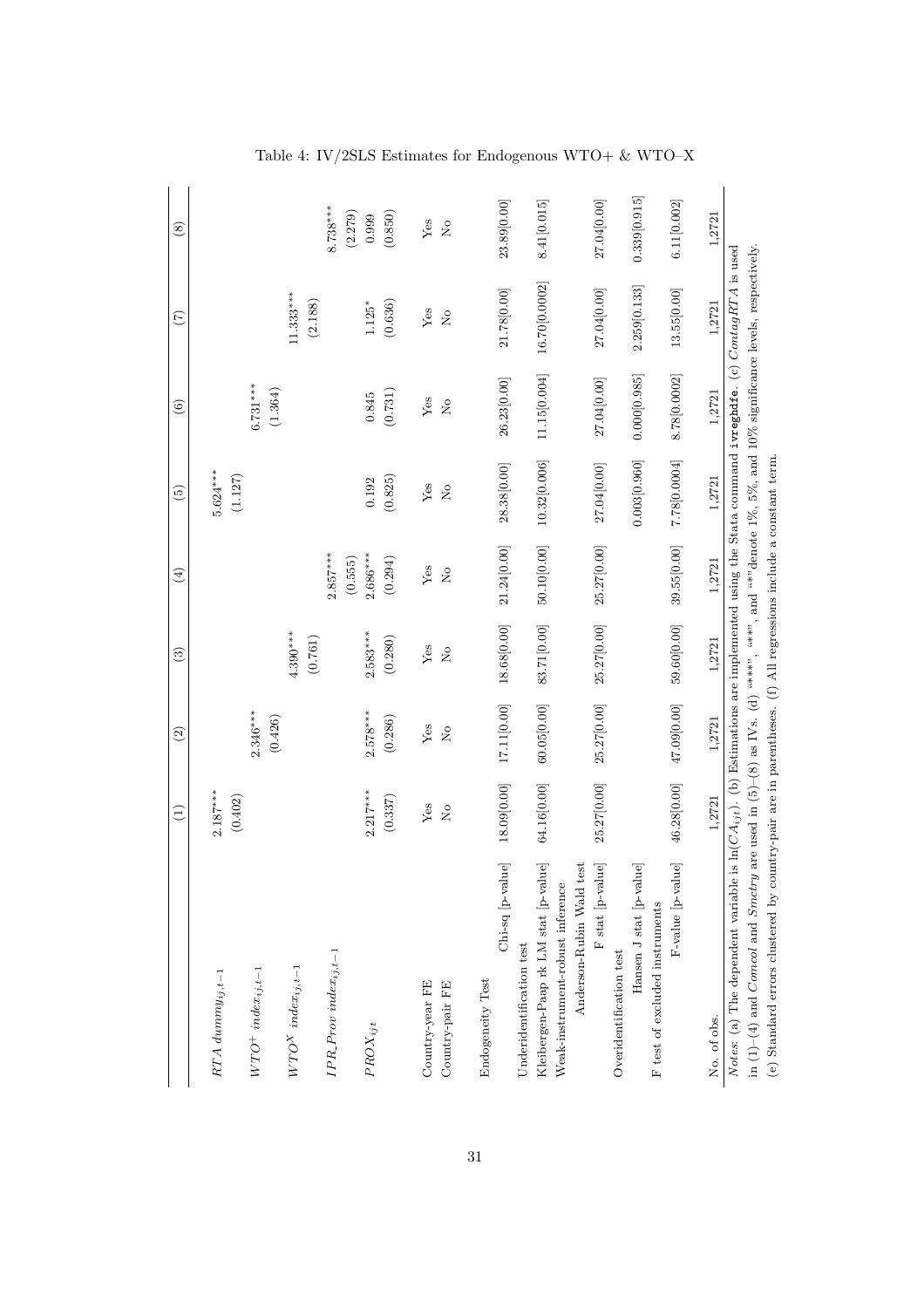|                                 | (1)         | (2)                    | (3)         | (4)         | (5)         | (6)         | (7)         | (8)         |
|---------------------------------|-------------|------------------------|-------------|-------------|-------------|-------------|-------------|-------------|
|                                 | <b>PPML</b> | <b>PPML</b>            | <b>PPML</b> | $\rm PPML$  | <b>PPML</b> | <b>PPML</b> | PPML        | <b>PPML</b> |
|                                 |             |                        |             |             |             |             |             |             |
| $RTA$ dumm $y_{ij,t-2}$         | $0.647***$  |                        |             |             | $0.101**$   |             |             |             |
|                                 | (0.090)     |                        |             |             | (0.045)     |             |             |             |
| $WTO^+$ index <sub>ij,t-2</sub> |             | $0.655^{\ast\ast\ast}$ |             |             |             | $0.156***$  |             |             |
|                                 |             | (0.093)                |             |             |             | (0.047)     |             |             |
| $WTO^X$ index <sub>ij,t-2</sub> |             |                        | $1.380***$  |             |             |             | $0.278***$  |             |
|                                 |             |                        | (0.168)     |             |             |             | (0.093)     |             |
| $IPR\_Prov\ index_{ij,t-1}$     |             |                        |             | $0.582***$  |             |             |             | 0.069       |
|                                 |             |                        |             | (0.077)     |             |             |             | (0.045)     |
| $ln(P_{it})$                    | $0.727***$  | $0.733***$             | $0.751***$  | $0.757***$  |             |             |             |             |
|                                 | (0.057)     | (0.055)                | (0.050)     | (0.056)     |             |             |             |             |
| $ln(P_{jt})$                    | $0.811***$  | $0.814***$             | $0.790***$  | $0.778***$  |             |             |             |             |
|                                 | (0.055)     | (0.056)                | (0.057)     | (0.055)     |             |             |             |             |
| $PROX_{iit}$                    | $2.329***$  | $2.417***$             | $2.442***$  | $2.531***$  | $1.328***$  | $1.324***$  | $1.308***$  | $1.310***$  |
|                                 | (0.239)     | (0.247)                | (0.243)     | (0.258)     | (0.219)     | (0.219)     | (0.221)     | (0.222)     |
| Year FE                         | Yes         | Yes                    | Yes         | Yes         |             |             |             |             |
| Country FE                      | Yes         | Yes                    | Yes         | Yes         |             |             |             |             |
| Country-year FE                 |             |                        |             |             | Yes         | Yes         | Yes         | Yes         |
| Country-pair FE                 |             |                        |             |             | Yes         | Yes         | Yes         | Yes         |
| Log likelihood                  | $-88051.42$ | $-88945.28$            | $-88698.15$ | $-91007.92$ | $-39865.48$ | $-39843.59$ | $-39856.34$ | $-39872.29$ |
| No. of obs.                     | 126,762     | 126,762                | 126,762     | 126,762     | 127,748     | 127,748     | 127,748     | 127,748     |

#### Table 5: Robustness Check: PPML Estimations with Two-year Lagged Variables

*Notes*: (a) The dependent variable is *CAijt*. (b) Estimations are implemented using the Stata command ppml for (1)–(4) and ppmlhdfe for  $(5)-(8)$ . (c) "\*\*\*", "\*\*", and "\*" denote 1%, 5%, and 10% significance levels, respectively. (d) Standard errors clustered by country-pair are in parentheses. (e) Regressions include a constant term.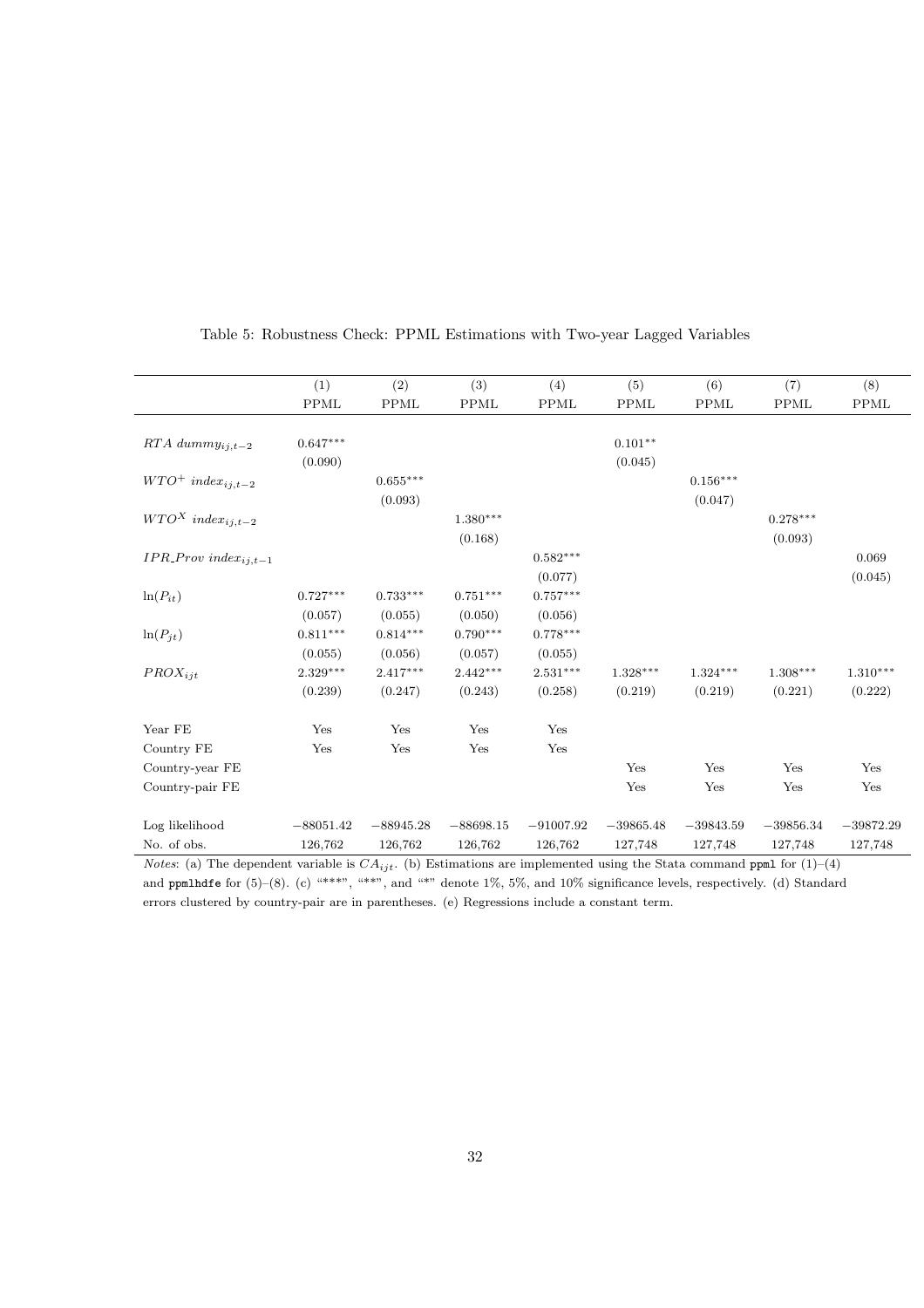Table A.1: Sampled Countries/Regions

| No.            | Country/Region    | No. | Country/Region         | No.    | Country/Region         |
|----------------|-------------------|-----|------------------------|--------|------------------------|
| $\mathbf{1}$   | <b>ALBANIA</b>    | 39  | <b>GUATEMALA</b>       | $77\,$ | NIGERIA                |
| $\overline{2}$ | ALGERIA           | 40  | <b>GUINEA</b>          | 78     | <b>NORWAY</b>          |
| 3              | ANGOLA            | 41  | HONDURAS               | 79     | OMAN                   |
| $\overline{4}$ | ARGENTINA         | 42  | <b>HONG KONG</b>       | 80     | PAKISTAN               |
| 5              | <b>ARMENIA</b>    | 43  | HUNGARY                | 81     | PARAGUAY               |
| $\,6\,$        | <b>AUSTRALIA</b>  | 44  | <b>ICELAND</b>         | 82     | PERU                   |
| $\overline{7}$ | <b>AUSTRIA</b>    | 45  | <b>INDIA</b>           | 83     | <b>PHILIPPINES</b>     |
| $\,8\,$        | <b>AZERBAIJAN</b> | 46  | <b>INDONESIA</b>       | 84     | <b>POLAND</b>          |
| 9              | BAHRAIN           | 47  | IRAQ                   | 85     | PORTUGAL               |
| 10             | <b>BANGLADESH</b> | 48  | <b>IRELAND</b>         | 86     | QATAR                  |
| 11             | <b>BELARUS</b>    | 49  | ISRAEL                 | 87     | ROMANIA                |
| 12             | <b>BELGIUM</b>    | 50  | <b>ITALY</b>           | 88     | <b>RUSSIA</b>          |
| 13             | <b>BOLIVIA</b>    | 51  | JAPAN                  | 89     | SAUDI ARABIA           |
| 14             | <b>BRAZIL</b>     | 52  | JORDAN                 | 90     | SENEGAL                |
| 15             | <b>BULGARIA</b>   | 53  | <b>KAZAKHSTAN</b>      | 91     | SIERRA LEONE           |
| 16             | CAMBODIA          | 54  | <b>KENYA</b>           | 92     | SINGAPORE              |
| 17             | CANADA            | 55  | <b>KOREA</b>           | 93     | <b>SLOVAK REPUBLIC</b> |
| 18             | CHILE             | 56  | <b>KUWAIT</b>          | 94     | <b>SLOVENIA</b>        |
| 19             | <b>CHINA</b>      | 57  | LAO PEOPLE'S DEM. REP. | 95     | <b>SOUTH AFRICA</b>    |
| 20             | COLOMBIA          | 58  | LATVIA                 | 96     | SPAIN                  |
| 21             | COSTA RICA        | 59  | <b>LEBANON</b>         | 97     | <b>SRI LANKA</b>       |
| 22             | CROATIA           | 60  | LIBERIA                | 98     | <b>SWEDEN</b>          |
| 23             | <b>CYPRUS</b>     | 61  | <b>LIBYA</b>           | 99     | SWITZERLAND            |
| 24             | $CZECH$ REPUBLIC  | 62  | LITHUANIA              | 100    | SYRIA                  |
| $\rm 25$       | DENMARK           | 63  | MACEDONIA              | 101    | TANZANIA               |
| 26             | DOMINICAN REP.    | 64  | MADAGASCAR             | 102    | THAILAND               |
| 27             | <b>ECUADOR</b>    | 65  | MALAYSIA               | 103    | TUNISIA                |
| $\bf 28$       | EGYPT             | 66  | MALI                   | 104    | TURKEY                 |
| 29             | EL SALVADOR       | 67  | MALTA                  | 105    | <b>UGANDA</b>          |
| 30             | <b>ESTONIA</b>    | 68  | MAURITIUS              | 106    | UKRAINE                |
| 31             | ETHIOPIA          | 69  | MEXICO                 | 107    | UNITED KINGDOM         |
| 32             | <b>FINLAND</b>    | 70  | MOLDVA                 | 108    | UNITED STATES          |
| 33             | <b>FRANCE</b>     | 71  | MOROCCO                | 109    | <b>URUGUAY</b>         |
| 34             | GAMBIA            | 72  | NEPAL                  | 110    | UZBEKISTAN             |
| $35\,$         | GEORGIA           | 73  | NETHERLANDS            | 111    | VENEZUELA              |
| 36             | <b>GERMANY</b>    | 74  | <b>NEW ZEALAND</b>     | 112    | <b>VIETNAM</b>         |
| 37             | GHANA             | 75  | NICARAGUA              | 113    | YEMEN REPUBLIC OF      |
| 38             | <b>GREECE</b>     | 76  | <b>NIGER</b>           | 114    | ZIMBABWE               |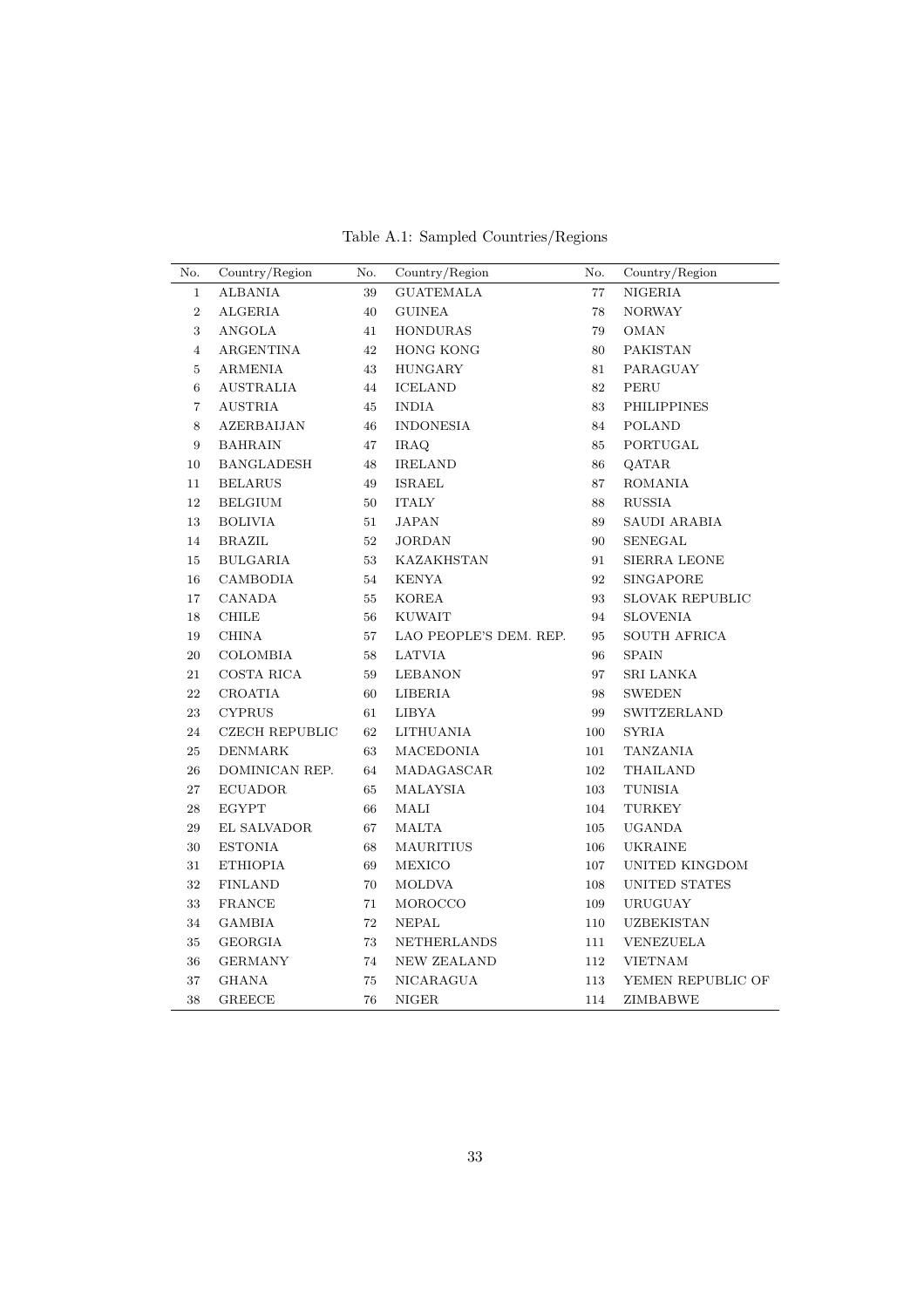| Agadir Agreement<br>European Economic Area<br>Korea, Republic of - India<br>FTA&EIA<br>FTA<br>EIA<br>ASEAN Free Trade Area<br><b>FTA</b><br>(EEA)<br>Korea Republic of -<br>FTA&EIA<br>FTA&EIA<br>(AFTA)<br>European Free Trade<br>Singapore<br>ASEAN - Australia<br>FTA&EIA<br>Association (EFTA)<br>Southern Common<br>CU&EIA<br>EFTA - Albania<br>Market (MERCOSUR)<br>- New Zealand<br><b>FTA</b><br>EFTA - Canada<br>ASEAN - India<br>FTA&EIA<br><b>FTA</b><br>Mexico - Guatemala<br>FTA&EIA<br><b>FTA</b><br>EFTA - Chile<br>FTA&EIA<br>Mexico - Nicaragua<br>FTA&EIA<br>ASEAN - Japan<br>ASEAN - Korea, Republic of<br>FTA&EIA<br>EFTA - Colombia<br>FTA&EIA<br>Mexico - El Salvador<br>FTA&EIA<br>${\rm FTA}$<br>EFTA - Croatia<br>Armenia - Kazakhsta<br><b>FTA</b><br>North American Free<br>FTA&EIA<br>${\rm FTA}$<br>Armenia - Moldova<br>EFTA - Egypt<br><b>FTA</b><br>Trade Agreement<br>FTA<br>Armenia - Russia<br>EFTA - Israel<br><b>FTA</b><br>(NAFTA)<br>Armenia - Ukraine<br>FTA<br>EFTA - Jordan<br><b>FTA</b><br>New Zealand - Malaysia<br>FTA&EIA<br>Australia - Chile<br>FTA&EIA<br>EFTA - Korea, Republic of<br>FTA&EIA<br>New Zealand -<br>FTA&EIA<br>FTA&EIA<br>Australia - New Zealand<br>EFTA - Lebanon<br>FTA<br>Singapore<br>(ANZCERTA)<br>EFTA - Morocco<br><b>FTA</b><br>Pakistan - Malaysia<br>FTA&EIA<br>Central American Common<br>$_{\rm CU}$<br>EFTA - Mexico<br>$\texttt{FTA\&EIA}$<br>Pan-Arab Free Trade<br><b>FTA</b><br>Market (CACM)<br>EFTA - Peru<br><b>FTA</b><br>Area (PAFTA)<br>FTA&EIA<br>EFTA - SACU<br><b>FTA</b><br>Pacific Island<br><b>FTA</b><br>Canada - Chile<br>Canada - Colombia<br>FTA&EIA<br>EFTA - Singapore<br>FTA&EIA<br>Countries Trade<br>Canada - Costa Rica<br>FTA<br>EFTA - Former Yugoslav<br><b>FTA</b><br>Agreement (PICTA)<br>FTA<br>Pakistan - China<br>FTA&EIA<br>Canada - Israel<br>Republic of Macedonia<br>FTA&EIA<br>Pakistan - Sri Lanka<br>Canada - Peru<br>EFTA - Tunisia<br><b>FTA</b><br><b>FTA</b><br>$_{\rm CU}$<br>EFTA - Turkey<br><b>FTA</b><br>Peru - Chile<br>FTA&EIA<br>Andean Community (CAN)<br>Caribbean Community<br>CU&EIA<br>Egypt - Turkey<br>FTA<br>Peru - China<br>FTA&EIA<br>and Common Market<br>EU - Albania<br>FTA&EIA<br>Peru - Korea, Republic of<br>FTA&EIA<br>(CARICOM)<br>EU - CARIFORUM<br>FTA&EIA<br>Peru - Singapore<br>FTA&EIA<br>FTA<br>Central European Free<br>States EPA<br>Southern African<br><b>FTA</b><br>EU - Chile<br><b>FTA</b><br>Development<br>Trade Agreement<br>$(CEFTA)$ 2006<br>EU - Croatia<br><b>FTA</b><br>Community (SADC)<br>Economic and Monetary<br>$_{\rm CU}$<br>EU - Algeria<br><b>FTA</b><br>South Asian Free<br><b>FTA</b><br>Community of Central<br>$EU$ - $Egypt$<br><b>FTA</b><br>Trade Agreement<br>Africa (CEMAC)<br>EU - Israel<br><b>FTA</b><br>(SAFTA)<br>FTA<br>Singapore - Australia<br>FTA&EIA<br>Common Economic Zone<br>EU - Iceland<br><b>FTA</b><br>Thailand - Australia<br>FTA&EIA<br>(CEZ)<br>EU - Jordan<br>FTA<br>Commonwealth of<br><b>FTA</b><br>EU - Korea, Republic of<br>FTA&EIA<br>Thailand - New Zealand<br>FTA&EIA<br>Independent States (CIS)<br>EU - Lebanon<br><b>FTA</b><br>Trans-Pacific Strategic<br>FTA&EIA<br>FTA&EIA<br>Chile - China<br>EU - Morocco<br><b>FTA</b><br>Economic Partnership<br>FTA&EIA<br>${\rm FTA}$<br>Chile - Colombia<br>FTA&EIA<br>Turkey - Albania<br>EU - Former Yugoslav<br>Chile - Costa Rica<br>FTA&EIA<br>Republic of Macedonia<br>Turkey - Chile<br><b>FTA</b><br>Chile - Guatemala<br>FTA&EIA<br>EU - Mexico<br>FTA&EIA<br>Turkey - Croatia<br><b>FTA</b><br>Chile - Honduras<br>FTA&EIA<br>EU - Norway<br>FTA<br>Turkey - Georgia<br><b>FTA</b><br>Chile - Japan<br>FTA&EIA<br>EU - Switzerland -<br><b>FTA</b><br>Turkey - Israel<br><b>FTA</b><br>FTA&EIA<br>FTA<br>Chile - Mexico<br>Liechtenstein<br>Turkey - Jordan<br>Chile - El Salvador<br>FTA&EIA<br>EU - Tunisia<br><b>FTA</b><br>Turkey - Morocco<br><b>FTA</b><br>FTA&EIA<br>EU - Turkey<br>CU<br>Turkey - Syria<br><b>FTA</b><br>China - Costa Rica<br>China - Hong Kong China<br>FTA&EIA<br>EU - South Africa<br><b>FTA</b><br>Turkey - Former<br><b>FTA</b><br>FTA&EIA<br>China - New Zealand<br>Gulf Cooperation<br>$_{\rm CU}$<br>Yugoslav Republic of<br>China - Singapore<br>FTA&EIA<br>Council (GCC)<br>Macedonia<br>Turkey - Tunisia<br>${\rm FTA}$<br>Common Market for<br>$_{\rm CU}$<br>Georgia - Armenia<br><b>FTA</b><br>Eastern and Southern<br>FTA<br>Ukraine - Belarus<br><b>FTA</b><br>Georgia - Kazakhstan<br>Georgia - Russian<br><b>FTA</b><br>Ukraine - Kazakhstan<br><b>FTA</b><br>Africa (COMESA)<br>Colombia - Mexico<br>FTA&EIA<br>Federation<br>Ukraine - Moldova<br><b>FTA</b><br>FTA<br>Colombia - Northern Triangle<br>FTA&EIA<br>Georgia - Ukraine<br>FTA<br>Ukraine - Former<br>FTA&EIA<br>Costa Rica - Mexico<br>Hong Kong - New Zealand<br>FTA&EIA<br>Yugoslav Republic of<br>FTA&EIA<br>Israel - Mexico<br>FTA<br>Macedonia<br>Dominican Republic - Central<br>FTA<br>America - US FTA (CAFTA-DR)<br>FTA&EIA<br>Ukraine - Russia<br>India - Japan<br>East African Community<br>CU<br>India - Malaysia<br>FTA&EIA<br>Ukraine - Uzbekistan<br>FTA<br>(EAC)<br>India - Singapore<br>FTA&EIA<br>US - Australia<br>FTA&EIA<br>Eurasian Economic<br>$\rm{CU}$<br>India - Sri Lanka<br>FTA<br>US - Bahrain<br>FTA&EIA<br>Jordan - Singapore<br>US - Chile<br>Community (EAEC)<br>FTA&EIA<br>FTA&EIA<br>EC Treaty<br>CU&EIA<br>Japan - Indonesia<br>FTA&EIA<br>US - Israel<br>FTA<br>$EC(12)$ Enlargement<br>CU<br>Japan - Mexico<br>FTA&EIA<br>US - Jordan<br>FTA&EIA<br>$EC(15)$ Enlargement<br>CU&EIA<br>Japan - Malaysia<br>FTA&EIA<br>US - Morocco<br>FTA&EIA<br>$EC(25)$ Enlargement<br>CU&EIA<br>Japan - Philippines<br>FTA&EIA<br>US - Oman<br>FTA&EIA<br>CU&EIA<br>US - Peru<br>$EC(27)$ Enlargement<br>Japan - Singapore<br>FTA&EIA<br>FTA&EIA<br>Economic Community of<br>CU<br>Japan - Switzerland<br>FTA&EIA<br>US - Singapore<br>FTA&EIA<br>West African States<br>Japan - Thailand<br>FTA&EIA<br>West African Economic<br>CU<br>(ECOWAS)<br>Japan - Viet Nam<br>FTA&EIA<br>and Monetary Union<br>FTA&EIA<br>(WAEMU)<br>Korea, Republic of - Chile | RTA Name | RTA Type | RTA Name | RTA Type | RTA Name | RTA Type |
|-----------------------------------------------------------------------------------------------------------------------------------------------------------------------------------------------------------------------------------------------------------------------------------------------------------------------------------------------------------------------------------------------------------------------------------------------------------------------------------------------------------------------------------------------------------------------------------------------------------------------------------------------------------------------------------------------------------------------------------------------------------------------------------------------------------------------------------------------------------------------------------------------------------------------------------------------------------------------------------------------------------------------------------------------------------------------------------------------------------------------------------------------------------------------------------------------------------------------------------------------------------------------------------------------------------------------------------------------------------------------------------------------------------------------------------------------------------------------------------------------------------------------------------------------------------------------------------------------------------------------------------------------------------------------------------------------------------------------------------------------------------------------------------------------------------------------------------------------------------------------------------------------------------------------------------------------------------------------------------------------------------------------------------------------------------------------------------------------------------------------------------------------------------------------------------------------------------------------------------------------------------------------------------------------------------------------------------------------------------------------------------------------------------------------------------------------------------------------------------------------------------------------------------------------------------------------------------------------------------------------------------------------------------------------------------------------------------------------------------------------------------------------------------------------------------------------------------------------------------------------------------------------------------------------------------------------------------------------------------------------------------------------------------------------------------------------------------------------------------------------------------------------------------------------------------------------------------------------------------------------------------------------------------------------------------------------------------------------------------------------------------------------------------------------------------------------------------------------------------------------------------------------------------------------------------------------------------------------------------------------------------------------------------------------------------------------------------------------------------------------------------------------------------------------------------------------------------------------------------------------------------------------------------------------------------------------------------------------------------------------------------------------------------------------------------------------------------------------------------------------------------------------------------------------------------------------------------------------------------------------------------------------------------------------------------------------------------------------------------------------------------------------------------------------------------------------------------------------------------------------------------------------------------------------------------------------------------------------------------------------------------------------------------------------------------------------------------------------------------------------------------------------------------------------------------------------------------------------------------------------------------------------------------------------------------------------------------------------------------------------------------------------------------------------------------------------------------------------------------------------------------------------------------------------------------------------------------------------------------------------------------------------------------------------------------------------------------------------------------------------------------------------------------------------------------------------------------------------------------------------------------------------------------------------------------------------------------------------------------------------------------------------------------------------------------------------------------------------------------------------------------------------------------------------------------------------------------------------------------------------------------------------------------------------------------------------------------------------------------------------------------------------------------------------------------------------------------------------------------------------------------------------------------------------------|----------|----------|----------|----------|----------|----------|
|                                                                                                                                                                                                                                                                                                                                                                                                                                                                                                                                                                                                                                                                                                                                                                                                                                                                                                                                                                                                                                                                                                                                                                                                                                                                                                                                                                                                                                                                                                                                                                                                                                                                                                                                                                                                                                                                                                                                                                                                                                                                                                                                                                                                                                                                                                                                                                                                                                                                                                                                                                                                                                                                                                                                                                                                                                                                                                                                                                                                                                                                                                                                                                                                                                                                                                                                                                                                                                                                                                                                                                                                                                                                                                                                                                                                                                                                                                                                                                                                                                                                                                                                                                                                                                                                                                                                                                                                                                                                                                                                                                                                                                                                                                                                                                                                                                                                                                                                                                                                                                                                                                                                                                                                                                                                                                                                                                                                                                                                                                                                                                                                                                                                                                                                                                                                                                                                                                                                                                                                                                                                                                                                                                             |          |          |          |          |          |          |
|                                                                                                                                                                                                                                                                                                                                                                                                                                                                                                                                                                                                                                                                                                                                                                                                                                                                                                                                                                                                                                                                                                                                                                                                                                                                                                                                                                                                                                                                                                                                                                                                                                                                                                                                                                                                                                                                                                                                                                                                                                                                                                                                                                                                                                                                                                                                                                                                                                                                                                                                                                                                                                                                                                                                                                                                                                                                                                                                                                                                                                                                                                                                                                                                                                                                                                                                                                                                                                                                                                                                                                                                                                                                                                                                                                                                                                                                                                                                                                                                                                                                                                                                                                                                                                                                                                                                                                                                                                                                                                                                                                                                                                                                                                                                                                                                                                                                                                                                                                                                                                                                                                                                                                                                                                                                                                                                                                                                                                                                                                                                                                                                                                                                                                                                                                                                                                                                                                                                                                                                                                                                                                                                                                             |          |          |          |          |          |          |
|                                                                                                                                                                                                                                                                                                                                                                                                                                                                                                                                                                                                                                                                                                                                                                                                                                                                                                                                                                                                                                                                                                                                                                                                                                                                                                                                                                                                                                                                                                                                                                                                                                                                                                                                                                                                                                                                                                                                                                                                                                                                                                                                                                                                                                                                                                                                                                                                                                                                                                                                                                                                                                                                                                                                                                                                                                                                                                                                                                                                                                                                                                                                                                                                                                                                                                                                                                                                                                                                                                                                                                                                                                                                                                                                                                                                                                                                                                                                                                                                                                                                                                                                                                                                                                                                                                                                                                                                                                                                                                                                                                                                                                                                                                                                                                                                                                                                                                                                                                                                                                                                                                                                                                                                                                                                                                                                                                                                                                                                                                                                                                                                                                                                                                                                                                                                                                                                                                                                                                                                                                                                                                                                                                             |          |          |          |          |          |          |
|                                                                                                                                                                                                                                                                                                                                                                                                                                                                                                                                                                                                                                                                                                                                                                                                                                                                                                                                                                                                                                                                                                                                                                                                                                                                                                                                                                                                                                                                                                                                                                                                                                                                                                                                                                                                                                                                                                                                                                                                                                                                                                                                                                                                                                                                                                                                                                                                                                                                                                                                                                                                                                                                                                                                                                                                                                                                                                                                                                                                                                                                                                                                                                                                                                                                                                                                                                                                                                                                                                                                                                                                                                                                                                                                                                                                                                                                                                                                                                                                                                                                                                                                                                                                                                                                                                                                                                                                                                                                                                                                                                                                                                                                                                                                                                                                                                                                                                                                                                                                                                                                                                                                                                                                                                                                                                                                                                                                                                                                                                                                                                                                                                                                                                                                                                                                                                                                                                                                                                                                                                                                                                                                                                             |          |          |          |          |          |          |
|                                                                                                                                                                                                                                                                                                                                                                                                                                                                                                                                                                                                                                                                                                                                                                                                                                                                                                                                                                                                                                                                                                                                                                                                                                                                                                                                                                                                                                                                                                                                                                                                                                                                                                                                                                                                                                                                                                                                                                                                                                                                                                                                                                                                                                                                                                                                                                                                                                                                                                                                                                                                                                                                                                                                                                                                                                                                                                                                                                                                                                                                                                                                                                                                                                                                                                                                                                                                                                                                                                                                                                                                                                                                                                                                                                                                                                                                                                                                                                                                                                                                                                                                                                                                                                                                                                                                                                                                                                                                                                                                                                                                                                                                                                                                                                                                                                                                                                                                                                                                                                                                                                                                                                                                                                                                                                                                                                                                                                                                                                                                                                                                                                                                                                                                                                                                                                                                                                                                                                                                                                                                                                                                                                             |          |          |          |          |          |          |
|                                                                                                                                                                                                                                                                                                                                                                                                                                                                                                                                                                                                                                                                                                                                                                                                                                                                                                                                                                                                                                                                                                                                                                                                                                                                                                                                                                                                                                                                                                                                                                                                                                                                                                                                                                                                                                                                                                                                                                                                                                                                                                                                                                                                                                                                                                                                                                                                                                                                                                                                                                                                                                                                                                                                                                                                                                                                                                                                                                                                                                                                                                                                                                                                                                                                                                                                                                                                                                                                                                                                                                                                                                                                                                                                                                                                                                                                                                                                                                                                                                                                                                                                                                                                                                                                                                                                                                                                                                                                                                                                                                                                                                                                                                                                                                                                                                                                                                                                                                                                                                                                                                                                                                                                                                                                                                                                                                                                                                                                                                                                                                                                                                                                                                                                                                                                                                                                                                                                                                                                                                                                                                                                                                             |          |          |          |          |          |          |
|                                                                                                                                                                                                                                                                                                                                                                                                                                                                                                                                                                                                                                                                                                                                                                                                                                                                                                                                                                                                                                                                                                                                                                                                                                                                                                                                                                                                                                                                                                                                                                                                                                                                                                                                                                                                                                                                                                                                                                                                                                                                                                                                                                                                                                                                                                                                                                                                                                                                                                                                                                                                                                                                                                                                                                                                                                                                                                                                                                                                                                                                                                                                                                                                                                                                                                                                                                                                                                                                                                                                                                                                                                                                                                                                                                                                                                                                                                                                                                                                                                                                                                                                                                                                                                                                                                                                                                                                                                                                                                                                                                                                                                                                                                                                                                                                                                                                                                                                                                                                                                                                                                                                                                                                                                                                                                                                                                                                                                                                                                                                                                                                                                                                                                                                                                                                                                                                                                                                                                                                                                                                                                                                                                             |          |          |          |          |          |          |
|                                                                                                                                                                                                                                                                                                                                                                                                                                                                                                                                                                                                                                                                                                                                                                                                                                                                                                                                                                                                                                                                                                                                                                                                                                                                                                                                                                                                                                                                                                                                                                                                                                                                                                                                                                                                                                                                                                                                                                                                                                                                                                                                                                                                                                                                                                                                                                                                                                                                                                                                                                                                                                                                                                                                                                                                                                                                                                                                                                                                                                                                                                                                                                                                                                                                                                                                                                                                                                                                                                                                                                                                                                                                                                                                                                                                                                                                                                                                                                                                                                                                                                                                                                                                                                                                                                                                                                                                                                                                                                                                                                                                                                                                                                                                                                                                                                                                                                                                                                                                                                                                                                                                                                                                                                                                                                                                                                                                                                                                                                                                                                                                                                                                                                                                                                                                                                                                                                                                                                                                                                                                                                                                                                             |          |          |          |          |          |          |
|                                                                                                                                                                                                                                                                                                                                                                                                                                                                                                                                                                                                                                                                                                                                                                                                                                                                                                                                                                                                                                                                                                                                                                                                                                                                                                                                                                                                                                                                                                                                                                                                                                                                                                                                                                                                                                                                                                                                                                                                                                                                                                                                                                                                                                                                                                                                                                                                                                                                                                                                                                                                                                                                                                                                                                                                                                                                                                                                                                                                                                                                                                                                                                                                                                                                                                                                                                                                                                                                                                                                                                                                                                                                                                                                                                                                                                                                                                                                                                                                                                                                                                                                                                                                                                                                                                                                                                                                                                                                                                                                                                                                                                                                                                                                                                                                                                                                                                                                                                                                                                                                                                                                                                                                                                                                                                                                                                                                                                                                                                                                                                                                                                                                                                                                                                                                                                                                                                                                                                                                                                                                                                                                                                             |          |          |          |          |          |          |
|                                                                                                                                                                                                                                                                                                                                                                                                                                                                                                                                                                                                                                                                                                                                                                                                                                                                                                                                                                                                                                                                                                                                                                                                                                                                                                                                                                                                                                                                                                                                                                                                                                                                                                                                                                                                                                                                                                                                                                                                                                                                                                                                                                                                                                                                                                                                                                                                                                                                                                                                                                                                                                                                                                                                                                                                                                                                                                                                                                                                                                                                                                                                                                                                                                                                                                                                                                                                                                                                                                                                                                                                                                                                                                                                                                                                                                                                                                                                                                                                                                                                                                                                                                                                                                                                                                                                                                                                                                                                                                                                                                                                                                                                                                                                                                                                                                                                                                                                                                                                                                                                                                                                                                                                                                                                                                                                                                                                                                                                                                                                                                                                                                                                                                                                                                                                                                                                                                                                                                                                                                                                                                                                                                             |          |          |          |          |          |          |
|                                                                                                                                                                                                                                                                                                                                                                                                                                                                                                                                                                                                                                                                                                                                                                                                                                                                                                                                                                                                                                                                                                                                                                                                                                                                                                                                                                                                                                                                                                                                                                                                                                                                                                                                                                                                                                                                                                                                                                                                                                                                                                                                                                                                                                                                                                                                                                                                                                                                                                                                                                                                                                                                                                                                                                                                                                                                                                                                                                                                                                                                                                                                                                                                                                                                                                                                                                                                                                                                                                                                                                                                                                                                                                                                                                                                                                                                                                                                                                                                                                                                                                                                                                                                                                                                                                                                                                                                                                                                                                                                                                                                                                                                                                                                                                                                                                                                                                                                                                                                                                                                                                                                                                                                                                                                                                                                                                                                                                                                                                                                                                                                                                                                                                                                                                                                                                                                                                                                                                                                                                                                                                                                                                             |          |          |          |          |          |          |
|                                                                                                                                                                                                                                                                                                                                                                                                                                                                                                                                                                                                                                                                                                                                                                                                                                                                                                                                                                                                                                                                                                                                                                                                                                                                                                                                                                                                                                                                                                                                                                                                                                                                                                                                                                                                                                                                                                                                                                                                                                                                                                                                                                                                                                                                                                                                                                                                                                                                                                                                                                                                                                                                                                                                                                                                                                                                                                                                                                                                                                                                                                                                                                                                                                                                                                                                                                                                                                                                                                                                                                                                                                                                                                                                                                                                                                                                                                                                                                                                                                                                                                                                                                                                                                                                                                                                                                                                                                                                                                                                                                                                                                                                                                                                                                                                                                                                                                                                                                                                                                                                                                                                                                                                                                                                                                                                                                                                                                                                                                                                                                                                                                                                                                                                                                                                                                                                                                                                                                                                                                                                                                                                                                             |          |          |          |          |          |          |
|                                                                                                                                                                                                                                                                                                                                                                                                                                                                                                                                                                                                                                                                                                                                                                                                                                                                                                                                                                                                                                                                                                                                                                                                                                                                                                                                                                                                                                                                                                                                                                                                                                                                                                                                                                                                                                                                                                                                                                                                                                                                                                                                                                                                                                                                                                                                                                                                                                                                                                                                                                                                                                                                                                                                                                                                                                                                                                                                                                                                                                                                                                                                                                                                                                                                                                                                                                                                                                                                                                                                                                                                                                                                                                                                                                                                                                                                                                                                                                                                                                                                                                                                                                                                                                                                                                                                                                                                                                                                                                                                                                                                                                                                                                                                                                                                                                                                                                                                                                                                                                                                                                                                                                                                                                                                                                                                                                                                                                                                                                                                                                                                                                                                                                                                                                                                                                                                                                                                                                                                                                                                                                                                                                             |          |          |          |          |          |          |
|                                                                                                                                                                                                                                                                                                                                                                                                                                                                                                                                                                                                                                                                                                                                                                                                                                                                                                                                                                                                                                                                                                                                                                                                                                                                                                                                                                                                                                                                                                                                                                                                                                                                                                                                                                                                                                                                                                                                                                                                                                                                                                                                                                                                                                                                                                                                                                                                                                                                                                                                                                                                                                                                                                                                                                                                                                                                                                                                                                                                                                                                                                                                                                                                                                                                                                                                                                                                                                                                                                                                                                                                                                                                                                                                                                                                                                                                                                                                                                                                                                                                                                                                                                                                                                                                                                                                                                                                                                                                                                                                                                                                                                                                                                                                                                                                                                                                                                                                                                                                                                                                                                                                                                                                                                                                                                                                                                                                                                                                                                                                                                                                                                                                                                                                                                                                                                                                                                                                                                                                                                                                                                                                                                             |          |          |          |          |          |          |
|                                                                                                                                                                                                                                                                                                                                                                                                                                                                                                                                                                                                                                                                                                                                                                                                                                                                                                                                                                                                                                                                                                                                                                                                                                                                                                                                                                                                                                                                                                                                                                                                                                                                                                                                                                                                                                                                                                                                                                                                                                                                                                                                                                                                                                                                                                                                                                                                                                                                                                                                                                                                                                                                                                                                                                                                                                                                                                                                                                                                                                                                                                                                                                                                                                                                                                                                                                                                                                                                                                                                                                                                                                                                                                                                                                                                                                                                                                                                                                                                                                                                                                                                                                                                                                                                                                                                                                                                                                                                                                                                                                                                                                                                                                                                                                                                                                                                                                                                                                                                                                                                                                                                                                                                                                                                                                                                                                                                                                                                                                                                                                                                                                                                                                                                                                                                                                                                                                                                                                                                                                                                                                                                                                             |          |          |          |          |          |          |
|                                                                                                                                                                                                                                                                                                                                                                                                                                                                                                                                                                                                                                                                                                                                                                                                                                                                                                                                                                                                                                                                                                                                                                                                                                                                                                                                                                                                                                                                                                                                                                                                                                                                                                                                                                                                                                                                                                                                                                                                                                                                                                                                                                                                                                                                                                                                                                                                                                                                                                                                                                                                                                                                                                                                                                                                                                                                                                                                                                                                                                                                                                                                                                                                                                                                                                                                                                                                                                                                                                                                                                                                                                                                                                                                                                                                                                                                                                                                                                                                                                                                                                                                                                                                                                                                                                                                                                                                                                                                                                                                                                                                                                                                                                                                                                                                                                                                                                                                                                                                                                                                                                                                                                                                                                                                                                                                                                                                                                                                                                                                                                                                                                                                                                                                                                                                                                                                                                                                                                                                                                                                                                                                                                             |          |          |          |          |          |          |
|                                                                                                                                                                                                                                                                                                                                                                                                                                                                                                                                                                                                                                                                                                                                                                                                                                                                                                                                                                                                                                                                                                                                                                                                                                                                                                                                                                                                                                                                                                                                                                                                                                                                                                                                                                                                                                                                                                                                                                                                                                                                                                                                                                                                                                                                                                                                                                                                                                                                                                                                                                                                                                                                                                                                                                                                                                                                                                                                                                                                                                                                                                                                                                                                                                                                                                                                                                                                                                                                                                                                                                                                                                                                                                                                                                                                                                                                                                                                                                                                                                                                                                                                                                                                                                                                                                                                                                                                                                                                                                                                                                                                                                                                                                                                                                                                                                                                                                                                                                                                                                                                                                                                                                                                                                                                                                                                                                                                                                                                                                                                                                                                                                                                                                                                                                                                                                                                                                                                                                                                                                                                                                                                                                             |          |          |          |          |          |          |
|                                                                                                                                                                                                                                                                                                                                                                                                                                                                                                                                                                                                                                                                                                                                                                                                                                                                                                                                                                                                                                                                                                                                                                                                                                                                                                                                                                                                                                                                                                                                                                                                                                                                                                                                                                                                                                                                                                                                                                                                                                                                                                                                                                                                                                                                                                                                                                                                                                                                                                                                                                                                                                                                                                                                                                                                                                                                                                                                                                                                                                                                                                                                                                                                                                                                                                                                                                                                                                                                                                                                                                                                                                                                                                                                                                                                                                                                                                                                                                                                                                                                                                                                                                                                                                                                                                                                                                                                                                                                                                                                                                                                                                                                                                                                                                                                                                                                                                                                                                                                                                                                                                                                                                                                                                                                                                                                                                                                                                                                                                                                                                                                                                                                                                                                                                                                                                                                                                                                                                                                                                                                                                                                                                             |          |          |          |          |          |          |
|                                                                                                                                                                                                                                                                                                                                                                                                                                                                                                                                                                                                                                                                                                                                                                                                                                                                                                                                                                                                                                                                                                                                                                                                                                                                                                                                                                                                                                                                                                                                                                                                                                                                                                                                                                                                                                                                                                                                                                                                                                                                                                                                                                                                                                                                                                                                                                                                                                                                                                                                                                                                                                                                                                                                                                                                                                                                                                                                                                                                                                                                                                                                                                                                                                                                                                                                                                                                                                                                                                                                                                                                                                                                                                                                                                                                                                                                                                                                                                                                                                                                                                                                                                                                                                                                                                                                                                                                                                                                                                                                                                                                                                                                                                                                                                                                                                                                                                                                                                                                                                                                                                                                                                                                                                                                                                                                                                                                                                                                                                                                                                                                                                                                                                                                                                                                                                                                                                                                                                                                                                                                                                                                                                             |          |          |          |          |          |          |
|                                                                                                                                                                                                                                                                                                                                                                                                                                                                                                                                                                                                                                                                                                                                                                                                                                                                                                                                                                                                                                                                                                                                                                                                                                                                                                                                                                                                                                                                                                                                                                                                                                                                                                                                                                                                                                                                                                                                                                                                                                                                                                                                                                                                                                                                                                                                                                                                                                                                                                                                                                                                                                                                                                                                                                                                                                                                                                                                                                                                                                                                                                                                                                                                                                                                                                                                                                                                                                                                                                                                                                                                                                                                                                                                                                                                                                                                                                                                                                                                                                                                                                                                                                                                                                                                                                                                                                                                                                                                                                                                                                                                                                                                                                                                                                                                                                                                                                                                                                                                                                                                                                                                                                                                                                                                                                                                                                                                                                                                                                                                                                                                                                                                                                                                                                                                                                                                                                                                                                                                                                                                                                                                                                             |          |          |          |          |          |          |
|                                                                                                                                                                                                                                                                                                                                                                                                                                                                                                                                                                                                                                                                                                                                                                                                                                                                                                                                                                                                                                                                                                                                                                                                                                                                                                                                                                                                                                                                                                                                                                                                                                                                                                                                                                                                                                                                                                                                                                                                                                                                                                                                                                                                                                                                                                                                                                                                                                                                                                                                                                                                                                                                                                                                                                                                                                                                                                                                                                                                                                                                                                                                                                                                                                                                                                                                                                                                                                                                                                                                                                                                                                                                                                                                                                                                                                                                                                                                                                                                                                                                                                                                                                                                                                                                                                                                                                                                                                                                                                                                                                                                                                                                                                                                                                                                                                                                                                                                                                                                                                                                                                                                                                                                                                                                                                                                                                                                                                                                                                                                                                                                                                                                                                                                                                                                                                                                                                                                                                                                                                                                                                                                                                             |          |          |          |          |          |          |
|                                                                                                                                                                                                                                                                                                                                                                                                                                                                                                                                                                                                                                                                                                                                                                                                                                                                                                                                                                                                                                                                                                                                                                                                                                                                                                                                                                                                                                                                                                                                                                                                                                                                                                                                                                                                                                                                                                                                                                                                                                                                                                                                                                                                                                                                                                                                                                                                                                                                                                                                                                                                                                                                                                                                                                                                                                                                                                                                                                                                                                                                                                                                                                                                                                                                                                                                                                                                                                                                                                                                                                                                                                                                                                                                                                                                                                                                                                                                                                                                                                                                                                                                                                                                                                                                                                                                                                                                                                                                                                                                                                                                                                                                                                                                                                                                                                                                                                                                                                                                                                                                                                                                                                                                                                                                                                                                                                                                                                                                                                                                                                                                                                                                                                                                                                                                                                                                                                                                                                                                                                                                                                                                                                             |          |          |          |          |          |          |
|                                                                                                                                                                                                                                                                                                                                                                                                                                                                                                                                                                                                                                                                                                                                                                                                                                                                                                                                                                                                                                                                                                                                                                                                                                                                                                                                                                                                                                                                                                                                                                                                                                                                                                                                                                                                                                                                                                                                                                                                                                                                                                                                                                                                                                                                                                                                                                                                                                                                                                                                                                                                                                                                                                                                                                                                                                                                                                                                                                                                                                                                                                                                                                                                                                                                                                                                                                                                                                                                                                                                                                                                                                                                                                                                                                                                                                                                                                                                                                                                                                                                                                                                                                                                                                                                                                                                                                                                                                                                                                                                                                                                                                                                                                                                                                                                                                                                                                                                                                                                                                                                                                                                                                                                                                                                                                                                                                                                                                                                                                                                                                                                                                                                                                                                                                                                                                                                                                                                                                                                                                                                                                                                                                             |          |          |          |          |          |          |
|                                                                                                                                                                                                                                                                                                                                                                                                                                                                                                                                                                                                                                                                                                                                                                                                                                                                                                                                                                                                                                                                                                                                                                                                                                                                                                                                                                                                                                                                                                                                                                                                                                                                                                                                                                                                                                                                                                                                                                                                                                                                                                                                                                                                                                                                                                                                                                                                                                                                                                                                                                                                                                                                                                                                                                                                                                                                                                                                                                                                                                                                                                                                                                                                                                                                                                                                                                                                                                                                                                                                                                                                                                                                                                                                                                                                                                                                                                                                                                                                                                                                                                                                                                                                                                                                                                                                                                                                                                                                                                                                                                                                                                                                                                                                                                                                                                                                                                                                                                                                                                                                                                                                                                                                                                                                                                                                                                                                                                                                                                                                                                                                                                                                                                                                                                                                                                                                                                                                                                                                                                                                                                                                                                             |          |          |          |          |          |          |
|                                                                                                                                                                                                                                                                                                                                                                                                                                                                                                                                                                                                                                                                                                                                                                                                                                                                                                                                                                                                                                                                                                                                                                                                                                                                                                                                                                                                                                                                                                                                                                                                                                                                                                                                                                                                                                                                                                                                                                                                                                                                                                                                                                                                                                                                                                                                                                                                                                                                                                                                                                                                                                                                                                                                                                                                                                                                                                                                                                                                                                                                                                                                                                                                                                                                                                                                                                                                                                                                                                                                                                                                                                                                                                                                                                                                                                                                                                                                                                                                                                                                                                                                                                                                                                                                                                                                                                                                                                                                                                                                                                                                                                                                                                                                                                                                                                                                                                                                                                                                                                                                                                                                                                                                                                                                                                                                                                                                                                                                                                                                                                                                                                                                                                                                                                                                                                                                                                                                                                                                                                                                                                                                                                             |          |          |          |          |          |          |
|                                                                                                                                                                                                                                                                                                                                                                                                                                                                                                                                                                                                                                                                                                                                                                                                                                                                                                                                                                                                                                                                                                                                                                                                                                                                                                                                                                                                                                                                                                                                                                                                                                                                                                                                                                                                                                                                                                                                                                                                                                                                                                                                                                                                                                                                                                                                                                                                                                                                                                                                                                                                                                                                                                                                                                                                                                                                                                                                                                                                                                                                                                                                                                                                                                                                                                                                                                                                                                                                                                                                                                                                                                                                                                                                                                                                                                                                                                                                                                                                                                                                                                                                                                                                                                                                                                                                                                                                                                                                                                                                                                                                                                                                                                                                                                                                                                                                                                                                                                                                                                                                                                                                                                                                                                                                                                                                                                                                                                                                                                                                                                                                                                                                                                                                                                                                                                                                                                                                                                                                                                                                                                                                                                             |          |          |          |          |          |          |
|                                                                                                                                                                                                                                                                                                                                                                                                                                                                                                                                                                                                                                                                                                                                                                                                                                                                                                                                                                                                                                                                                                                                                                                                                                                                                                                                                                                                                                                                                                                                                                                                                                                                                                                                                                                                                                                                                                                                                                                                                                                                                                                                                                                                                                                                                                                                                                                                                                                                                                                                                                                                                                                                                                                                                                                                                                                                                                                                                                                                                                                                                                                                                                                                                                                                                                                                                                                                                                                                                                                                                                                                                                                                                                                                                                                                                                                                                                                                                                                                                                                                                                                                                                                                                                                                                                                                                                                                                                                                                                                                                                                                                                                                                                                                                                                                                                                                                                                                                                                                                                                                                                                                                                                                                                                                                                                                                                                                                                                                                                                                                                                                                                                                                                                                                                                                                                                                                                                                                                                                                                                                                                                                                                             |          |          |          |          |          |          |
|                                                                                                                                                                                                                                                                                                                                                                                                                                                                                                                                                                                                                                                                                                                                                                                                                                                                                                                                                                                                                                                                                                                                                                                                                                                                                                                                                                                                                                                                                                                                                                                                                                                                                                                                                                                                                                                                                                                                                                                                                                                                                                                                                                                                                                                                                                                                                                                                                                                                                                                                                                                                                                                                                                                                                                                                                                                                                                                                                                                                                                                                                                                                                                                                                                                                                                                                                                                                                                                                                                                                                                                                                                                                                                                                                                                                                                                                                                                                                                                                                                                                                                                                                                                                                                                                                                                                                                                                                                                                                                                                                                                                                                                                                                                                                                                                                                                                                                                                                                                                                                                                                                                                                                                                                                                                                                                                                                                                                                                                                                                                                                                                                                                                                                                                                                                                                                                                                                                                                                                                                                                                                                                                                                             |          |          |          |          |          |          |
|                                                                                                                                                                                                                                                                                                                                                                                                                                                                                                                                                                                                                                                                                                                                                                                                                                                                                                                                                                                                                                                                                                                                                                                                                                                                                                                                                                                                                                                                                                                                                                                                                                                                                                                                                                                                                                                                                                                                                                                                                                                                                                                                                                                                                                                                                                                                                                                                                                                                                                                                                                                                                                                                                                                                                                                                                                                                                                                                                                                                                                                                                                                                                                                                                                                                                                                                                                                                                                                                                                                                                                                                                                                                                                                                                                                                                                                                                                                                                                                                                                                                                                                                                                                                                                                                                                                                                                                                                                                                                                                                                                                                                                                                                                                                                                                                                                                                                                                                                                                                                                                                                                                                                                                                                                                                                                                                                                                                                                                                                                                                                                                                                                                                                                                                                                                                                                                                                                                                                                                                                                                                                                                                                                             |          |          |          |          |          |          |
|                                                                                                                                                                                                                                                                                                                                                                                                                                                                                                                                                                                                                                                                                                                                                                                                                                                                                                                                                                                                                                                                                                                                                                                                                                                                                                                                                                                                                                                                                                                                                                                                                                                                                                                                                                                                                                                                                                                                                                                                                                                                                                                                                                                                                                                                                                                                                                                                                                                                                                                                                                                                                                                                                                                                                                                                                                                                                                                                                                                                                                                                                                                                                                                                                                                                                                                                                                                                                                                                                                                                                                                                                                                                                                                                                                                                                                                                                                                                                                                                                                                                                                                                                                                                                                                                                                                                                                                                                                                                                                                                                                                                                                                                                                                                                                                                                                                                                                                                                                                                                                                                                                                                                                                                                                                                                                                                                                                                                                                                                                                                                                                                                                                                                                                                                                                                                                                                                                                                                                                                                                                                                                                                                                             |          |          |          |          |          |          |
|                                                                                                                                                                                                                                                                                                                                                                                                                                                                                                                                                                                                                                                                                                                                                                                                                                                                                                                                                                                                                                                                                                                                                                                                                                                                                                                                                                                                                                                                                                                                                                                                                                                                                                                                                                                                                                                                                                                                                                                                                                                                                                                                                                                                                                                                                                                                                                                                                                                                                                                                                                                                                                                                                                                                                                                                                                                                                                                                                                                                                                                                                                                                                                                                                                                                                                                                                                                                                                                                                                                                                                                                                                                                                                                                                                                                                                                                                                                                                                                                                                                                                                                                                                                                                                                                                                                                                                                                                                                                                                                                                                                                                                                                                                                                                                                                                                                                                                                                                                                                                                                                                                                                                                                                                                                                                                                                                                                                                                                                                                                                                                                                                                                                                                                                                                                                                                                                                                                                                                                                                                                                                                                                                                             |          |          |          |          |          |          |
|                                                                                                                                                                                                                                                                                                                                                                                                                                                                                                                                                                                                                                                                                                                                                                                                                                                                                                                                                                                                                                                                                                                                                                                                                                                                                                                                                                                                                                                                                                                                                                                                                                                                                                                                                                                                                                                                                                                                                                                                                                                                                                                                                                                                                                                                                                                                                                                                                                                                                                                                                                                                                                                                                                                                                                                                                                                                                                                                                                                                                                                                                                                                                                                                                                                                                                                                                                                                                                                                                                                                                                                                                                                                                                                                                                                                                                                                                                                                                                                                                                                                                                                                                                                                                                                                                                                                                                                                                                                                                                                                                                                                                                                                                                                                                                                                                                                                                                                                                                                                                                                                                                                                                                                                                                                                                                                                                                                                                                                                                                                                                                                                                                                                                                                                                                                                                                                                                                                                                                                                                                                                                                                                                                             |          |          |          |          |          |          |
|                                                                                                                                                                                                                                                                                                                                                                                                                                                                                                                                                                                                                                                                                                                                                                                                                                                                                                                                                                                                                                                                                                                                                                                                                                                                                                                                                                                                                                                                                                                                                                                                                                                                                                                                                                                                                                                                                                                                                                                                                                                                                                                                                                                                                                                                                                                                                                                                                                                                                                                                                                                                                                                                                                                                                                                                                                                                                                                                                                                                                                                                                                                                                                                                                                                                                                                                                                                                                                                                                                                                                                                                                                                                                                                                                                                                                                                                                                                                                                                                                                                                                                                                                                                                                                                                                                                                                                                                                                                                                                                                                                                                                                                                                                                                                                                                                                                                                                                                                                                                                                                                                                                                                                                                                                                                                                                                                                                                                                                                                                                                                                                                                                                                                                                                                                                                                                                                                                                                                                                                                                                                                                                                                                             |          |          |          |          |          |          |
|                                                                                                                                                                                                                                                                                                                                                                                                                                                                                                                                                                                                                                                                                                                                                                                                                                                                                                                                                                                                                                                                                                                                                                                                                                                                                                                                                                                                                                                                                                                                                                                                                                                                                                                                                                                                                                                                                                                                                                                                                                                                                                                                                                                                                                                                                                                                                                                                                                                                                                                                                                                                                                                                                                                                                                                                                                                                                                                                                                                                                                                                                                                                                                                                                                                                                                                                                                                                                                                                                                                                                                                                                                                                                                                                                                                                                                                                                                                                                                                                                                                                                                                                                                                                                                                                                                                                                                                                                                                                                                                                                                                                                                                                                                                                                                                                                                                                                                                                                                                                                                                                                                                                                                                                                                                                                                                                                                                                                                                                                                                                                                                                                                                                                                                                                                                                                                                                                                                                                                                                                                                                                                                                                                             |          |          |          |          |          |          |
|                                                                                                                                                                                                                                                                                                                                                                                                                                                                                                                                                                                                                                                                                                                                                                                                                                                                                                                                                                                                                                                                                                                                                                                                                                                                                                                                                                                                                                                                                                                                                                                                                                                                                                                                                                                                                                                                                                                                                                                                                                                                                                                                                                                                                                                                                                                                                                                                                                                                                                                                                                                                                                                                                                                                                                                                                                                                                                                                                                                                                                                                                                                                                                                                                                                                                                                                                                                                                                                                                                                                                                                                                                                                                                                                                                                                                                                                                                                                                                                                                                                                                                                                                                                                                                                                                                                                                                                                                                                                                                                                                                                                                                                                                                                                                                                                                                                                                                                                                                                                                                                                                                                                                                                                                                                                                                                                                                                                                                                                                                                                                                                                                                                                                                                                                                                                                                                                                                                                                                                                                                                                                                                                                                             |          |          |          |          |          |          |
|                                                                                                                                                                                                                                                                                                                                                                                                                                                                                                                                                                                                                                                                                                                                                                                                                                                                                                                                                                                                                                                                                                                                                                                                                                                                                                                                                                                                                                                                                                                                                                                                                                                                                                                                                                                                                                                                                                                                                                                                                                                                                                                                                                                                                                                                                                                                                                                                                                                                                                                                                                                                                                                                                                                                                                                                                                                                                                                                                                                                                                                                                                                                                                                                                                                                                                                                                                                                                                                                                                                                                                                                                                                                                                                                                                                                                                                                                                                                                                                                                                                                                                                                                                                                                                                                                                                                                                                                                                                                                                                                                                                                                                                                                                                                                                                                                                                                                                                                                                                                                                                                                                                                                                                                                                                                                                                                                                                                                                                                                                                                                                                                                                                                                                                                                                                                                                                                                                                                                                                                                                                                                                                                                                             |          |          |          |          |          |          |
|                                                                                                                                                                                                                                                                                                                                                                                                                                                                                                                                                                                                                                                                                                                                                                                                                                                                                                                                                                                                                                                                                                                                                                                                                                                                                                                                                                                                                                                                                                                                                                                                                                                                                                                                                                                                                                                                                                                                                                                                                                                                                                                                                                                                                                                                                                                                                                                                                                                                                                                                                                                                                                                                                                                                                                                                                                                                                                                                                                                                                                                                                                                                                                                                                                                                                                                                                                                                                                                                                                                                                                                                                                                                                                                                                                                                                                                                                                                                                                                                                                                                                                                                                                                                                                                                                                                                                                                                                                                                                                                                                                                                                                                                                                                                                                                                                                                                                                                                                                                                                                                                                                                                                                                                                                                                                                                                                                                                                                                                                                                                                                                                                                                                                                                                                                                                                                                                                                                                                                                                                                                                                                                                                                             |          |          |          |          |          |          |
|                                                                                                                                                                                                                                                                                                                                                                                                                                                                                                                                                                                                                                                                                                                                                                                                                                                                                                                                                                                                                                                                                                                                                                                                                                                                                                                                                                                                                                                                                                                                                                                                                                                                                                                                                                                                                                                                                                                                                                                                                                                                                                                                                                                                                                                                                                                                                                                                                                                                                                                                                                                                                                                                                                                                                                                                                                                                                                                                                                                                                                                                                                                                                                                                                                                                                                                                                                                                                                                                                                                                                                                                                                                                                                                                                                                                                                                                                                                                                                                                                                                                                                                                                                                                                                                                                                                                                                                                                                                                                                                                                                                                                                                                                                                                                                                                                                                                                                                                                                                                                                                                                                                                                                                                                                                                                                                                                                                                                                                                                                                                                                                                                                                                                                                                                                                                                                                                                                                                                                                                                                                                                                                                                                             |          |          |          |          |          |          |
|                                                                                                                                                                                                                                                                                                                                                                                                                                                                                                                                                                                                                                                                                                                                                                                                                                                                                                                                                                                                                                                                                                                                                                                                                                                                                                                                                                                                                                                                                                                                                                                                                                                                                                                                                                                                                                                                                                                                                                                                                                                                                                                                                                                                                                                                                                                                                                                                                                                                                                                                                                                                                                                                                                                                                                                                                                                                                                                                                                                                                                                                                                                                                                                                                                                                                                                                                                                                                                                                                                                                                                                                                                                                                                                                                                                                                                                                                                                                                                                                                                                                                                                                                                                                                                                                                                                                                                                                                                                                                                                                                                                                                                                                                                                                                                                                                                                                                                                                                                                                                                                                                                                                                                                                                                                                                                                                                                                                                                                                                                                                                                                                                                                                                                                                                                                                                                                                                                                                                                                                                                                                                                                                                                             |          |          |          |          |          |          |
|                                                                                                                                                                                                                                                                                                                                                                                                                                                                                                                                                                                                                                                                                                                                                                                                                                                                                                                                                                                                                                                                                                                                                                                                                                                                                                                                                                                                                                                                                                                                                                                                                                                                                                                                                                                                                                                                                                                                                                                                                                                                                                                                                                                                                                                                                                                                                                                                                                                                                                                                                                                                                                                                                                                                                                                                                                                                                                                                                                                                                                                                                                                                                                                                                                                                                                                                                                                                                                                                                                                                                                                                                                                                                                                                                                                                                                                                                                                                                                                                                                                                                                                                                                                                                                                                                                                                                                                                                                                                                                                                                                                                                                                                                                                                                                                                                                                                                                                                                                                                                                                                                                                                                                                                                                                                                                                                                                                                                                                                                                                                                                                                                                                                                                                                                                                                                                                                                                                                                                                                                                                                                                                                                                             |          |          |          |          |          |          |
|                                                                                                                                                                                                                                                                                                                                                                                                                                                                                                                                                                                                                                                                                                                                                                                                                                                                                                                                                                                                                                                                                                                                                                                                                                                                                                                                                                                                                                                                                                                                                                                                                                                                                                                                                                                                                                                                                                                                                                                                                                                                                                                                                                                                                                                                                                                                                                                                                                                                                                                                                                                                                                                                                                                                                                                                                                                                                                                                                                                                                                                                                                                                                                                                                                                                                                                                                                                                                                                                                                                                                                                                                                                                                                                                                                                                                                                                                                                                                                                                                                                                                                                                                                                                                                                                                                                                                                                                                                                                                                                                                                                                                                                                                                                                                                                                                                                                                                                                                                                                                                                                                                                                                                                                                                                                                                                                                                                                                                                                                                                                                                                                                                                                                                                                                                                                                                                                                                                                                                                                                                                                                                                                                                             |          |          |          |          |          |          |
|                                                                                                                                                                                                                                                                                                                                                                                                                                                                                                                                                                                                                                                                                                                                                                                                                                                                                                                                                                                                                                                                                                                                                                                                                                                                                                                                                                                                                                                                                                                                                                                                                                                                                                                                                                                                                                                                                                                                                                                                                                                                                                                                                                                                                                                                                                                                                                                                                                                                                                                                                                                                                                                                                                                                                                                                                                                                                                                                                                                                                                                                                                                                                                                                                                                                                                                                                                                                                                                                                                                                                                                                                                                                                                                                                                                                                                                                                                                                                                                                                                                                                                                                                                                                                                                                                                                                                                                                                                                                                                                                                                                                                                                                                                                                                                                                                                                                                                                                                                                                                                                                                                                                                                                                                                                                                                                                                                                                                                                                                                                                                                                                                                                                                                                                                                                                                                                                                                                                                                                                                                                                                                                                                                             |          |          |          |          |          |          |
|                                                                                                                                                                                                                                                                                                                                                                                                                                                                                                                                                                                                                                                                                                                                                                                                                                                                                                                                                                                                                                                                                                                                                                                                                                                                                                                                                                                                                                                                                                                                                                                                                                                                                                                                                                                                                                                                                                                                                                                                                                                                                                                                                                                                                                                                                                                                                                                                                                                                                                                                                                                                                                                                                                                                                                                                                                                                                                                                                                                                                                                                                                                                                                                                                                                                                                                                                                                                                                                                                                                                                                                                                                                                                                                                                                                                                                                                                                                                                                                                                                                                                                                                                                                                                                                                                                                                                                                                                                                                                                                                                                                                                                                                                                                                                                                                                                                                                                                                                                                                                                                                                                                                                                                                                                                                                                                                                                                                                                                                                                                                                                                                                                                                                                                                                                                                                                                                                                                                                                                                                                                                                                                                                                             |          |          |          |          |          |          |
|                                                                                                                                                                                                                                                                                                                                                                                                                                                                                                                                                                                                                                                                                                                                                                                                                                                                                                                                                                                                                                                                                                                                                                                                                                                                                                                                                                                                                                                                                                                                                                                                                                                                                                                                                                                                                                                                                                                                                                                                                                                                                                                                                                                                                                                                                                                                                                                                                                                                                                                                                                                                                                                                                                                                                                                                                                                                                                                                                                                                                                                                                                                                                                                                                                                                                                                                                                                                                                                                                                                                                                                                                                                                                                                                                                                                                                                                                                                                                                                                                                                                                                                                                                                                                                                                                                                                                                                                                                                                                                                                                                                                                                                                                                                                                                                                                                                                                                                                                                                                                                                                                                                                                                                                                                                                                                                                                                                                                                                                                                                                                                                                                                                                                                                                                                                                                                                                                                                                                                                                                                                                                                                                                                             |          |          |          |          |          |          |
|                                                                                                                                                                                                                                                                                                                                                                                                                                                                                                                                                                                                                                                                                                                                                                                                                                                                                                                                                                                                                                                                                                                                                                                                                                                                                                                                                                                                                                                                                                                                                                                                                                                                                                                                                                                                                                                                                                                                                                                                                                                                                                                                                                                                                                                                                                                                                                                                                                                                                                                                                                                                                                                                                                                                                                                                                                                                                                                                                                                                                                                                                                                                                                                                                                                                                                                                                                                                                                                                                                                                                                                                                                                                                                                                                                                                                                                                                                                                                                                                                                                                                                                                                                                                                                                                                                                                                                                                                                                                                                                                                                                                                                                                                                                                                                                                                                                                                                                                                                                                                                                                                                                                                                                                                                                                                                                                                                                                                                                                                                                                                                                                                                                                                                                                                                                                                                                                                                                                                                                                                                                                                                                                                                             |          |          |          |          |          |          |
|                                                                                                                                                                                                                                                                                                                                                                                                                                                                                                                                                                                                                                                                                                                                                                                                                                                                                                                                                                                                                                                                                                                                                                                                                                                                                                                                                                                                                                                                                                                                                                                                                                                                                                                                                                                                                                                                                                                                                                                                                                                                                                                                                                                                                                                                                                                                                                                                                                                                                                                                                                                                                                                                                                                                                                                                                                                                                                                                                                                                                                                                                                                                                                                                                                                                                                                                                                                                                                                                                                                                                                                                                                                                                                                                                                                                                                                                                                                                                                                                                                                                                                                                                                                                                                                                                                                                                                                                                                                                                                                                                                                                                                                                                                                                                                                                                                                                                                                                                                                                                                                                                                                                                                                                                                                                                                                                                                                                                                                                                                                                                                                                                                                                                                                                                                                                                                                                                                                                                                                                                                                                                                                                                                             |          |          |          |          |          |          |
|                                                                                                                                                                                                                                                                                                                                                                                                                                                                                                                                                                                                                                                                                                                                                                                                                                                                                                                                                                                                                                                                                                                                                                                                                                                                                                                                                                                                                                                                                                                                                                                                                                                                                                                                                                                                                                                                                                                                                                                                                                                                                                                                                                                                                                                                                                                                                                                                                                                                                                                                                                                                                                                                                                                                                                                                                                                                                                                                                                                                                                                                                                                                                                                                                                                                                                                                                                                                                                                                                                                                                                                                                                                                                                                                                                                                                                                                                                                                                                                                                                                                                                                                                                                                                                                                                                                                                                                                                                                                                                                                                                                                                                                                                                                                                                                                                                                                                                                                                                                                                                                                                                                                                                                                                                                                                                                                                                                                                                                                                                                                                                                                                                                                                                                                                                                                                                                                                                                                                                                                                                                                                                                                                                             |          |          |          |          |          |          |
|                                                                                                                                                                                                                                                                                                                                                                                                                                                                                                                                                                                                                                                                                                                                                                                                                                                                                                                                                                                                                                                                                                                                                                                                                                                                                                                                                                                                                                                                                                                                                                                                                                                                                                                                                                                                                                                                                                                                                                                                                                                                                                                                                                                                                                                                                                                                                                                                                                                                                                                                                                                                                                                                                                                                                                                                                                                                                                                                                                                                                                                                                                                                                                                                                                                                                                                                                                                                                                                                                                                                                                                                                                                                                                                                                                                                                                                                                                                                                                                                                                                                                                                                                                                                                                                                                                                                                                                                                                                                                                                                                                                                                                                                                                                                                                                                                                                                                                                                                                                                                                                                                                                                                                                                                                                                                                                                                                                                                                                                                                                                                                                                                                                                                                                                                                                                                                                                                                                                                                                                                                                                                                                                                                             |          |          |          |          |          |          |
|                                                                                                                                                                                                                                                                                                                                                                                                                                                                                                                                                                                                                                                                                                                                                                                                                                                                                                                                                                                                                                                                                                                                                                                                                                                                                                                                                                                                                                                                                                                                                                                                                                                                                                                                                                                                                                                                                                                                                                                                                                                                                                                                                                                                                                                                                                                                                                                                                                                                                                                                                                                                                                                                                                                                                                                                                                                                                                                                                                                                                                                                                                                                                                                                                                                                                                                                                                                                                                                                                                                                                                                                                                                                                                                                                                                                                                                                                                                                                                                                                                                                                                                                                                                                                                                                                                                                                                                                                                                                                                                                                                                                                                                                                                                                                                                                                                                                                                                                                                                                                                                                                                                                                                                                                                                                                                                                                                                                                                                                                                                                                                                                                                                                                                                                                                                                                                                                                                                                                                                                                                                                                                                                                                             |          |          |          |          |          |          |
|                                                                                                                                                                                                                                                                                                                                                                                                                                                                                                                                                                                                                                                                                                                                                                                                                                                                                                                                                                                                                                                                                                                                                                                                                                                                                                                                                                                                                                                                                                                                                                                                                                                                                                                                                                                                                                                                                                                                                                                                                                                                                                                                                                                                                                                                                                                                                                                                                                                                                                                                                                                                                                                                                                                                                                                                                                                                                                                                                                                                                                                                                                                                                                                                                                                                                                                                                                                                                                                                                                                                                                                                                                                                                                                                                                                                                                                                                                                                                                                                                                                                                                                                                                                                                                                                                                                                                                                                                                                                                                                                                                                                                                                                                                                                                                                                                                                                                                                                                                                                                                                                                                                                                                                                                                                                                                                                                                                                                                                                                                                                                                                                                                                                                                                                                                                                                                                                                                                                                                                                                                                                                                                                                                             |          |          |          |          |          |          |
|                                                                                                                                                                                                                                                                                                                                                                                                                                                                                                                                                                                                                                                                                                                                                                                                                                                                                                                                                                                                                                                                                                                                                                                                                                                                                                                                                                                                                                                                                                                                                                                                                                                                                                                                                                                                                                                                                                                                                                                                                                                                                                                                                                                                                                                                                                                                                                                                                                                                                                                                                                                                                                                                                                                                                                                                                                                                                                                                                                                                                                                                                                                                                                                                                                                                                                                                                                                                                                                                                                                                                                                                                                                                                                                                                                                                                                                                                                                                                                                                                                                                                                                                                                                                                                                                                                                                                                                                                                                                                                                                                                                                                                                                                                                                                                                                                                                                                                                                                                                                                                                                                                                                                                                                                                                                                                                                                                                                                                                                                                                                                                                                                                                                                                                                                                                                                                                                                                                                                                                                                                                                                                                                                                             |          |          |          |          |          |          |
|                                                                                                                                                                                                                                                                                                                                                                                                                                                                                                                                                                                                                                                                                                                                                                                                                                                                                                                                                                                                                                                                                                                                                                                                                                                                                                                                                                                                                                                                                                                                                                                                                                                                                                                                                                                                                                                                                                                                                                                                                                                                                                                                                                                                                                                                                                                                                                                                                                                                                                                                                                                                                                                                                                                                                                                                                                                                                                                                                                                                                                                                                                                                                                                                                                                                                                                                                                                                                                                                                                                                                                                                                                                                                                                                                                                                                                                                                                                                                                                                                                                                                                                                                                                                                                                                                                                                                                                                                                                                                                                                                                                                                                                                                                                                                                                                                                                                                                                                                                                                                                                                                                                                                                                                                                                                                                                                                                                                                                                                                                                                                                                                                                                                                                                                                                                                                                                                                                                                                                                                                                                                                                                                                                             |          |          |          |          |          |          |
|                                                                                                                                                                                                                                                                                                                                                                                                                                                                                                                                                                                                                                                                                                                                                                                                                                                                                                                                                                                                                                                                                                                                                                                                                                                                                                                                                                                                                                                                                                                                                                                                                                                                                                                                                                                                                                                                                                                                                                                                                                                                                                                                                                                                                                                                                                                                                                                                                                                                                                                                                                                                                                                                                                                                                                                                                                                                                                                                                                                                                                                                                                                                                                                                                                                                                                                                                                                                                                                                                                                                                                                                                                                                                                                                                                                                                                                                                                                                                                                                                                                                                                                                                                                                                                                                                                                                                                                                                                                                                                                                                                                                                                                                                                                                                                                                                                                                                                                                                                                                                                                                                                                                                                                                                                                                                                                                                                                                                                                                                                                                                                                                                                                                                                                                                                                                                                                                                                                                                                                                                                                                                                                                                                             |          |          |          |          |          |          |
|                                                                                                                                                                                                                                                                                                                                                                                                                                                                                                                                                                                                                                                                                                                                                                                                                                                                                                                                                                                                                                                                                                                                                                                                                                                                                                                                                                                                                                                                                                                                                                                                                                                                                                                                                                                                                                                                                                                                                                                                                                                                                                                                                                                                                                                                                                                                                                                                                                                                                                                                                                                                                                                                                                                                                                                                                                                                                                                                                                                                                                                                                                                                                                                                                                                                                                                                                                                                                                                                                                                                                                                                                                                                                                                                                                                                                                                                                                                                                                                                                                                                                                                                                                                                                                                                                                                                                                                                                                                                                                                                                                                                                                                                                                                                                                                                                                                                                                                                                                                                                                                                                                                                                                                                                                                                                                                                                                                                                                                                                                                                                                                                                                                                                                                                                                                                                                                                                                                                                                                                                                                                                                                                                                             |          |          |          |          |          |          |
|                                                                                                                                                                                                                                                                                                                                                                                                                                                                                                                                                                                                                                                                                                                                                                                                                                                                                                                                                                                                                                                                                                                                                                                                                                                                                                                                                                                                                                                                                                                                                                                                                                                                                                                                                                                                                                                                                                                                                                                                                                                                                                                                                                                                                                                                                                                                                                                                                                                                                                                                                                                                                                                                                                                                                                                                                                                                                                                                                                                                                                                                                                                                                                                                                                                                                                                                                                                                                                                                                                                                                                                                                                                                                                                                                                                                                                                                                                                                                                                                                                                                                                                                                                                                                                                                                                                                                                                                                                                                                                                                                                                                                                                                                                                                                                                                                                                                                                                                                                                                                                                                                                                                                                                                                                                                                                                                                                                                                                                                                                                                                                                                                                                                                                                                                                                                                                                                                                                                                                                                                                                                                                                                                                             |          |          |          |          |          |          |
|                                                                                                                                                                                                                                                                                                                                                                                                                                                                                                                                                                                                                                                                                                                                                                                                                                                                                                                                                                                                                                                                                                                                                                                                                                                                                                                                                                                                                                                                                                                                                                                                                                                                                                                                                                                                                                                                                                                                                                                                                                                                                                                                                                                                                                                                                                                                                                                                                                                                                                                                                                                                                                                                                                                                                                                                                                                                                                                                                                                                                                                                                                                                                                                                                                                                                                                                                                                                                                                                                                                                                                                                                                                                                                                                                                                                                                                                                                                                                                                                                                                                                                                                                                                                                                                                                                                                                                                                                                                                                                                                                                                                                                                                                                                                                                                                                                                                                                                                                                                                                                                                                                                                                                                                                                                                                                                                                                                                                                                                                                                                                                                                                                                                                                                                                                                                                                                                                                                                                                                                                                                                                                                                                                             |          |          |          |          |          |          |
|                                                                                                                                                                                                                                                                                                                                                                                                                                                                                                                                                                                                                                                                                                                                                                                                                                                                                                                                                                                                                                                                                                                                                                                                                                                                                                                                                                                                                                                                                                                                                                                                                                                                                                                                                                                                                                                                                                                                                                                                                                                                                                                                                                                                                                                                                                                                                                                                                                                                                                                                                                                                                                                                                                                                                                                                                                                                                                                                                                                                                                                                                                                                                                                                                                                                                                                                                                                                                                                                                                                                                                                                                                                                                                                                                                                                                                                                                                                                                                                                                                                                                                                                                                                                                                                                                                                                                                                                                                                                                                                                                                                                                                                                                                                                                                                                                                                                                                                                                                                                                                                                                                                                                                                                                                                                                                                                                                                                                                                                                                                                                                                                                                                                                                                                                                                                                                                                                                                                                                                                                                                                                                                                                                             |          |          |          |          |          |          |
|                                                                                                                                                                                                                                                                                                                                                                                                                                                                                                                                                                                                                                                                                                                                                                                                                                                                                                                                                                                                                                                                                                                                                                                                                                                                                                                                                                                                                                                                                                                                                                                                                                                                                                                                                                                                                                                                                                                                                                                                                                                                                                                                                                                                                                                                                                                                                                                                                                                                                                                                                                                                                                                                                                                                                                                                                                                                                                                                                                                                                                                                                                                                                                                                                                                                                                                                                                                                                                                                                                                                                                                                                                                                                                                                                                                                                                                                                                                                                                                                                                                                                                                                                                                                                                                                                                                                                                                                                                                                                                                                                                                                                                                                                                                                                                                                                                                                                                                                                                                                                                                                                                                                                                                                                                                                                                                                                                                                                                                                                                                                                                                                                                                                                                                                                                                                                                                                                                                                                                                                                                                                                                                                                                             |          |          |          |          |          |          |
|                                                                                                                                                                                                                                                                                                                                                                                                                                                                                                                                                                                                                                                                                                                                                                                                                                                                                                                                                                                                                                                                                                                                                                                                                                                                                                                                                                                                                                                                                                                                                                                                                                                                                                                                                                                                                                                                                                                                                                                                                                                                                                                                                                                                                                                                                                                                                                                                                                                                                                                                                                                                                                                                                                                                                                                                                                                                                                                                                                                                                                                                                                                                                                                                                                                                                                                                                                                                                                                                                                                                                                                                                                                                                                                                                                                                                                                                                                                                                                                                                                                                                                                                                                                                                                                                                                                                                                                                                                                                                                                                                                                                                                                                                                                                                                                                                                                                                                                                                                                                                                                                                                                                                                                                                                                                                                                                                                                                                                                                                                                                                                                                                                                                                                                                                                                                                                                                                                                                                                                                                                                                                                                                                                             |          |          |          |          |          |          |
|                                                                                                                                                                                                                                                                                                                                                                                                                                                                                                                                                                                                                                                                                                                                                                                                                                                                                                                                                                                                                                                                                                                                                                                                                                                                                                                                                                                                                                                                                                                                                                                                                                                                                                                                                                                                                                                                                                                                                                                                                                                                                                                                                                                                                                                                                                                                                                                                                                                                                                                                                                                                                                                                                                                                                                                                                                                                                                                                                                                                                                                                                                                                                                                                                                                                                                                                                                                                                                                                                                                                                                                                                                                                                                                                                                                                                                                                                                                                                                                                                                                                                                                                                                                                                                                                                                                                                                                                                                                                                                                                                                                                                                                                                                                                                                                                                                                                                                                                                                                                                                                                                                                                                                                                                                                                                                                                                                                                                                                                                                                                                                                                                                                                                                                                                                                                                                                                                                                                                                                                                                                                                                                                                                             |          |          |          |          |          |          |
|                                                                                                                                                                                                                                                                                                                                                                                                                                                                                                                                                                                                                                                                                                                                                                                                                                                                                                                                                                                                                                                                                                                                                                                                                                                                                                                                                                                                                                                                                                                                                                                                                                                                                                                                                                                                                                                                                                                                                                                                                                                                                                                                                                                                                                                                                                                                                                                                                                                                                                                                                                                                                                                                                                                                                                                                                                                                                                                                                                                                                                                                                                                                                                                                                                                                                                                                                                                                                                                                                                                                                                                                                                                                                                                                                                                                                                                                                                                                                                                                                                                                                                                                                                                                                                                                                                                                                                                                                                                                                                                                                                                                                                                                                                                                                                                                                                                                                                                                                                                                                                                                                                                                                                                                                                                                                                                                                                                                                                                                                                                                                                                                                                                                                                                                                                                                                                                                                                                                                                                                                                                                                                                                                                             |          |          |          |          |          |          |
|                                                                                                                                                                                                                                                                                                                                                                                                                                                                                                                                                                                                                                                                                                                                                                                                                                                                                                                                                                                                                                                                                                                                                                                                                                                                                                                                                                                                                                                                                                                                                                                                                                                                                                                                                                                                                                                                                                                                                                                                                                                                                                                                                                                                                                                                                                                                                                                                                                                                                                                                                                                                                                                                                                                                                                                                                                                                                                                                                                                                                                                                                                                                                                                                                                                                                                                                                                                                                                                                                                                                                                                                                                                                                                                                                                                                                                                                                                                                                                                                                                                                                                                                                                                                                                                                                                                                                                                                                                                                                                                                                                                                                                                                                                                                                                                                                                                                                                                                                                                                                                                                                                                                                                                                                                                                                                                                                                                                                                                                                                                                                                                                                                                                                                                                                                                                                                                                                                                                                                                                                                                                                                                                                                             |          |          |          |          |          |          |
|                                                                                                                                                                                                                                                                                                                                                                                                                                                                                                                                                                                                                                                                                                                                                                                                                                                                                                                                                                                                                                                                                                                                                                                                                                                                                                                                                                                                                                                                                                                                                                                                                                                                                                                                                                                                                                                                                                                                                                                                                                                                                                                                                                                                                                                                                                                                                                                                                                                                                                                                                                                                                                                                                                                                                                                                                                                                                                                                                                                                                                                                                                                                                                                                                                                                                                                                                                                                                                                                                                                                                                                                                                                                                                                                                                                                                                                                                                                                                                                                                                                                                                                                                                                                                                                                                                                                                                                                                                                                                                                                                                                                                                                                                                                                                                                                                                                                                                                                                                                                                                                                                                                                                                                                                                                                                                                                                                                                                                                                                                                                                                                                                                                                                                                                                                                                                                                                                                                                                                                                                                                                                                                                                                             |          |          |          |          |          |          |
|                                                                                                                                                                                                                                                                                                                                                                                                                                                                                                                                                                                                                                                                                                                                                                                                                                                                                                                                                                                                                                                                                                                                                                                                                                                                                                                                                                                                                                                                                                                                                                                                                                                                                                                                                                                                                                                                                                                                                                                                                                                                                                                                                                                                                                                                                                                                                                                                                                                                                                                                                                                                                                                                                                                                                                                                                                                                                                                                                                                                                                                                                                                                                                                                                                                                                                                                                                                                                                                                                                                                                                                                                                                                                                                                                                                                                                                                                                                                                                                                                                                                                                                                                                                                                                                                                                                                                                                                                                                                                                                                                                                                                                                                                                                                                                                                                                                                                                                                                                                                                                                                                                                                                                                                                                                                                                                                                                                                                                                                                                                                                                                                                                                                                                                                                                                                                                                                                                                                                                                                                                                                                                                                                                             |          |          |          |          |          |          |
|                                                                                                                                                                                                                                                                                                                                                                                                                                                                                                                                                                                                                                                                                                                                                                                                                                                                                                                                                                                                                                                                                                                                                                                                                                                                                                                                                                                                                                                                                                                                                                                                                                                                                                                                                                                                                                                                                                                                                                                                                                                                                                                                                                                                                                                                                                                                                                                                                                                                                                                                                                                                                                                                                                                                                                                                                                                                                                                                                                                                                                                                                                                                                                                                                                                                                                                                                                                                                                                                                                                                                                                                                                                                                                                                                                                                                                                                                                                                                                                                                                                                                                                                                                                                                                                                                                                                                                                                                                                                                                                                                                                                                                                                                                                                                                                                                                                                                                                                                                                                                                                                                                                                                                                                                                                                                                                                                                                                                                                                                                                                                                                                                                                                                                                                                                                                                                                                                                                                                                                                                                                                                                                                                                             |          |          |          |          |          |          |
|                                                                                                                                                                                                                                                                                                                                                                                                                                                                                                                                                                                                                                                                                                                                                                                                                                                                                                                                                                                                                                                                                                                                                                                                                                                                                                                                                                                                                                                                                                                                                                                                                                                                                                                                                                                                                                                                                                                                                                                                                                                                                                                                                                                                                                                                                                                                                                                                                                                                                                                                                                                                                                                                                                                                                                                                                                                                                                                                                                                                                                                                                                                                                                                                                                                                                                                                                                                                                                                                                                                                                                                                                                                                                                                                                                                                                                                                                                                                                                                                                                                                                                                                                                                                                                                                                                                                                                                                                                                                                                                                                                                                                                                                                                                                                                                                                                                                                                                                                                                                                                                                                                                                                                                                                                                                                                                                                                                                                                                                                                                                                                                                                                                                                                                                                                                                                                                                                                                                                                                                                                                                                                                                                                             |          |          |          |          |          |          |
|                                                                                                                                                                                                                                                                                                                                                                                                                                                                                                                                                                                                                                                                                                                                                                                                                                                                                                                                                                                                                                                                                                                                                                                                                                                                                                                                                                                                                                                                                                                                                                                                                                                                                                                                                                                                                                                                                                                                                                                                                                                                                                                                                                                                                                                                                                                                                                                                                                                                                                                                                                                                                                                                                                                                                                                                                                                                                                                                                                                                                                                                                                                                                                                                                                                                                                                                                                                                                                                                                                                                                                                                                                                                                                                                                                                                                                                                                                                                                                                                                                                                                                                                                                                                                                                                                                                                                                                                                                                                                                                                                                                                                                                                                                                                                                                                                                                                                                                                                                                                                                                                                                                                                                                                                                                                                                                                                                                                                                                                                                                                                                                                                                                                                                                                                                                                                                                                                                                                                                                                                                                                                                                                                                             |          |          |          |          |          |          |
|                                                                                                                                                                                                                                                                                                                                                                                                                                                                                                                                                                                                                                                                                                                                                                                                                                                                                                                                                                                                                                                                                                                                                                                                                                                                                                                                                                                                                                                                                                                                                                                                                                                                                                                                                                                                                                                                                                                                                                                                                                                                                                                                                                                                                                                                                                                                                                                                                                                                                                                                                                                                                                                                                                                                                                                                                                                                                                                                                                                                                                                                                                                                                                                                                                                                                                                                                                                                                                                                                                                                                                                                                                                                                                                                                                                                                                                                                                                                                                                                                                                                                                                                                                                                                                                                                                                                                                                                                                                                                                                                                                                                                                                                                                                                                                                                                                                                                                                                                                                                                                                                                                                                                                                                                                                                                                                                                                                                                                                                                                                                                                                                                                                                                                                                                                                                                                                                                                                                                                                                                                                                                                                                                                             |          |          |          |          |          |          |
|                                                                                                                                                                                                                                                                                                                                                                                                                                                                                                                                                                                                                                                                                                                                                                                                                                                                                                                                                                                                                                                                                                                                                                                                                                                                                                                                                                                                                                                                                                                                                                                                                                                                                                                                                                                                                                                                                                                                                                                                                                                                                                                                                                                                                                                                                                                                                                                                                                                                                                                                                                                                                                                                                                                                                                                                                                                                                                                                                                                                                                                                                                                                                                                                                                                                                                                                                                                                                                                                                                                                                                                                                                                                                                                                                                                                                                                                                                                                                                                                                                                                                                                                                                                                                                                                                                                                                                                                                                                                                                                                                                                                                                                                                                                                                                                                                                                                                                                                                                                                                                                                                                                                                                                                                                                                                                                                                                                                                                                                                                                                                                                                                                                                                                                                                                                                                                                                                                                                                                                                                                                                                                                                                                             |          |          |          |          |          |          |
|                                                                                                                                                                                                                                                                                                                                                                                                                                                                                                                                                                                                                                                                                                                                                                                                                                                                                                                                                                                                                                                                                                                                                                                                                                                                                                                                                                                                                                                                                                                                                                                                                                                                                                                                                                                                                                                                                                                                                                                                                                                                                                                                                                                                                                                                                                                                                                                                                                                                                                                                                                                                                                                                                                                                                                                                                                                                                                                                                                                                                                                                                                                                                                                                                                                                                                                                                                                                                                                                                                                                                                                                                                                                                                                                                                                                                                                                                                                                                                                                                                                                                                                                                                                                                                                                                                                                                                                                                                                                                                                                                                                                                                                                                                                                                                                                                                                                                                                                                                                                                                                                                                                                                                                                                                                                                                                                                                                                                                                                                                                                                                                                                                                                                                                                                                                                                                                                                                                                                                                                                                                                                                                                                                             |          |          |          |          |          |          |

### Table A.2: List of RTAs

*Source*: The web page of the WTO. http://rtais.wto.org/UI/PublicMaintainRTAHome.aspx<br>*Notes*: (1) The listed RTAs are all RTAs notified to WTO that entered into force by 2011 and of which at least two countries/regions<br>in and economic integration agreements (EIA).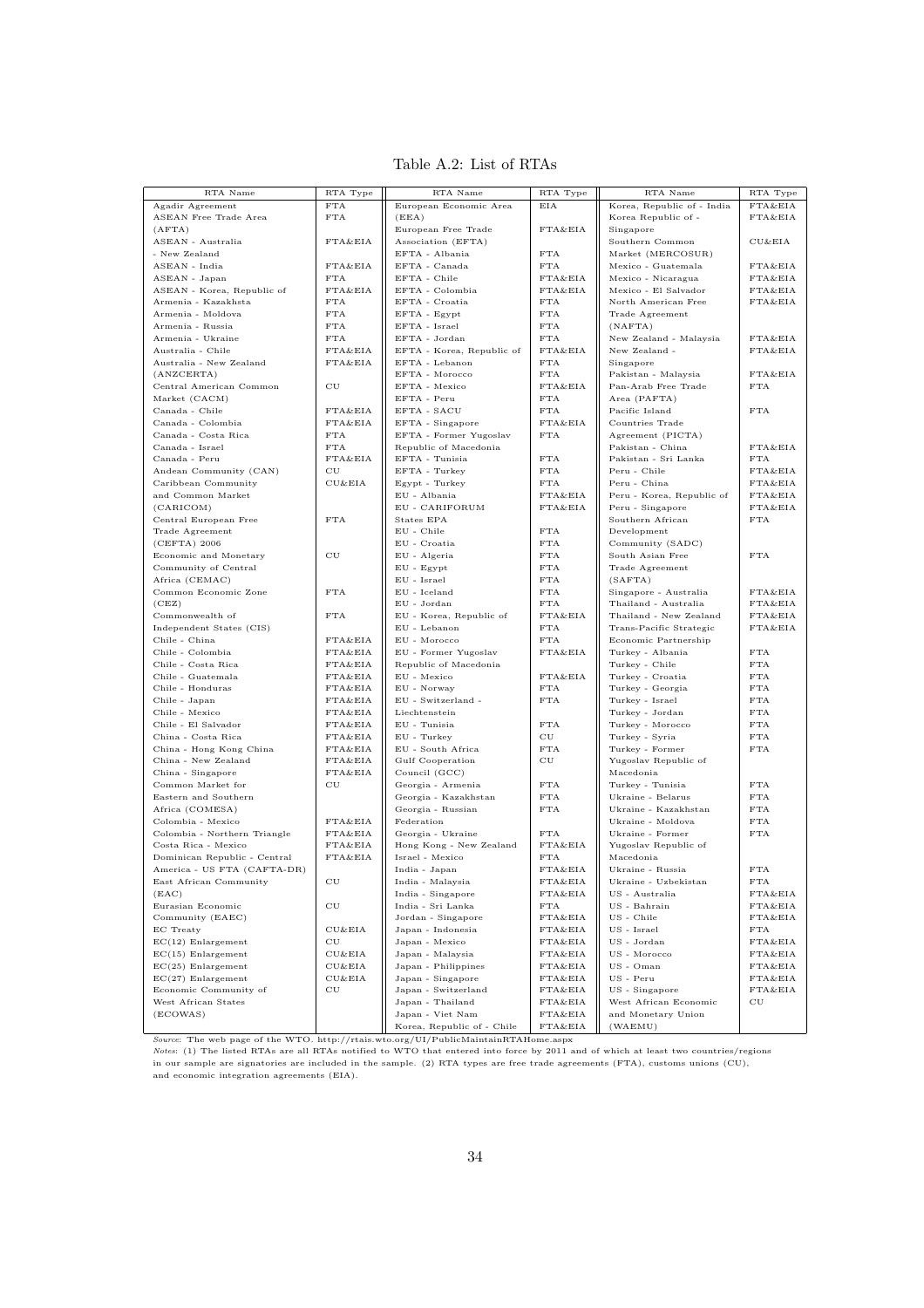Table A.3: Descriptive Statistics

| Variable              | No. of Obs. | Mean   | Std. Dev. | Min  | Max       |
|-----------------------|-------------|--------|-----------|------|-----------|
| CA                    | 127,796     | 5.06   | 82.94     | 0.0  | 4963.00   |
| $P_1$                 | 127,796     | 1649.4 | 7329.0    | 0.0  | 178081.00 |
| $P_2$                 | 127,796     | 3153.6 | 18288.6   | 0.0  | 178081.00 |
| <i>PROX</i>           | 127,796     | 0.20   | 0.248     | 0.00 | 1.00      |
| RTA dummy             | 127,796     | 0.10   | 0.302     | 0.00 | 1.00      |
| $WTO^+$ index         | 127,796     | 0.070  | 0.227     | 0.00 | 0.976     |
| $WTO^X$ index         | 127,796     | 0.032  | 0.126     | 0.00 | 0.816     |
| <b>IPR</b> Prov index | 127,796     | 0.058  | 0.224     | 0.00 | 1.00      |
| ContagRTA             | 127,796     | 0.003  | 0.014     | 0.00 | 0.684     |
| Comcol                | 127,796     | 0.062  | 0.242     | 0.00 | 1.00      |
| Smctru                | 127,796     | 0.011  | 0.102     | 0.00 | 1.00      |